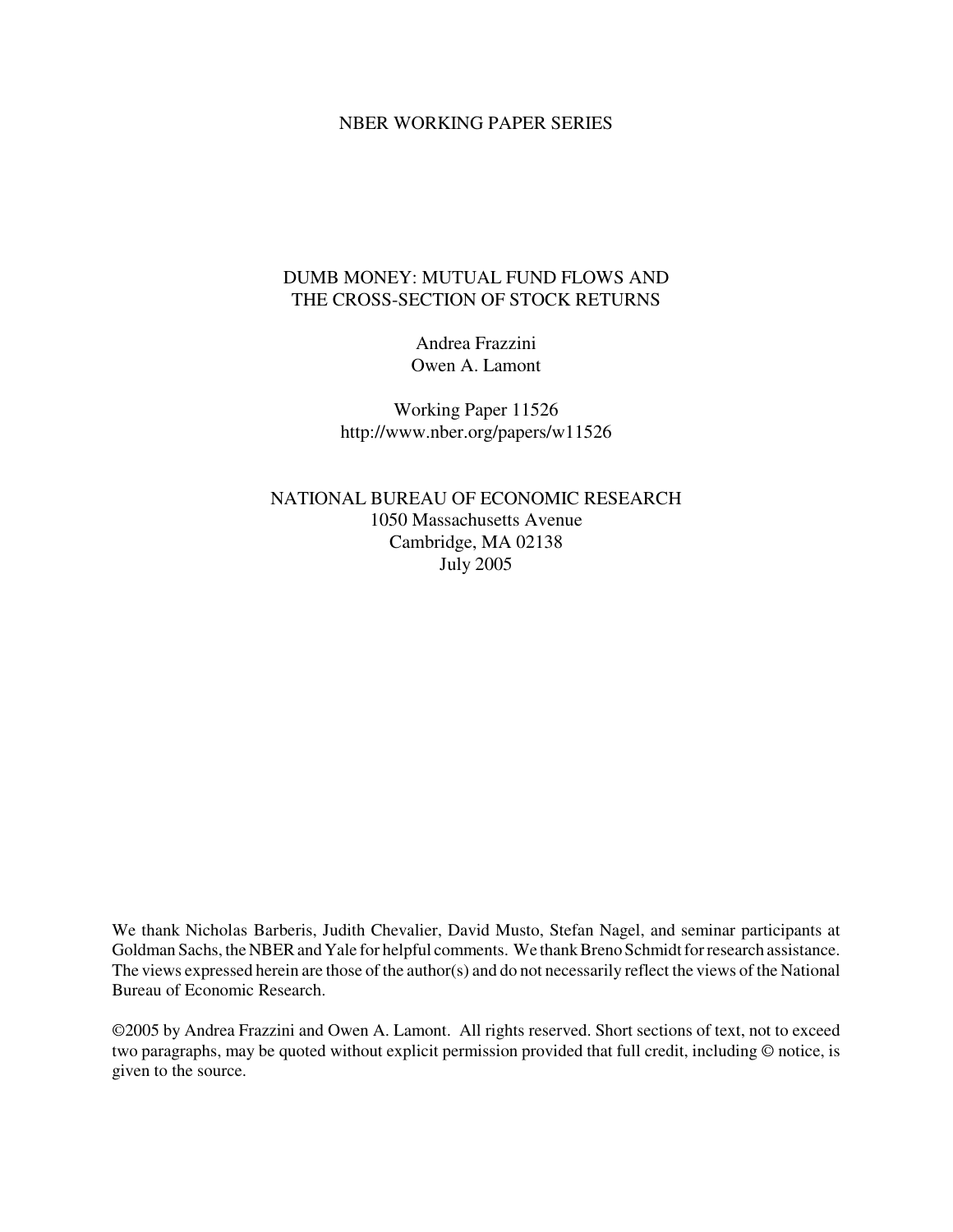Dumb Money: Mutual Fund Flows and the Cross-Section of Stock Returns Andrea Frazzini and Owen A. Lamont NBER Working Paper No. 11526 July 2005 JEL No. G14, G23, G32

## **ABSTRACT**

We use mutual fund flows as a measure for individual investor sentiment for different stocks, and find that high sentiment predicts low future returns at long horizons. Fund flows are dumb money by reallocating across different mutual funds, retail investors reduce their wealth in the long run. This dumb money effect is strongly related to the value effect. High sentiment also is associated high corporate issuance, interpretable as companiesincreasing the supplyofsharesin response to investor demand.

Andrea Frazzini The University of Chicago Graduate School of Business 5807 South Woodlawn Avenue Chicago, IL 60637 andrea.frazzini@chicagogsb.edu

Owen A. Lamont Yale School of Management 135 Prospect Street PO Box 208200 New Haven, CT 06520-8200 and NBER owen.lamont@yale.edu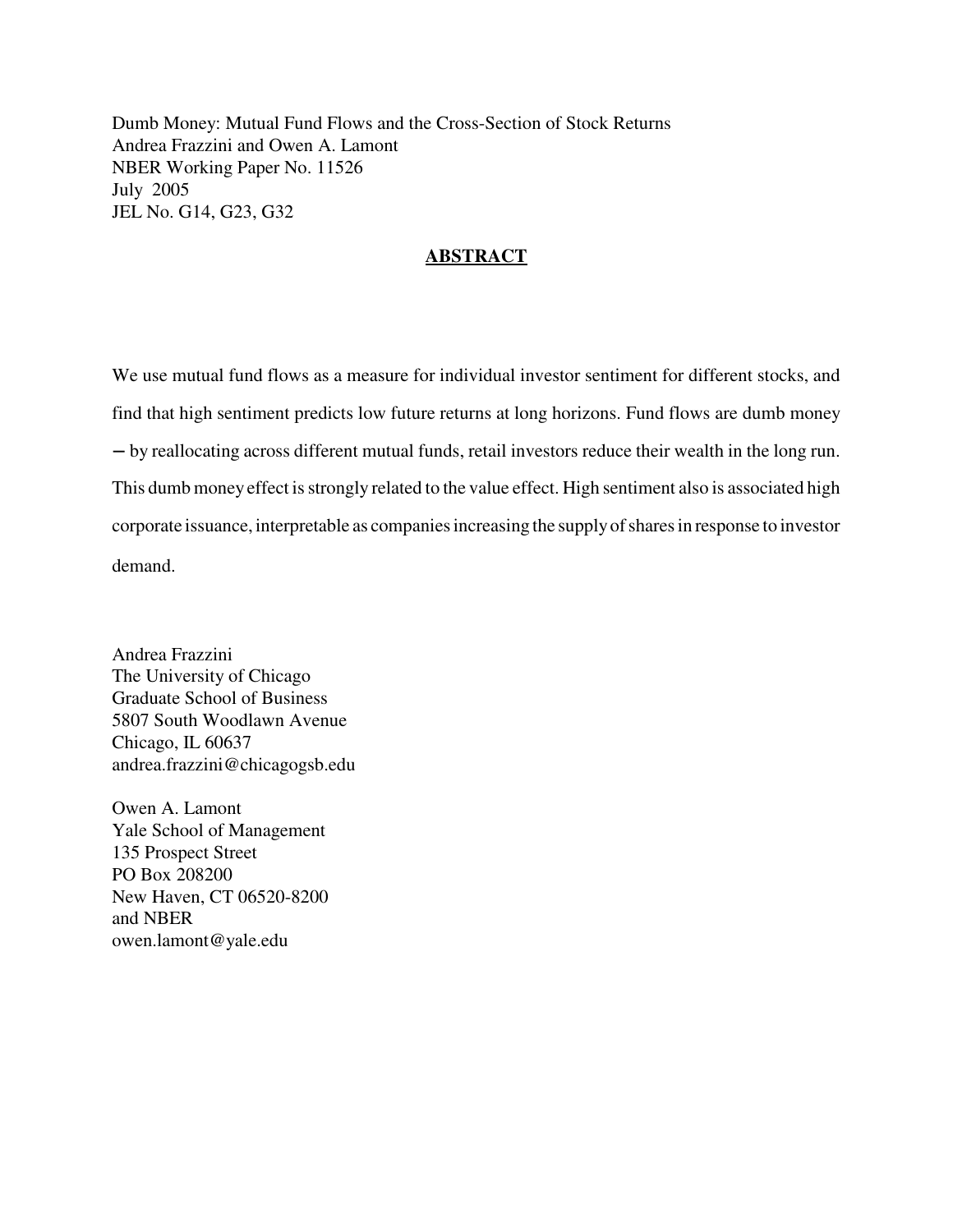Individual retail investors actively reallocate their money across different mutual funds. Individuals tend to transfer money from funds with low recent returns to funds with high recent returns. In addition to looking at past returns of funds, individuals also may consider economic themes or investment styles in reallocating funds. Collectively, one can measure individual sentiment by looking at which funds have inflows and which have outflows, and can relate this sentiment to different stocks by examining the holdings of mutual funds. This paper tests whether sentiment affects stock prices, and specifically whether one can predict future stock returns using a flow-based measure of sentiment. If sentiment pushes stock prices above fundamental value, high sentiment stocks should have low future returns.

For example, using our data we calculate that in 1999 investors sent \$37 billion to Janus funds but only \$16 billion to Fidelity funds, despite the fact that Fidelity had three times the assets under management at the beginning of the year. Thus in 1999 retail investors as a group made an active allocation decision to give greater weight to Janus funds, and in doing so they increased their portfolio weight in tech stocks held by Janus. By 2001, investors had changed their minds about their allocations, and pulled about \$12 billion out of Janus while adding \$31 billion to Fidelity. In this instance, the reallocation caused wealth destruction to mutual fund investors as Janus and tech stocks performed horribly after 1999.

According to the "smart money" hypothesis of Gruber (1996) and Zheng (1999), some fund managers have skill and some individual investors can detect that skill, and send their money to skilled managers. Thus (in contrast to the Janus example) flows should be positively correlated with future returns. Gruber (1996) and Zheng (1999) show that the short term performance of funds that experience inflows (in the last three months) is significantly better than those that experience outflows, suggesting that mutual fund investors have selection ability.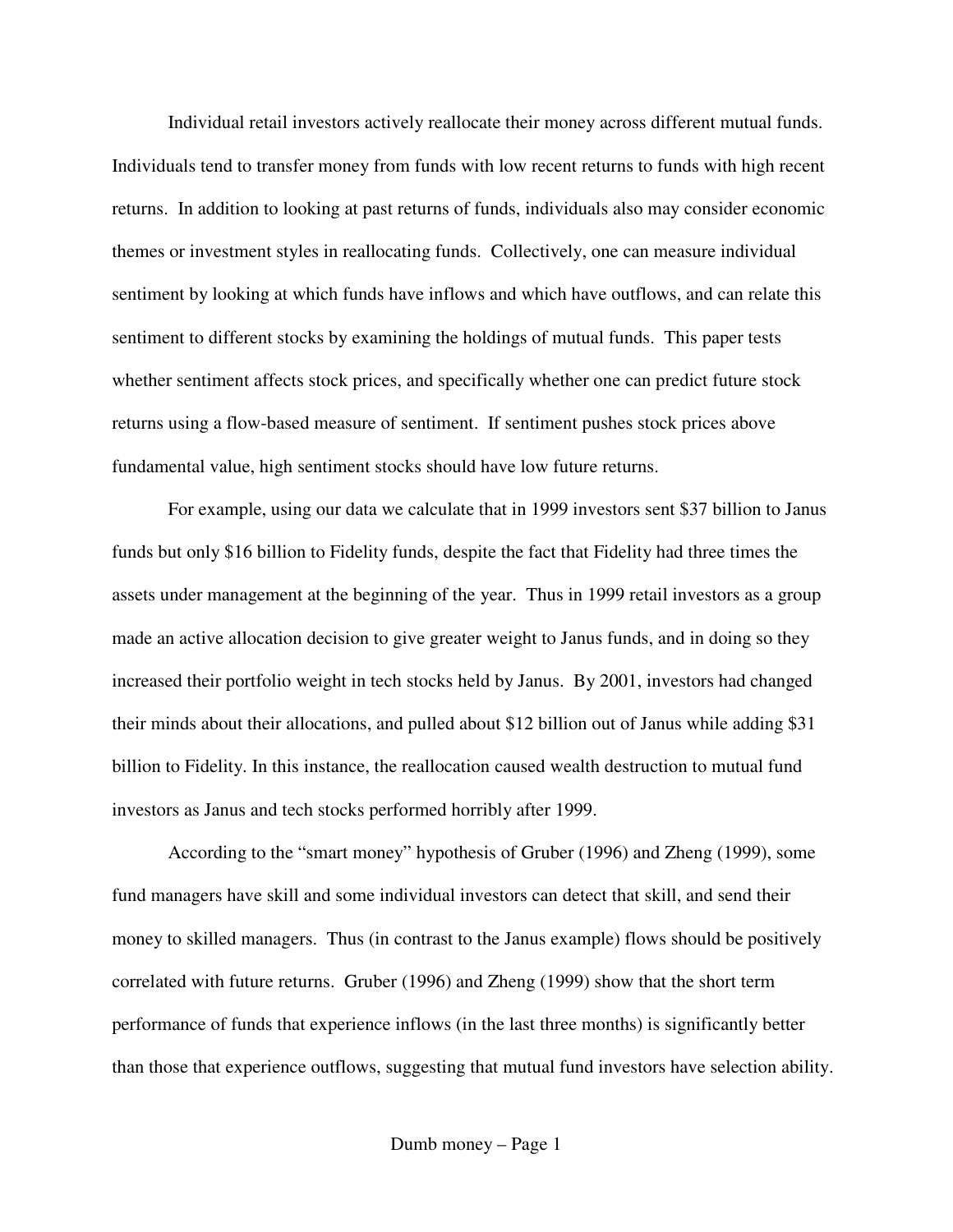Our focus is on stocks, not on funds. We are interested in how investor sentiment affects stocks prices, and see fund flows as a convenient (and economically important) measure of sentiment. To test whether investor sentiment causes mispricing, one must test whether high sentiment today predicts low return in the future, and we focus on cross-sectional stock return predictability over periods of months and years. We ask the question of whether, over the longterm, investors are earning higher returns as a result of their reallocation across funds.

For each stock, we calculate the mutual fund ownership of the stock that is due to reallocation decisions reflected in fund flows. For example, in December 1999, 18% of the shares outstanding of Cisco were owned by the mutual fund sector (using our sample of funds), of which 3% was attributable to disproportionately high inflows over the previous 3 years. That is, under certain assumptions, if flows had occurred proportionately to asset value (instead of disproportionately to funds like Janus), the level of mutual fund ownership would have been only 15%. This 3% difference is our measure of investor sentiment. We then test whether this measure predicts differential returns on stocks.

Our main results are as follows. First, as suggested the example of Janus and Cisco in 1999, on average from 1980 to 2003, retail investors direct their money to funds which invest in stocks that have low future returns. To achieve high returns, it is best to do the opposite of these investors. We calculate that mutual fund investors experience total returns that are significantly lower due to their reallocations. Therefore, mutual fund investors are dumb in the sense that their reallocations reduce their wealth on average. We call this predictability the "dumb money" effect. This dumb money effect poses a challenge to rational theories of fund flows.

Second, the dumb money effect is related to the value effect. Money flows into mutual funds that own growth stocks, and flows out of mutual funds that own value stocks. The value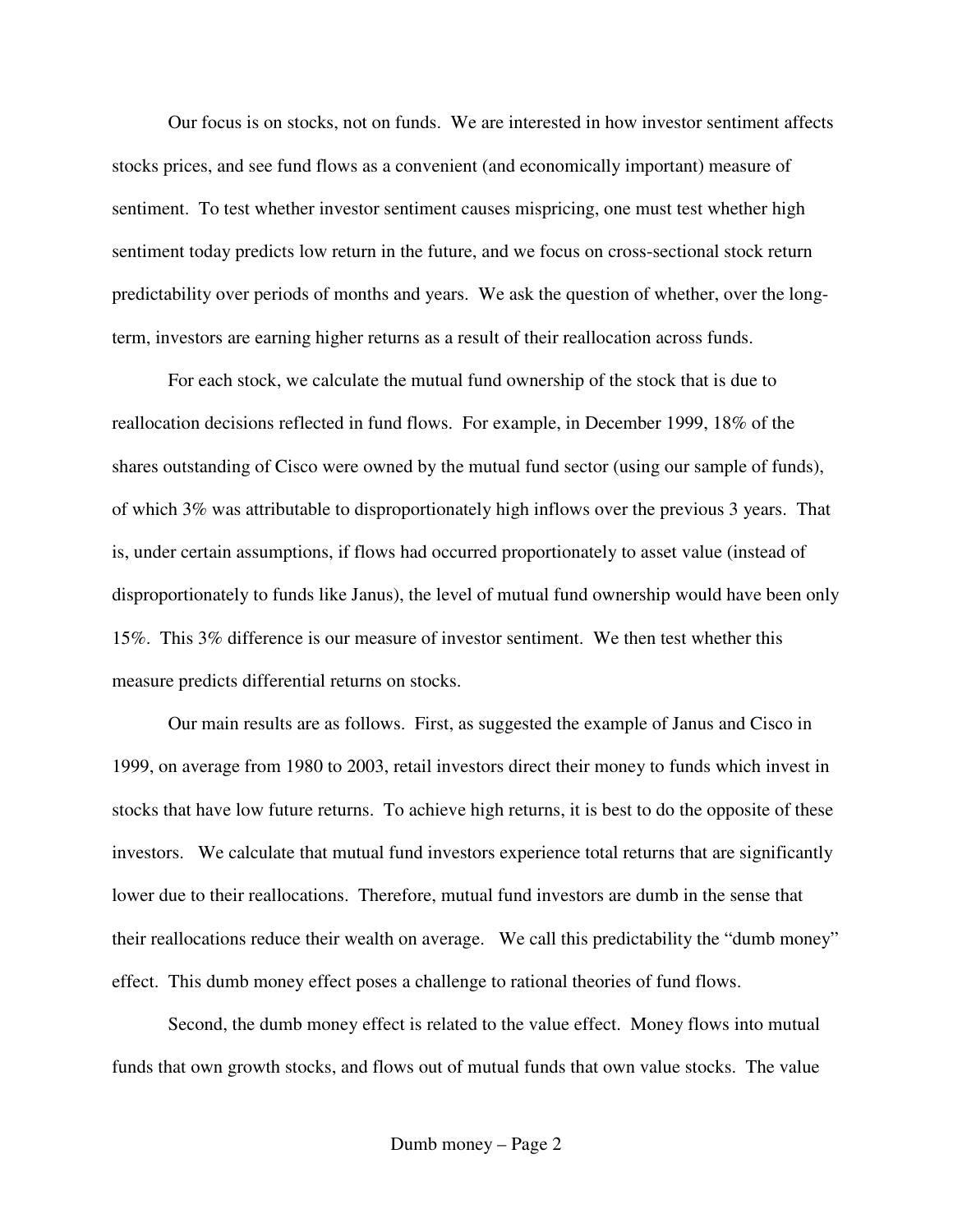effect explains some, but not all, of the dumb money effect. The fact that flows go into growth stocks poses a challenge to risk-based theories of the value effect, which would need to explain why one class of investors (individuals) is engaged in a complex dynamic trading strategy of selling "high risk" value stocks and buying "low risk" growth stocks.

Third, demand by individuals and supply from firms are correlated. When individuals indirectly buy more stock of a specific company (via mutual fund inflows), we also observe that company increasing the number of shares outstanding (for example, through seasoned equity offerings, stock-financed mergers, and other issuance mechanisms). This pattern is consistent with the interpretation that individual investors are dumb, and smart firms are opportunistically exploiting their demand for shares.

These results give a different perspective on the issue of individuals vs. institutions. A large literature explores whether institutions have better average performance than individuals. In the case of mutual funds, for example, Daniel, Grinblatt, Titman, and Wermers (1997) show that stocks held by mutual funds have higher returns, and Chen, Jegadeesh, and Wermers (2000) show that stocks bought by mutual funds outperform stocks sold by mutual funds. Both results suggest that mutual fund managers have stock-picking skill.

Unfortunately, since individuals ultimately control fund managers, it can be difficult to infer the views of fund managers by looking only at their holdings. For example, when the manager of tech fund experiences large inflows, his job is to buy more technology stocks, even if he thinks the tech sector is overvalued. So if we observe the mutual fund sector as a whole holding technology stocks, that does not imply that mutual managers as a whole believe tech stocks will outperform. It is hard for a fund manager to be smarter than his clients. Mutual fund holdings are driven by both managerial choices in picking stocks and retail investor choices in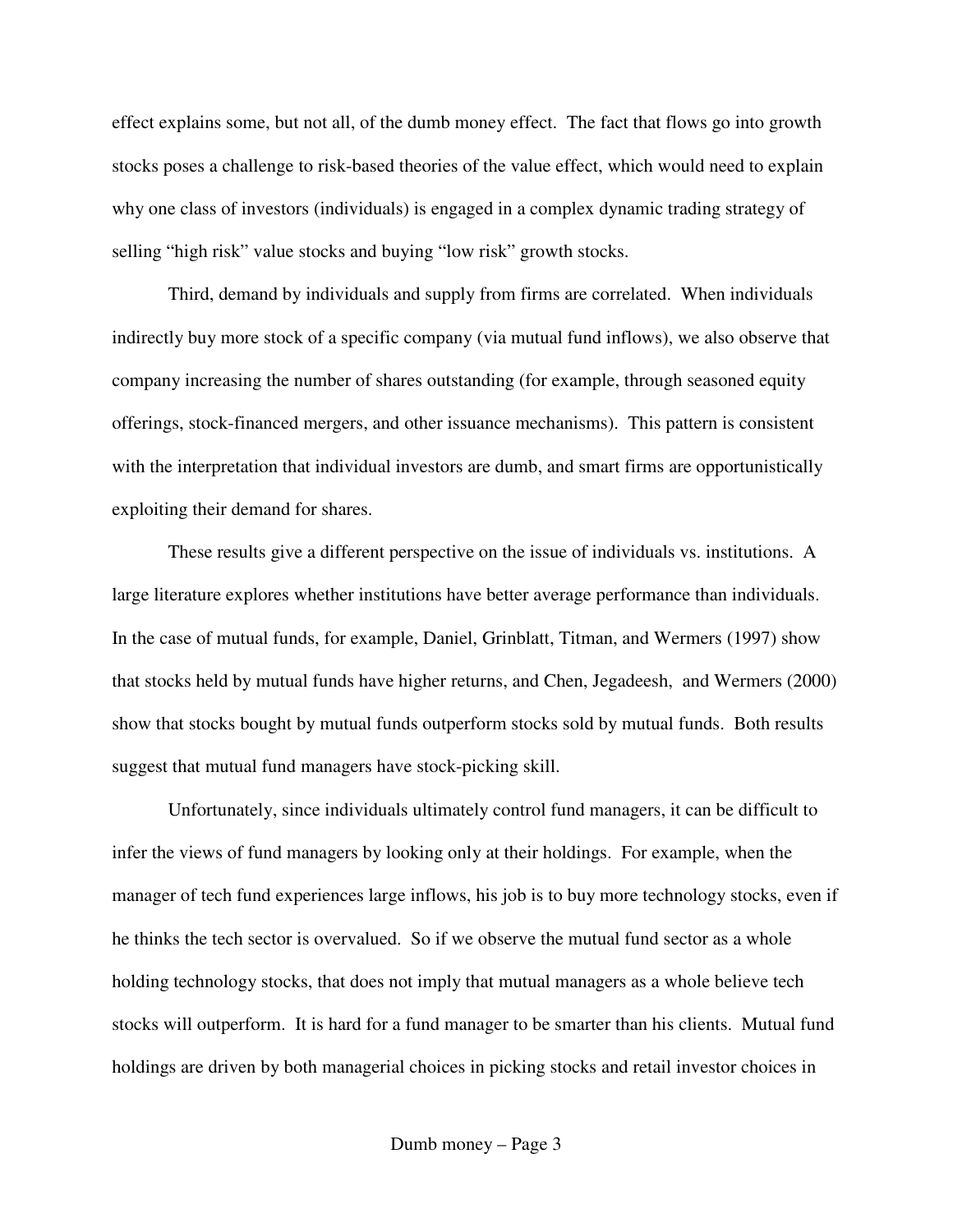picking managers. We provide some estimates of the relative importance of these two effects.

This paper is organized as follows. Section I reviews the literature. Section II discusses the basic measure of sentiment, describes the data, and examines the relation of corporate issuance and flows. Section III looks at the relation between flows and stock returns. Section IV looks at the relation between flows and mutual fund returns. Section V uses calendar time portfolios to put the results in economic context, showing the magnitude of wealth destruction caused by flows and providing evidence on whether mutual fund managers have stock-picking skill. Section VI looks at issuance by firms. Section VII presents conclusions.

## **I. Background and literature review**

## *A. Determinants of fund flows*

A series of papers have documented a strong positive relation between mutual fund past performance and subsequent fund inflows (see, for example, Ippolito (1992), Chevalier and Ellison (1997), and Sirri and Tufano (1998)). In addition, retail investors appear to allocate their wealth to funds that have caught their attention through marketing (see Jain and Wu (2000), and Barber, Odean and Zheng (2004)), or funds with names that reflect hot investment styles (Cooper, Gulen, and Rau (2005)). Benartzi and Thaler (2001) report evidence that retail investors employ simple rule-of–thumbs in allocating across different types of mutual funds.

For individual stocks, the picture looks different. Odean (1999), and Barber and Odean (2000, 2001, 2004) present extensive evidence that individual investors suffer from biased-self attribution, and tend be overconfident, thus engaging in (wealth-destroying) excessive trading. But in contrast to their return-chasing behavior in mutual funds, a variety of evidence suggests that individual investors act as contrarians when trading individual stocks (see Grinblatt and Keloharju (2000), Goetzmann and Massa (2002)).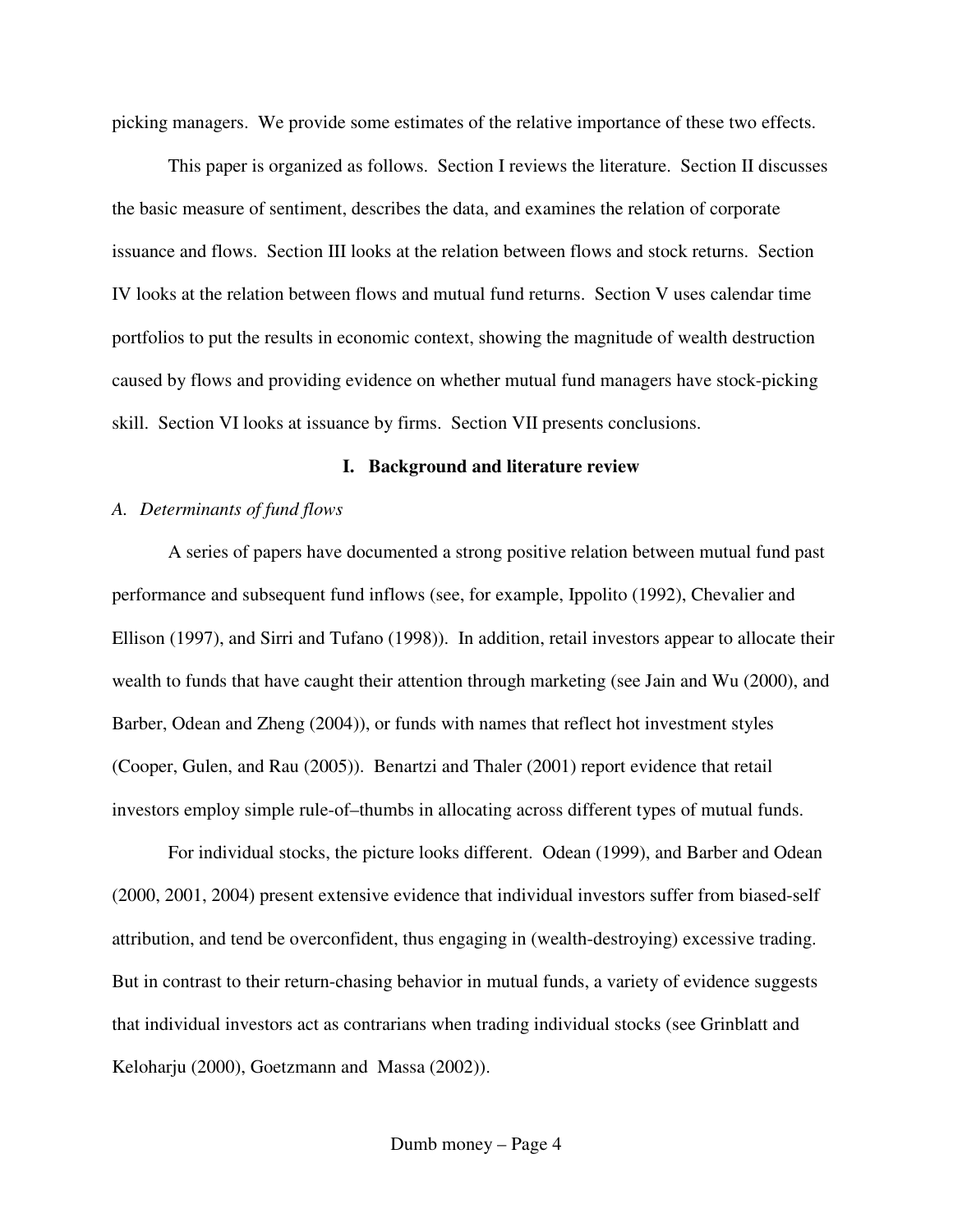While this apparent contradiction between return-chasing and contrarianism is interesting, the hypothesis we wish to test does not depend on resolving this issue. We are interested in testing whether individual investor sentiment predicts future returns, so our hypothesis is not contingent on measuring whether investors are ultimately return-chasing or not. If individual investor sentiment causes prices to be wrong and prices eventually revert to fundamental value, then sentiment should negatively predict future returns no matter what – whether individuals over-react or under-react, whether they return-chase or not. As it turns out, in the data we study, mutual fund flows are indeed return-chasing, and flows tend to go to stocks that have gone up recently.

## *B. Causal effects of flows on prices*

There is evidence that fund flows have positively contemporaneous correlations with stock returns (see, for example, Brown et al (2002)). Although it is difficult to infer causality from correlation, one interpretation of this fact is that inflows drive up stock prices. We do not attempt to test this hypothesis with our data, for three reasons. First, we are interested in whether sentiment causes long-term mispricing, not the short term dynamics of precisely how trading affects prices. Second, we observe flows and holdings at fairly low frequency (quarterly), so our data is not well suited to studying short-term price dynamics. Third, although the fund flows we consider are certainly economically large, we view them as an imperfect measure of sentiment since individual investor sentiment can be manifested in many other ways. While individuals were sending mutual fund money to tech funds in 1999, and thus indirectly purchasing tech stocks, they may have also been buying tech stocks directly in their brokerage accounts, or investing in hedge funds that bought tech stocks. In addition, flows can understate the effects of sentiment on the mutual fund sector itself. If Janus experiences inflows, then other funds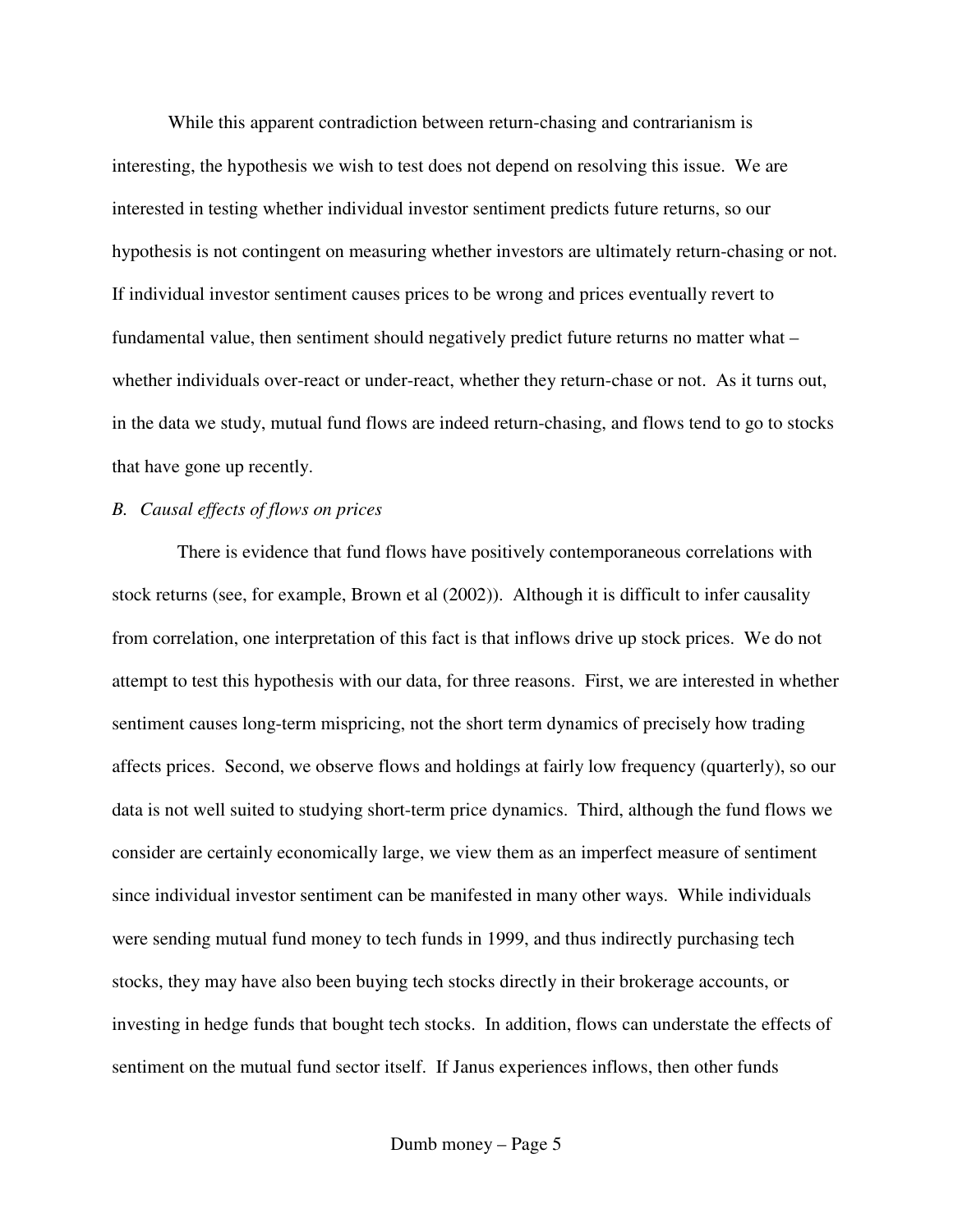experiencing outflows might seek to imitate Janus in order to appeal to whatever is in fashion. Thus flows are a way to measure sentiment, but are not the only channel for sentiment to work.

Thus the hypothesis we wish to test is that stocks owned by funds with big inflows are overpriced. These stocks could be overpriced because inflows force mutual funds to buy more shares and thus push stock prices higher, or they could be overpriced because overall demand (not just from mutual fund inflows) pushes stock prices higher. In either case, inflows reflect the types of stocks with high investor demand.

#### *C. Styles and sentiment*

A paper closely related to ours is Teo and Woo (2004), who also find evidence for a dumb money effect. Following Barberis and Shleifer (2003), Teo and Woo (2004) consider categorical thinking by mutual fund investors along the dimensions of large/small or value/growth. They show that when a particular category has large inflows, stocks in that category subsequently underperform. Like us, they relate mutual fund flows to stock returns, but unlike us they look only at style returns, not individual stock returns.

While Teo and Woo (2004) provide valuable evidence, our approach is more general. The benefit is that we do not have to define specific styles or categories, such as value/growth. While categorical thinking and style classification are undoubtedly important in determining fund flows, from a practical point of view it is difficult for the researcher to identify all relevant categories used by investors over time. For example, the growth/value category was not widely used in 1980. Instead, we impose no categorical structure on the data and just follow the flows. Most strikingly, we are able to document that the fund flow effect is highly related to the value effect, a finding that could not have been discovered using the method of Teo and Woo (2004).

More generally, one could devise many different measures of investor sentiment based on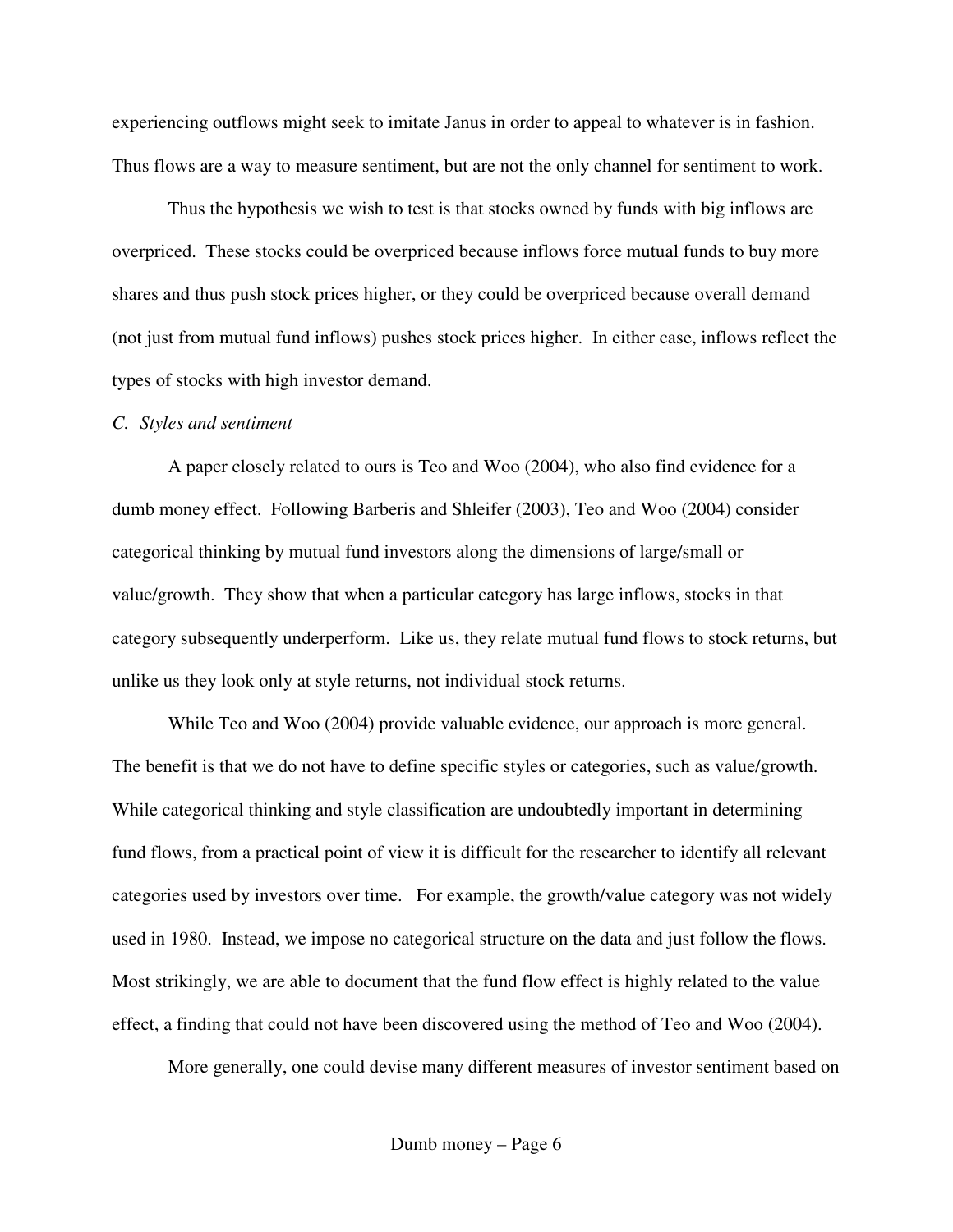prices, returns, or characteristics of stocks (see for example Baker and Wurgler (2005) and Polk and Sapienza (2004)). If sentiment effects stocks prices and creates stock return predictability (as prices deviate from fundamentals and eventually return), as long as trading volume is not zero it must be that someone somewhere is buying overpriced stocks and selling underpriced stocks. To prove that some class of investors overweights high sentiment stocks, it is necessary to prove that these investors lose money on average from trading (before trading costs). Our measure of sentiment is based on the actions of one good candidate for sentiment-prone investors, namely individuals. Using their trades, we infer which stocks are high sentiment and which stocks are low sentiment. We show that this class of investors does indeed lose money on average from their mutual fund reallocations, confirming that they are the dumb money who buy high sentiment stocks.

#### **II. Constructing the flow variable**

Previous research has focused on different ownership levels, such as mutual fund ownership as a fraction of shares outstanding (for example, Chen, Jegadeesh, and Wermers, 2000). We want to devise a measure that is similar, but is based on flows. Specifically, we want to take mutual fund ownership and decompose it into the portion due to flows and the portion not due to flows. By "flows," we mean flows from one fund to another fund (not flows in and out of the entire mutual fund sector).

Our central variable is FLOW, the percent of the shares of a given stock owned by mutual funds that are attributable to fund flows. This variable is defined as the actual ownership by mutual funds minus the ownership that would have occurred if every fund had received identical proportional inflows (instead of experiencing different inflows and outflows), every fund manager chose the same portfolio weights in different stocks as he actually did, and stock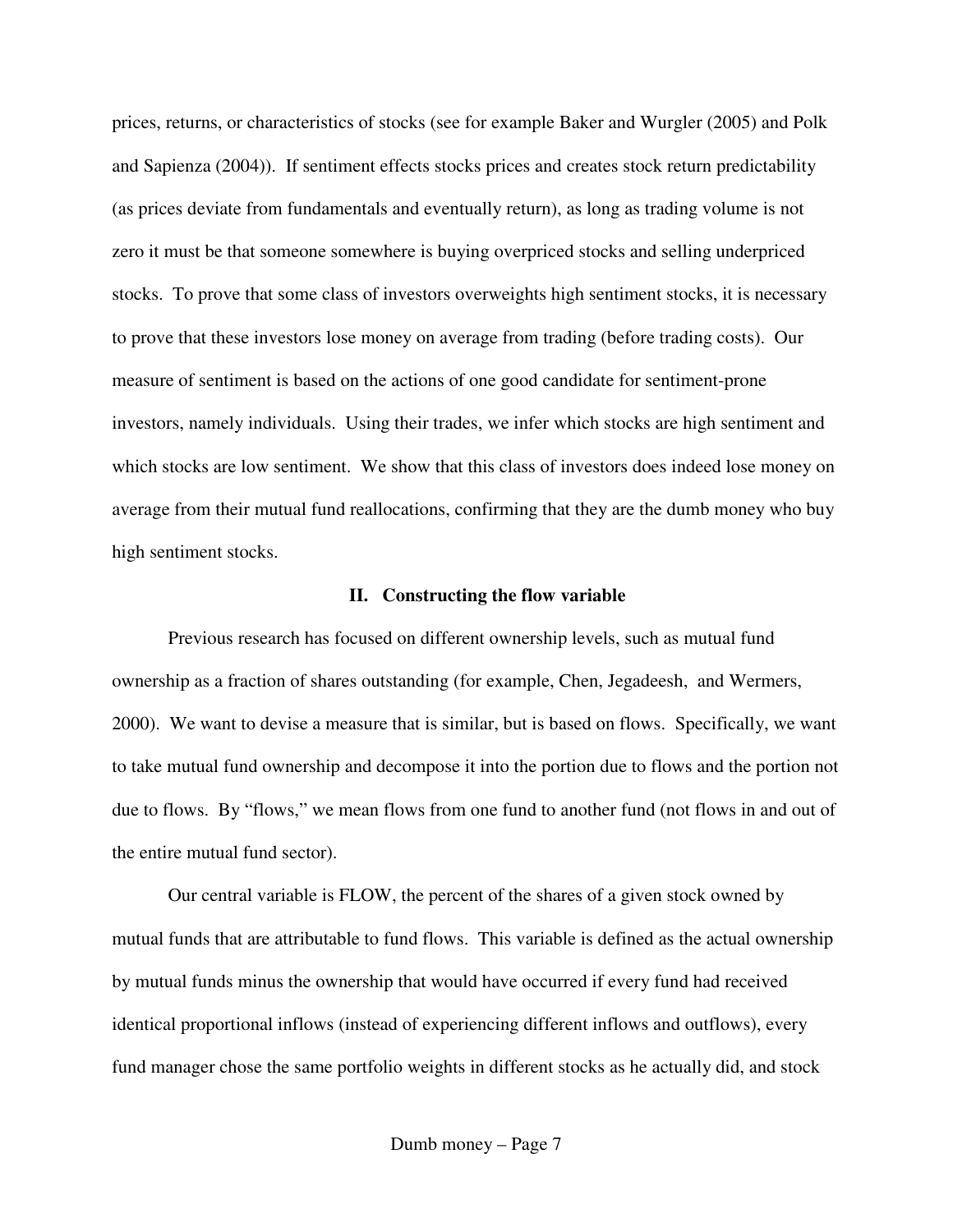prices were the same as they actually were. We define the precise formula later, but the following example shows the basic idea.

Suppose at quarter 0, the entire mutual fund sector consists of two funds: a technology fund with \$20 B in assets and a value fund with \$80 B. Suppose at quarter 1, the technology fund has an inflow of \$11 B and has capital gains of \$9 B (bringing its total assets to \$40 B), while the value fund has an outflow of \$1 B and capital gains of \$1 B (so that its assets remain constant). Suppose that in quarter 1 we observe the technology fund has 10% of its assets in Cisco, while the value fund has no shares of Cisco. Thus in quarter 1, the mutual fund sector as a whole owns \$4 B in Cisco. If Cisco has \$16 B in market capitalization in quarter 1, the entire mutual fund sector owns 25% of Cisco.

We now construct a world where investors simply allocate flows in proportion to initial fund asset value. Since in quarter 0 the total mutual fund sector has \$100 B in assets and the total inflow is \$10 B, the counterfactual assumption is that all funds get an inflow equal to 10% of their initial asset value. To simplify, we assume that the flows all occur at the end of the quarter (thus the capital gains earned by the funds are not affected by these inflows). Thus in the counterfactual world the technology fund would receive  $(.20)*(10) = $2 B$  (giving it total assets of \$31 B), while the value fund would receive  $(.80)*(10) = $8$  B (giving it total assets of \$89). In the counterfactual world the total investment in CISCO is given by  $(.1) * (31) = $3.1$ , which is 19.4% of its market capitalization. Hence, the FLOW for CISCO, the percent ownership of Cisco due to the non-proportional allocation of flows to mutual funds, is  $25 - 19.4 = 5.6\%$ .

FLOW is an indicator of what types of stocks are owned by funds experiencing big inflows. It is a number that can be positive, as in this example, or negative (if the stock is owned by funds experiencing outflows or lower-than-average inflows). It reflects the active reallocation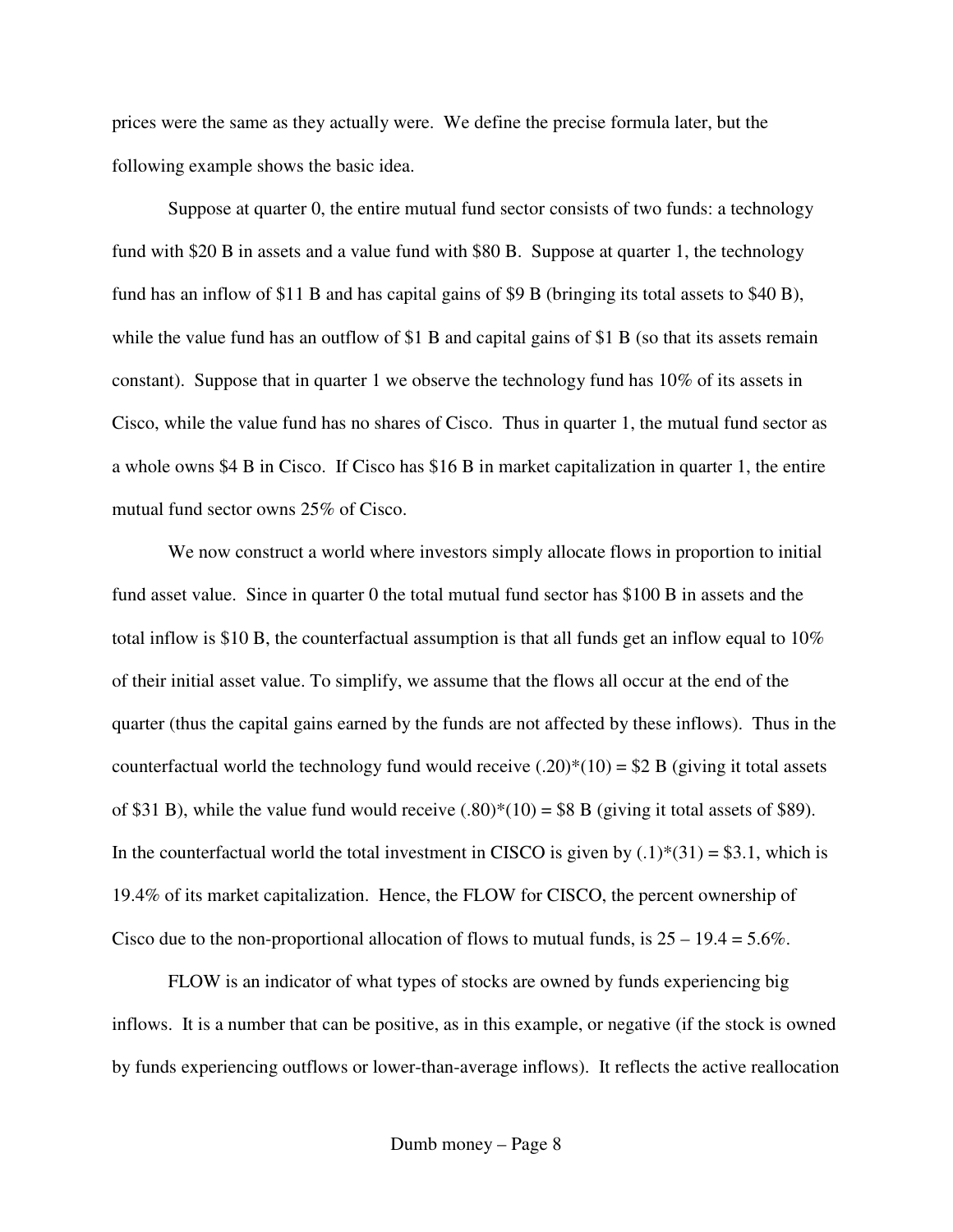decisions by investors. What FLOW does not measure is the amount of stock that is purchased with inflows; one cannot infer from this example that the technology fund necessarily used its inflows to buy Cisco. To the contrary, our assumption in constructing the counterfactual is that mutual fund managers choose their percent allocation to different stocks in a way that is independent of inflows and outflows.

Is it reasonable to assume that managers choose their portfolio weights across stocks without regard to inflows? Obviously, there are many frictions (for example, taxes and transaction costs) that would cause mutual funds to change their stock portfolio weights in different stocks in response to different inflows. Thus, we view FLOW as an imperfect measure of demand for stocks due to retail sentiment.

In equilibrium, of course, a world with different flows would also be a world with different stock prices, so once cannot interpret the counterfactual world as an implementable alternative for the aggregate mutual fund sector. Later, when we discuss the effects of flows on investor wealth, we consider an individual investor (who is too small to affect prices by himself) who behaves like the aggregate investor. We test whether this individual representative investor benefits from the active reallocation decision implicit in fund flows. For individual investors, refraining from active reallocation is an implementable strategy.

## *A. Flows*

We calculate mutual fund flows using the CRSP US Mutual Fund Database. The universe of mutual funds we study includes all domestic equity funds that exists at any date between 1980 and 2003 for which quarterly net asset values (NAV) are available and for which we can match CRSP data with the common stock holdings data from Thomson Financial (described in the next subsection). Since we do not observe flows directly, we infer flows from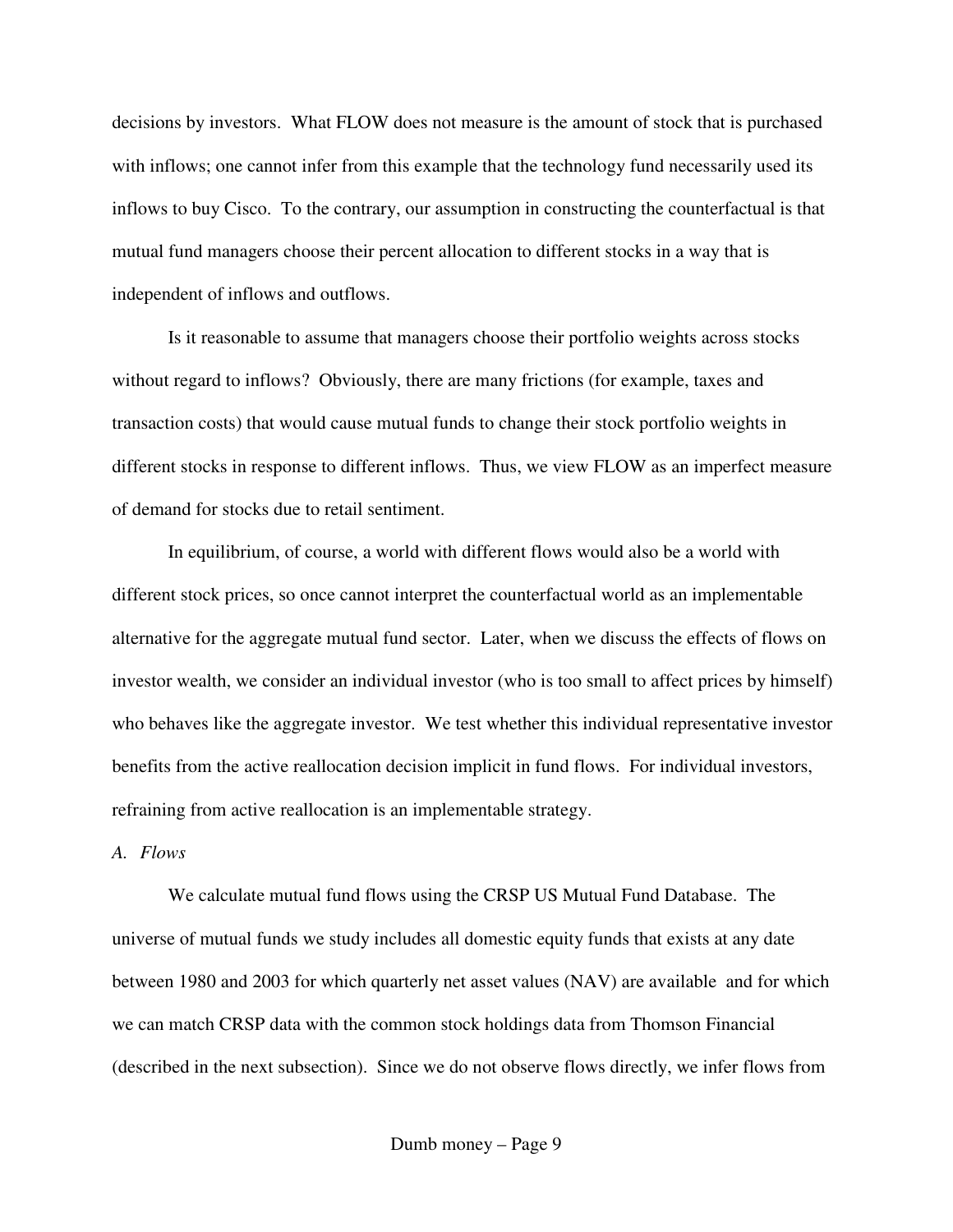fund return and NAV as reported by CRSP. Let  $N_t^i$  be the total NAV of a fund *i* and let  $R_t^i$  be its return between quarter *t* −1and quarter *t* . Following the standard practice in the literature (e.g. Zheng (1999), Sapp and Tiwari (2004)), we compute flows for fund *i* in quarter *t*,  $F_t^i$ , as the dollar value of net new issues and redemptions using

$$
F_t^i = N_t^i - (1 + R_t^i) \cdot N_{t-1}^i - MGN_t^i
$$
 (1)

where *MGN* is the increase in total net assets due to mergers during quarter *t* . Note that (1) implicitly assumes that inflows and outflows occur at the end of the quarter, and that existing investors reinvest dividends and other distributions in the fund. We assume that investors in the merged funds place their money in the surviving fund. Funds that are born have inflows equal to their initial NAV, while funds that die have outflows equal to their terminal NAV.

Counterfactual flows are computed under the assumption that each fund receives a pro rata share of the total dollar flows to the mutual fund sector between date *t* − *k* and date *t* , with the proportion depending on NAV as of quarter  $t - k$ . More precisely, in order to compute the FLOW at date *t* , we start by looking at the net asset value of the fund at date *t* − *k* . Then, for every date *s* we track the evolution of the fund's counterfactual NAV using:

$$
\hat{F}_{s}^{i} = \frac{N_{t-k}^{i}}{N_{t-k}^{Agg}} F_{s}^{Agg}
$$
\n(2)  
\n
$$
\hat{N}_{s}^{i} = (1 + R_{t}^{i}) \hat{N}_{s-1}^{i} + \hat{F}_{s}^{i}
$$
\n(3)  
\n
$$
t - k \leq s \leq t
$$

where  $\hat{F}^i$  and  $\hat{N}^i$  are counterfactual flows and NAV's.  $F^{Agg}$  is the actual aggregate flows for the entire mutual fund sector, while  $N_{t-k}^{Agg}$  is the actual aggregate NAV at date  $t - k$ . Equations (2) and (3) describe the dynamics of funds that exist both in quarter *t* − *k* and in quarter *t*. For funds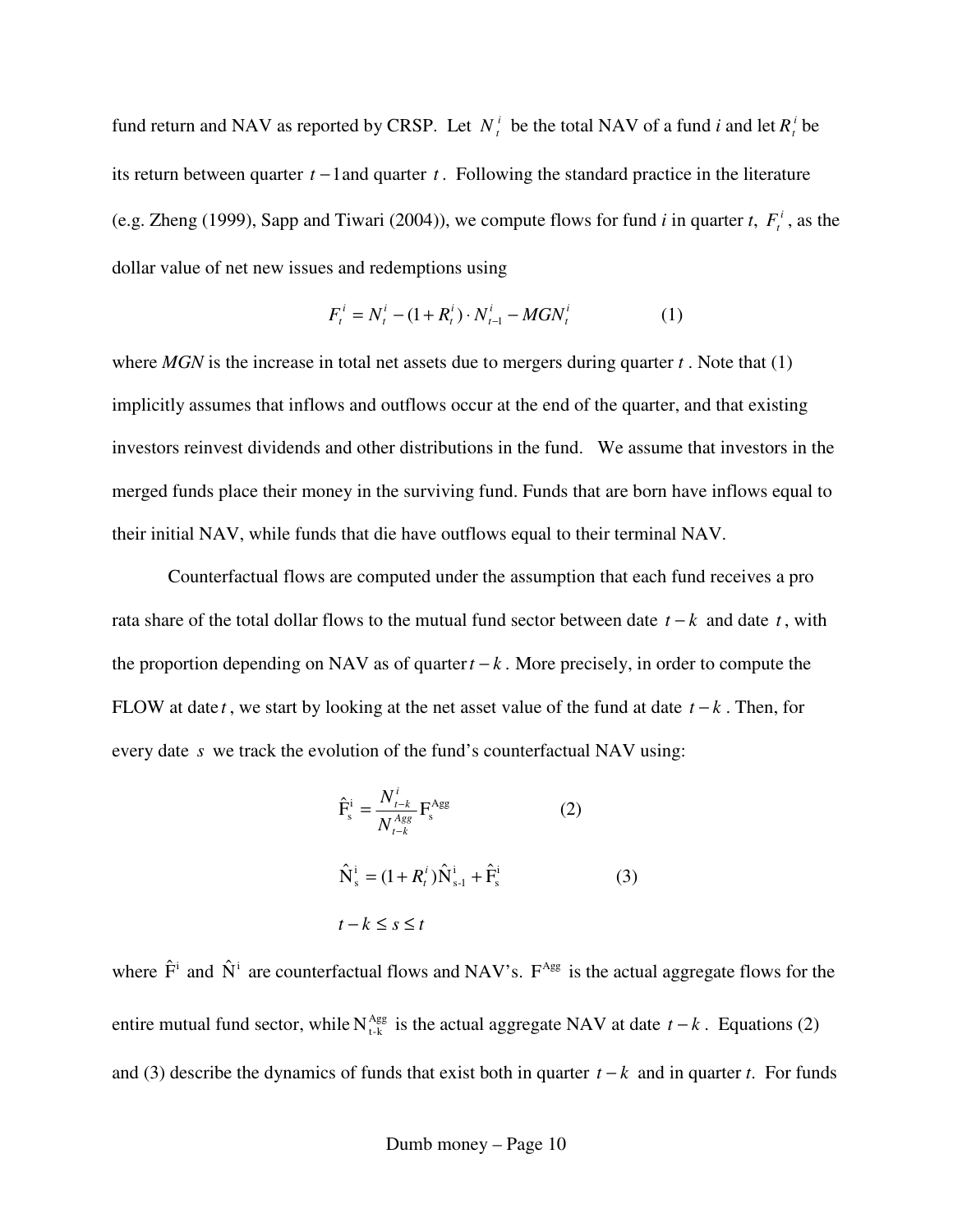that were newly created in the past *k* quarters,  $\hat{N}^i$  is automatically zero – all new funds by definition represent new flows. The resulting counterfactual net asset value  $\hat{N}_t^i$  at date *t* represents the fund size in a world with proportional flows in the last *k* quarters.

For a detailed numerical example of our counterfactual calculations, see the appendix (which also discusses other details on equations (2) and (3)). We obtain a quarterly time series of counterfactual net asset values for every fund by repeating the counterfactual exercise every quarter *t*, and storing the resulting  $\hat{N}^i$  at the end of each rolling window.

Consider a representative investor who represents a tiny fraction, call it *q* , of the mutual fund sector. Suppose that this investor behaves exactly like the aggregate of mutual investors, sending flows in and out of different funds at different times. The counterfactual strategy described above is an alternative strategy for this investor, and is implementable using the same information and approximately the same amount of trading by the investor. To implement this strategy, this investor only needs to know lagged fund NAV's and aggregate flows. For this investor,  $q\hat{N}_{t}^{i}$  is his dollar holding in any particular fund.

In designing this strategy, our aim is to create a neutral alternative to active reallocation, which matches the total flows to the mutual fund sector. One could describe this strategy as a more passive, lower turnover, value-weighting alternative to the active reallocation strategy pursued by the aggregate investor. It is similar in spirit to the techniques of Daniel, Grinblatt, Titman, and Wermers (1999) and Odean (1999) in that it compares the alternative of active trading to a more passive strategy based on lagged asset holdings. A feature of our counterfactual calculations is that they do not mechanically depend on the actual performance of the funds. A simpler strategy would have been to simply hold funds in proportion to their lagged NAV. The problem with this strategy is that it mechanically tends to sell funds with high returns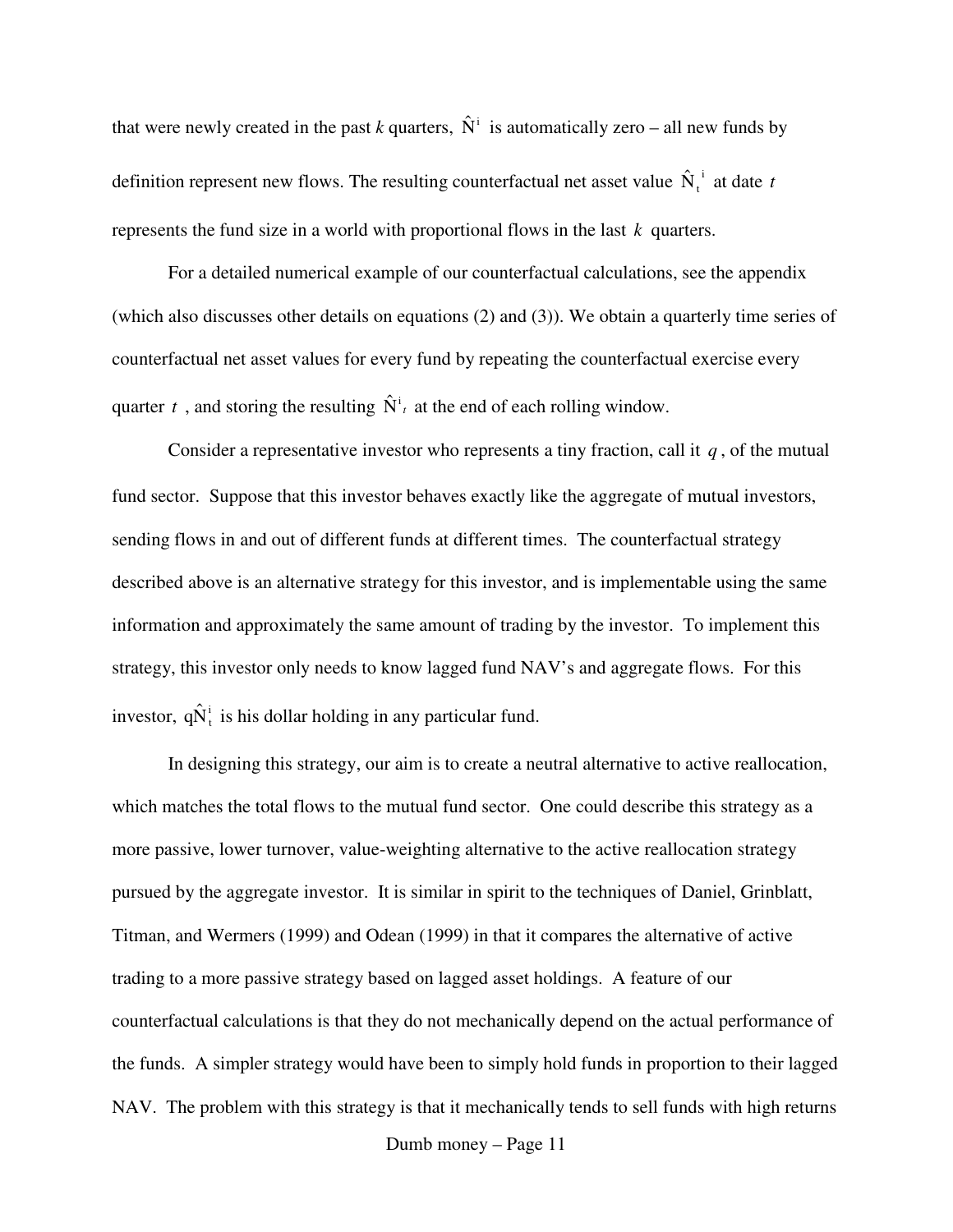and buy funds with low returns. Since we wanted to devise a strategy that reflected only flow decisions by investors (not return patterns in stocks), we did not used this simpler strategy.

Let  $x_{it}$  be the net asset value of fund *i* in month *t* as a percentage of total asset of the mutual fund sector:

$$
x_{it} = \frac{N_t^i}{N_t^{Agg}} \tag{4}
$$

The counterfactual under proportional flows is:

$$
\hat{x}_{it} = \frac{\hat{N}_t^i}{N_t^{Agg}} \tag{5}
$$

The difference between  $x_i$  and  $\hat{x}_i$  reflects the active decisions of investors to reallocate money from one manager to another over the past *k* quarters in a way that is not proportional to the NAV of the funds. This difference reflects any deviation from value weighting by the NAV of the fund in marking new contributions. In theory, this difference could reflect rebalancing away from high performing funds and into poorly performing funds, in order to maintain some fixed weights (instead of market weights). In practice, investors tend to unbalance (not rebalance), sending money from poorly performing funds to high performing funds.

#### *B. Holdings*

Thomson Financial provides the CDA/Spectrum mutual funds database, which includes all registered domestic mutual funds filing with the SEC. The data show holdings of individual funds collected via fund prospectuses and SEC N30D filings. The holdings constitute almost all the equity holdings of the fund (see the appendix for a few small exceptions). The holdings data in this study run from January 1980 to December 2003.

While the SEC requires mutual funds to disclose their holdings on a semi-annual basis, approximately 60% of funds additionally report quarterly holdings. The last day of the quarter is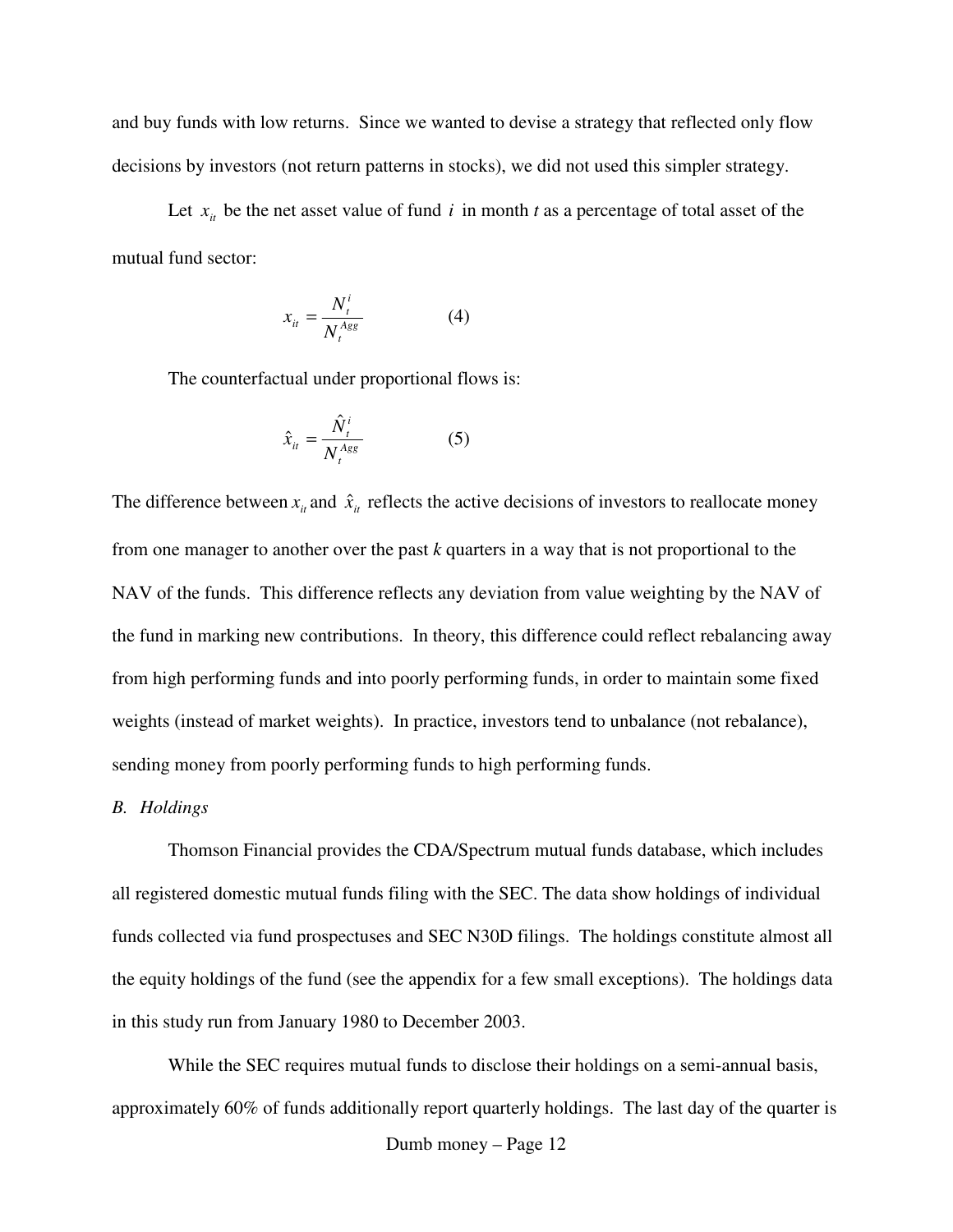most commonly the report day. A typical fund-quarter-stock observation would be as follows: as of March 30<sup>th</sup>, 1998, Fidelity Magellan owned 20,000 shares of IBM. The holdings data are notably error-ridden, with obvious typographical errors. Furthermore, some reports are missing from the database.<sup>1</sup> We use a series of filters to eliminate data errors (see appendix).

In matching the holdings data to the CRSP mutual fund database, we utilized fund tickers, fund names and total net asset values. For each fund and each quarter, we calculate  $w_{ij}$ as the portfolio weight of fund *i* in stock *j* based on the latest available holdings data. Hence the portfolios weights  $w_{ij}$  reflect fluctuations of the market price of the security held.

Let  $z$  be the actual percent of the shares outstanding held by the mutual fund sector,

$$
z_j = \left(\sum_i x_i \cdot w_{ij} \cdot N_i^{Agg}\right) / MKTCAP_j \tag{6}
$$

where  $MKTCAP<sub>j</sub>$  is the market capitalization of firm  $j$ . The ownership that would have occurred with proportional flows into all funds and unchanged fund stock allocation and stock prices would be

$$
\hat{z}_j = \left(\sum_i \hat{x}_i \cdot w_{ij} \cdot N_t^{Agg}\right) / MKTCAP_j \tag{7}
$$

For each stock, we calculate our central variable, FLOW, as the percent of the shares outstanding with mutual fund ownership attributable to flows. The flow of security *j* is given by

$$
FLOW_{j,t} = z_{j,t} - \hat{z}_{j,t} = \left\{ \sum_{i} \left[ x_{i,t} - \hat{x}_{i,t} \right] \cdot w_{ij} \cdot N_t^{Agg} \right\} / MKTCAP_{j,t} \tag{8}
$$

This flow has the following interpretation. If each portfolio manager had made exactly the same decisions in terms of percent allocation of his total assets to different stocks, and if stock prices were unchanged, but the dollars had flown to each portfolio manager in proportion to their NAV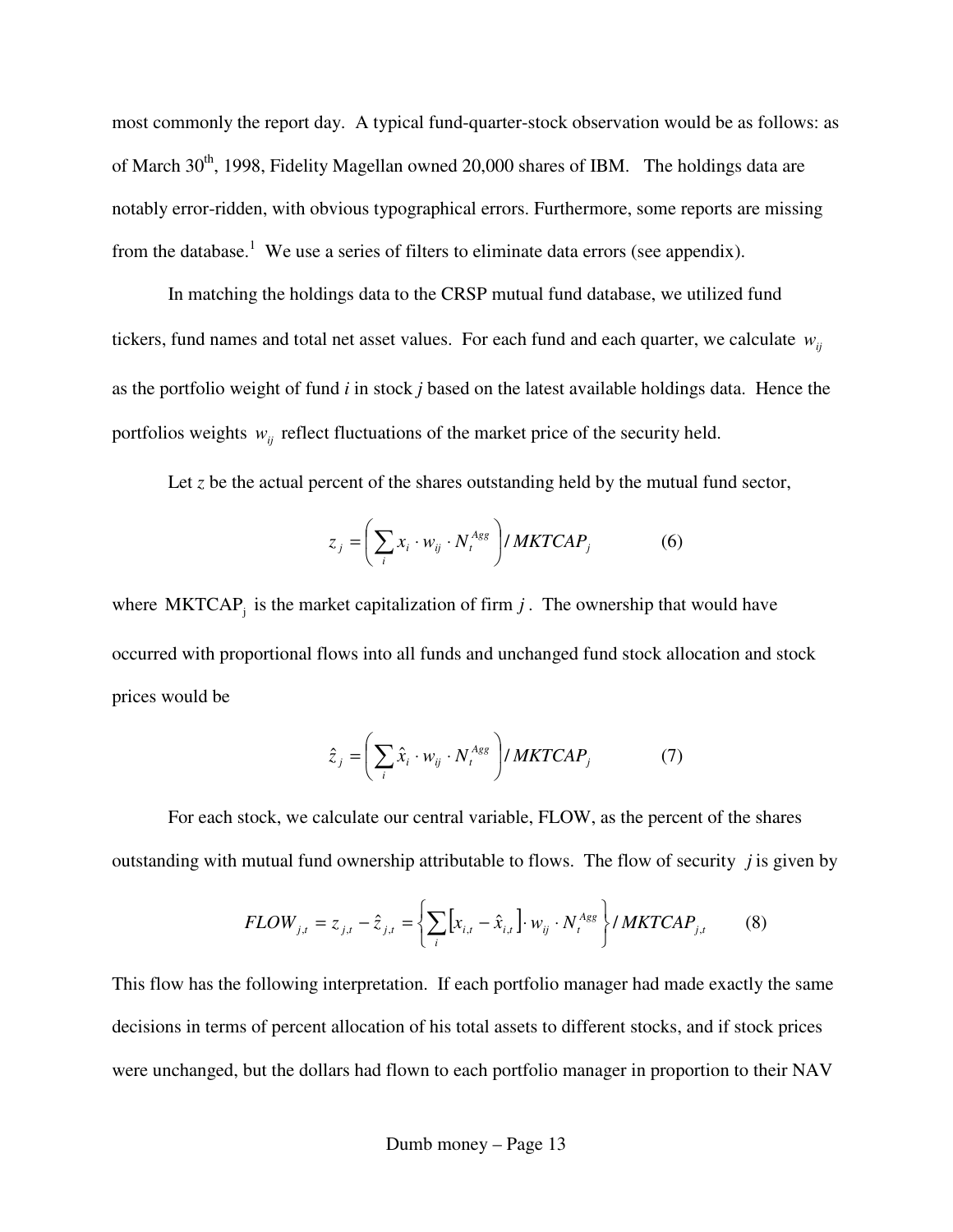for the last *k* periods, then mutual fund ownership in stock *j* would be lower by FLOW. Stocks with high FLOW are stocks that are owned by mutual funds that have experienced high inflows.

#### *C. Describing the data*

We first describe the data for funds. Table I shows the top and bottom funds at year end for two years out of our sample, 1988 and 1999, ranked on the difference between actual fraction of the fund universe  $(x)$  and counterfactual fraction  $(\hat{x})$ . In 1999, the Magellan fund has assets that constituted 3.8% of our sample mutual fund universe, but had been receiving below average inflows over the past three years. Had Magellan received flows in proportion to its size over the previous three years, it would have been 5.4% of the universe instead of 3.8%. The table shows that in 1999, the funds receiving big inflows tended to be technology and growth funds.

Table II shows some results for individual firms for the years 1999 and 1988. The table shows the top and bottom firms ranked on total dollar flows over the past three years (in the analysis, we focus on flows as a percent of market value, but here we rank on dollar flows in order to generate familiar names). The effect of flows on mutual fund ownership can be fairly sizeable, with flows raising the total ownership of Sun Microsystems in 1999 from 16.6% to 20.5%. In 1999, stocks with the biggest inflows tend to be technology stocks, while stocks with the biggest outflows tend to be financial or manufacturing firms, closely correspond to our perceptions of investor sentiment in the three year period ending 1999. In contrast, in 1988, technology stocks such as DEC and IBM were experiencing outflows, while consumer goods companies like RJR and Pillsbury were experiencing inflows. Thus sentiment favors different types of stocks at different times.

In interpreting the flow variable, it is important to remember that flow is a relative concept driven only by differences in flows and holdings across different funds holding different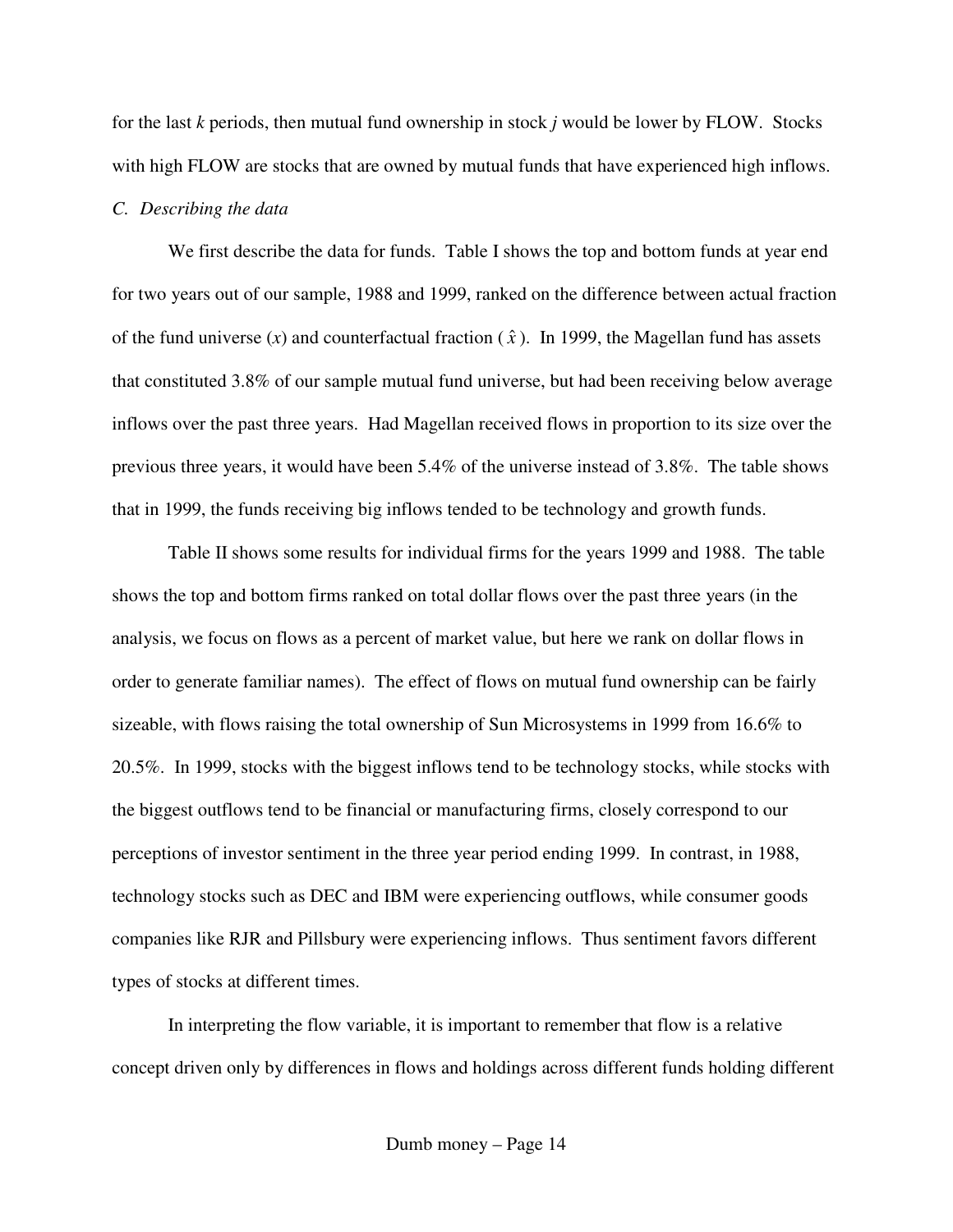stocks. Flow is not intended to capture any notion of the absolute popularity of stock. For example, consider Alcoa in 1999. The fact the flow variable is large and negative in Table II does not mean that Alcoa was unpopular with mutual funds, nor does it mean that mutual funds were selling Alcoa. It could be that every mutual fund loved Alcoa, held a lot of it, and bought more of it in 1999. What the negative flow means is that the funds which overweighted Alcoa in 1999 received lower-than-average inflows (or perhaps outflows) in 1999. Individual investors favored funds which tilted toward stocks like Cisco more than funds which tilted towards stocks like Alcoa.

Table III shows summary statistics for the different types of data in our sample. Our sample starts in 1980. In table III we describe statistics for flows over the past three years, thus the table describes data for flows starting in 1983. One important feature of the sample is its changing nature over time. We have more information for the latter part of the sample, so our matching algorithm system works better in the later years. As shown in the table, our coverage of large stocks is much more complete in the early part of the sample: in 1983, we have flow data for 92% of the universe of stocks on a value-weighted basis, but only 47% on an equal weighted basis.<sup>2</sup> This difference partially reflects the fact that funds tend to own large stocks, but also the fact that we are failing to match some small funds in the early part of the sample period. One possible concern is survivorship bias, which we address in section IV by using a method that does not involve matching funds with stocks.

Table III shows summary statistics for three year flows. One way of describing FLOW is that it is the actual percent ownership by the mutual fund sector, minus the counterfactual percent ownership. Since the actual percent ownership is bounded above by 100%, FLOW is bounded above by 100%. In the counterfactual case, there is no accounting identity enforcing that the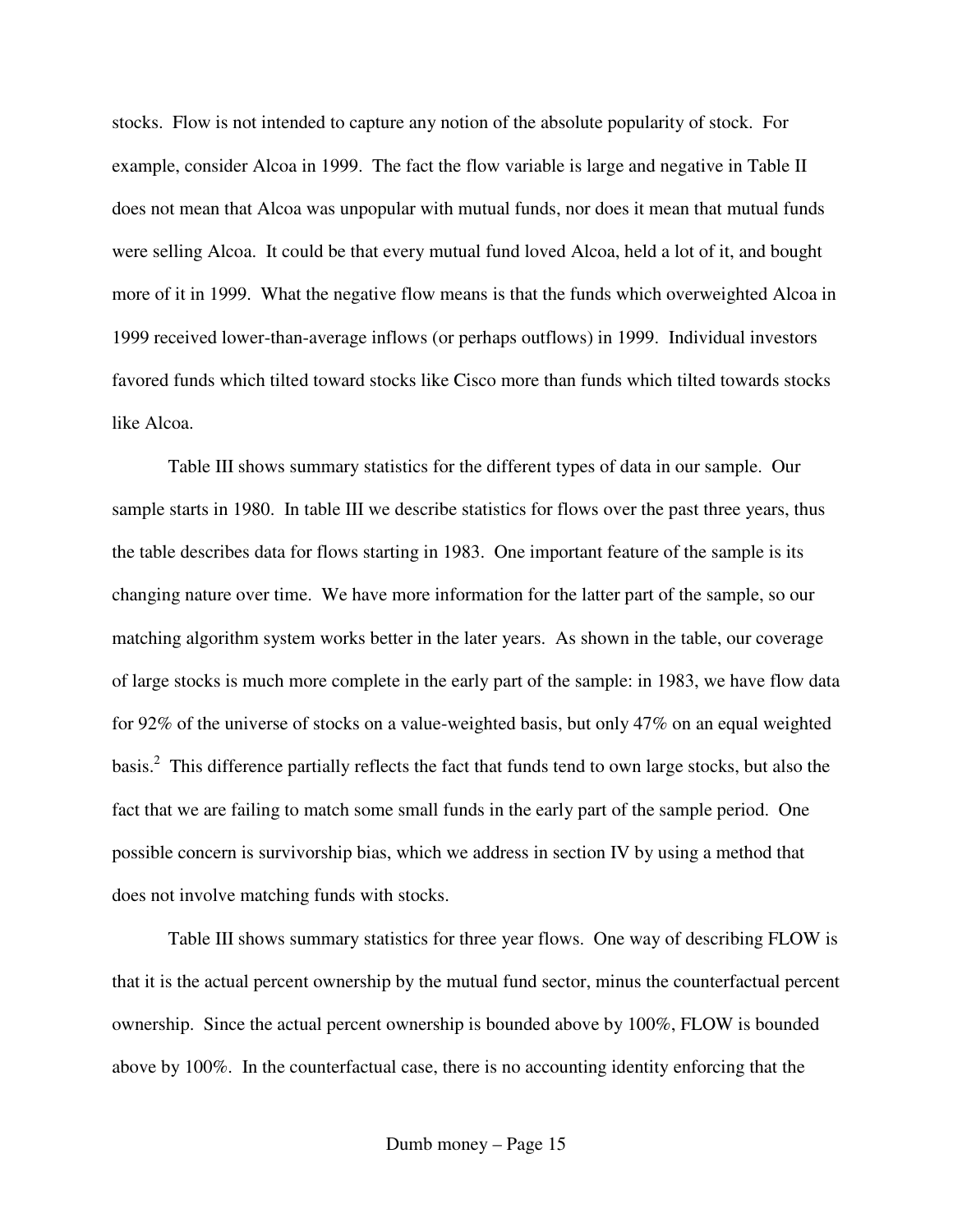dollar value of fund holdings is less than the market capitalization of the stock. Thus FLOW is unbounded below. Values of FLOW less than -100% are very rare, occurring less than 0.01% of the time for three year flows.

## **III. Flows and stock returns**

#### *A. Excess returns*

Table IV shows the basic results of this paper. We form calendar time portfolios and examine monthly excess returns on portfolios constructed using our flow measure. We show both equally weighted returns and value weighted returns in month t for five portfolios formed by sorting on the latest available flows as of month *t* −1. The table shows flows over horizons stretching from three months (one quarter, the shortest interval we have for calculating flows) to five years. The rightmost column shows the difference between the high flow stocks and the low flow stocks.

Quintile one is the bottom 20 percent of all stocks sorted on flows. It turns out that, for long-horizon flows, the bottom quintile reflects stocks that are not just experiencing lower-thanaverage inflows, they are experiencing outflows. That is, quintile one contains stocks that individual investors are selling (indirectly via mutual funds) and quintile five contains stocks that individuals are most heavily buying.

Looking at the difference between high flow and low flow stocks, it is striking that for every horizon but three months, high flows today predict low future stock returns. This relation is statistically significant at the three and five year horizon. This dumb money effect is sizeable: looking at three-year, equal weight results, the difference between high flow and low flow stocks is 61 basis points per month or approximately 8 percent per year. Remarkably, the dumb money effect is slightly larger using value weighting instead of equal weighting. This result stands in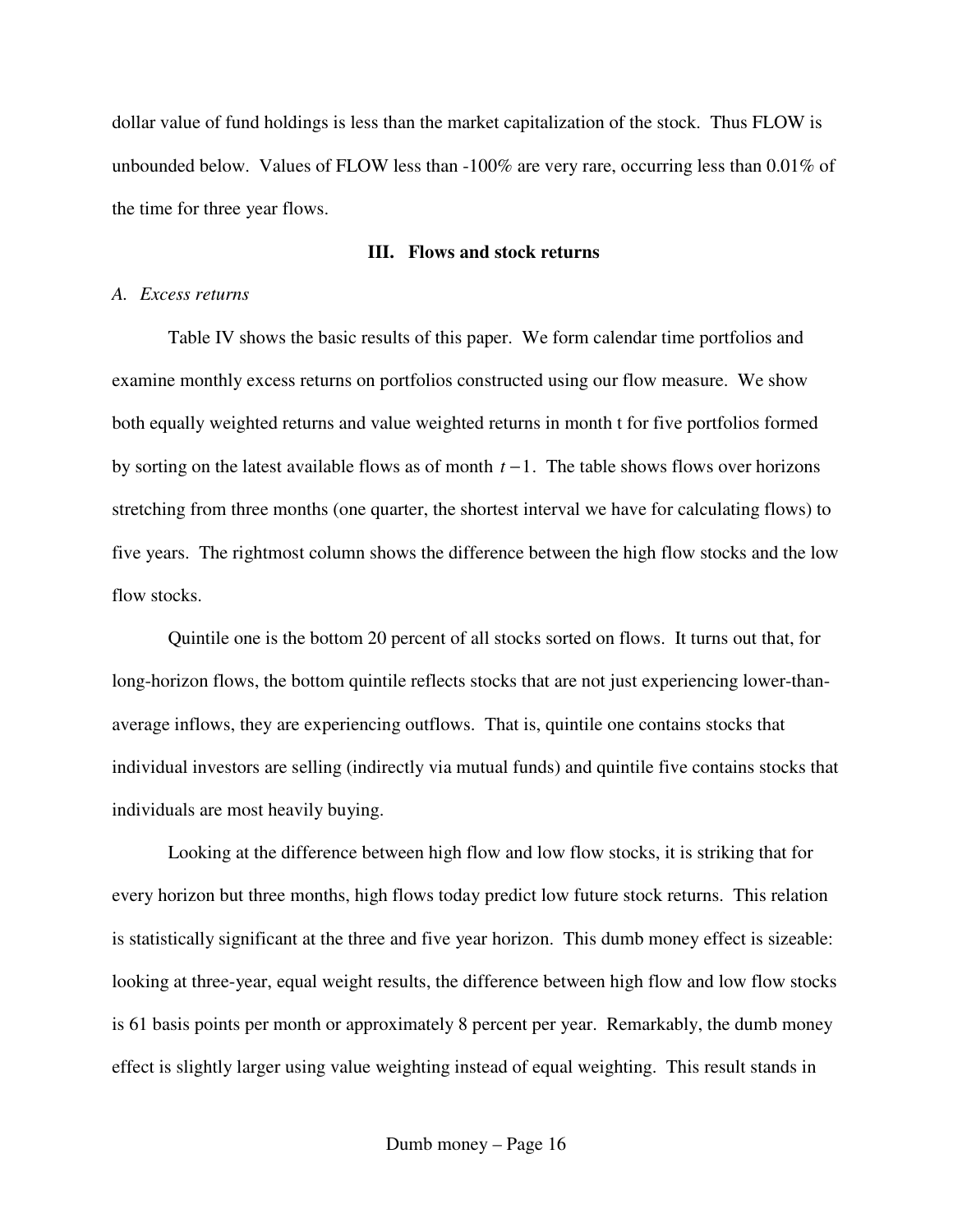contrast to many other patterns in stock returns, which tend to be concentrated in small cap stocks. 3

Perhaps surprisingly, in this table we find no solid evidence for the smart money effect in raw returns, even at the horizons of three to twelve months where one might expect price momentum to dominate. Gruber (1996) and Zheng (1999) look at quarterly flows and find that high flows predict high returns: one can see a hint of this in the three month flow results, although one cannot reject the null hypothesis. We return to this issue later; it turns out that this particular result is sensitive to alternative methods of measuring, and one can find specifications with a significant smart money effect at short horizons.

Figure 1 shows how flows predict returns at various different horizons. We show the average returns in month  $t + k$  on long/short portfolios formed on three month flows in month t. The figure shows average returns over time with accompanying 95% confidence interval.

For  $k < 0$ , the figure shows how lagged returns predict today's flows. The figure shows that flows into an individual stock are very strongly influenced by past returns on that stock. This result is expected given the previous literature documenting high inflows to high performing funds. Flows tend to go to funds that have high past returns, and since funds returns are driven by the stocks that they own, flows tend to go to stocks that have high past returns. It appears that returns over the past twelve months are especially important, with the effect decreasing as one goes earlier than a year. For  $k > 0$ , the figure shows the (insignificant) smart money effect at one month horizon, becoming a significant dumb money effect after about a year has passed. The predictable negative returns persist for about a year after that, then fade away.

We focus on the three-year results in Table IV. Which horizon is it appropriate to focus on? Why do we focus on the three-year results (where inflows negatively forecast returns)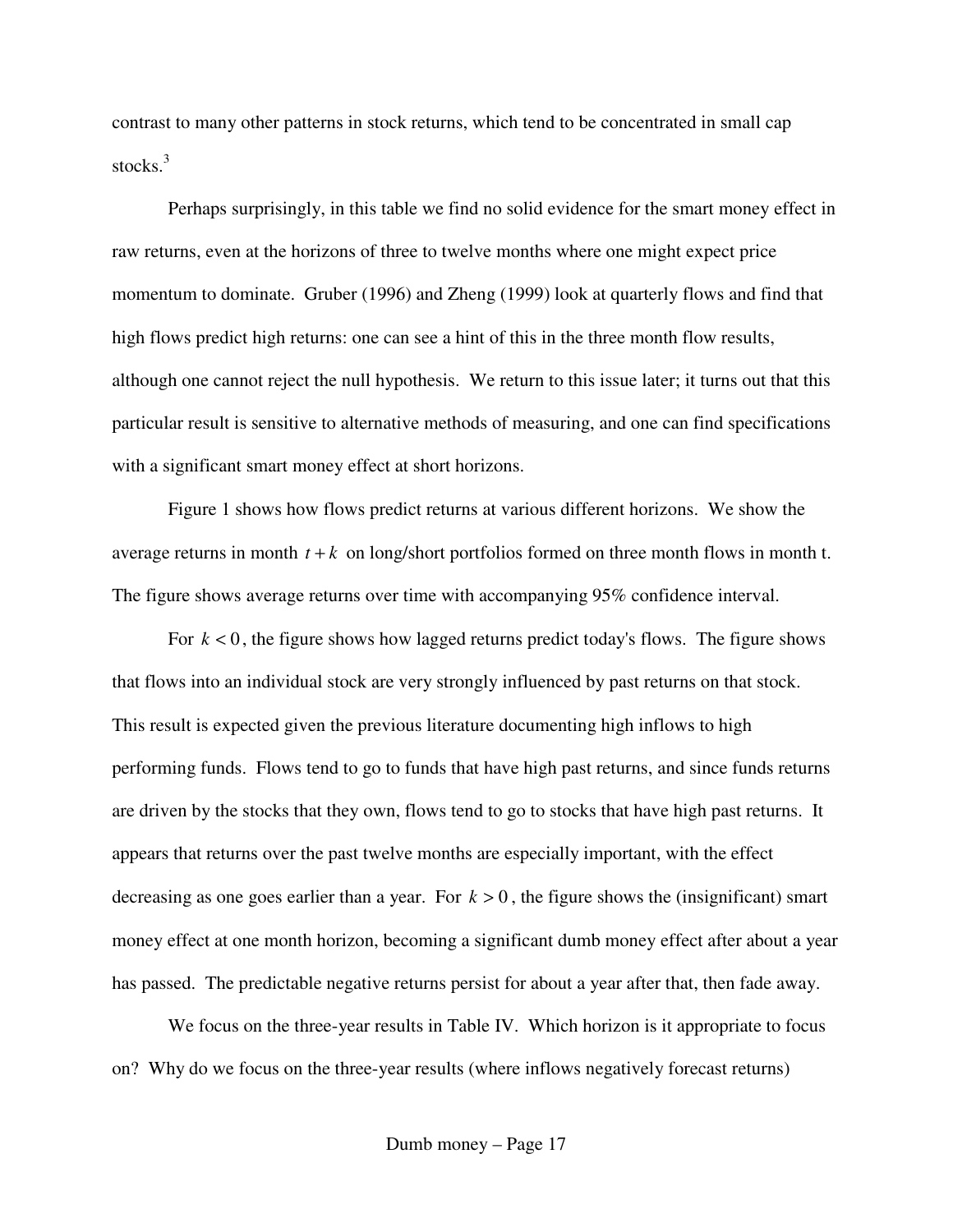instead of the three month results (where inflows positively forecast returns)? Isn't the horizon arbitrary? This is an important question. The answer is that the horizon one should use depends on what one is trying to measure. Since our goal is to understand the long-term effects on trading on individual investor wealth, the longer the horizon, the better. The results for longer horizons show that although mutual fund flows do seem to predict short term returns, this effect is swamped as we look longer horizons (which cumulate the returns over time).

To understand whether individuals are "smart" or "dumb", one needs to measure whether their trading is raising or lowering their total wealth (compared to some alternative involving refraining from trading) over their lifetime. To take an example, suppose Joe buys a stock from Sally for \$10, and the next day the price rises to \$11. Based on this evidence alone, one might conclude that Joe is smart (and Sally is dumb). However, if Joe continues to hold the stock, and it declines to \$5 (at which point he sells it), Joe seems less smart. Joe could increase his wealth by refraining from trade. In this sense, longer horizons are better horizons for inferring the net effect of Joe's trading.

In terms of measuring investor experience, however, the evidence given in Table IV cannot resolve the question of smart or dumb, because this evidence does not correspond to the dollar holdings of any class of investors. One needs to look at all trades and all dollar allocations to different securities over time. In section V, we do this for the aggregate mutual fund investor, and show that trading does in fact decrease both average returns and the return/risk ratio for an individual who is behaving like the aggregate mutual fund investor. In turns out that when one looks at the whole portfolio, the answer no longer depends on the horizon: the dumb money effect exists at all horizons. From this perspective, then, individual investors in aggregate are unambiguously dumb.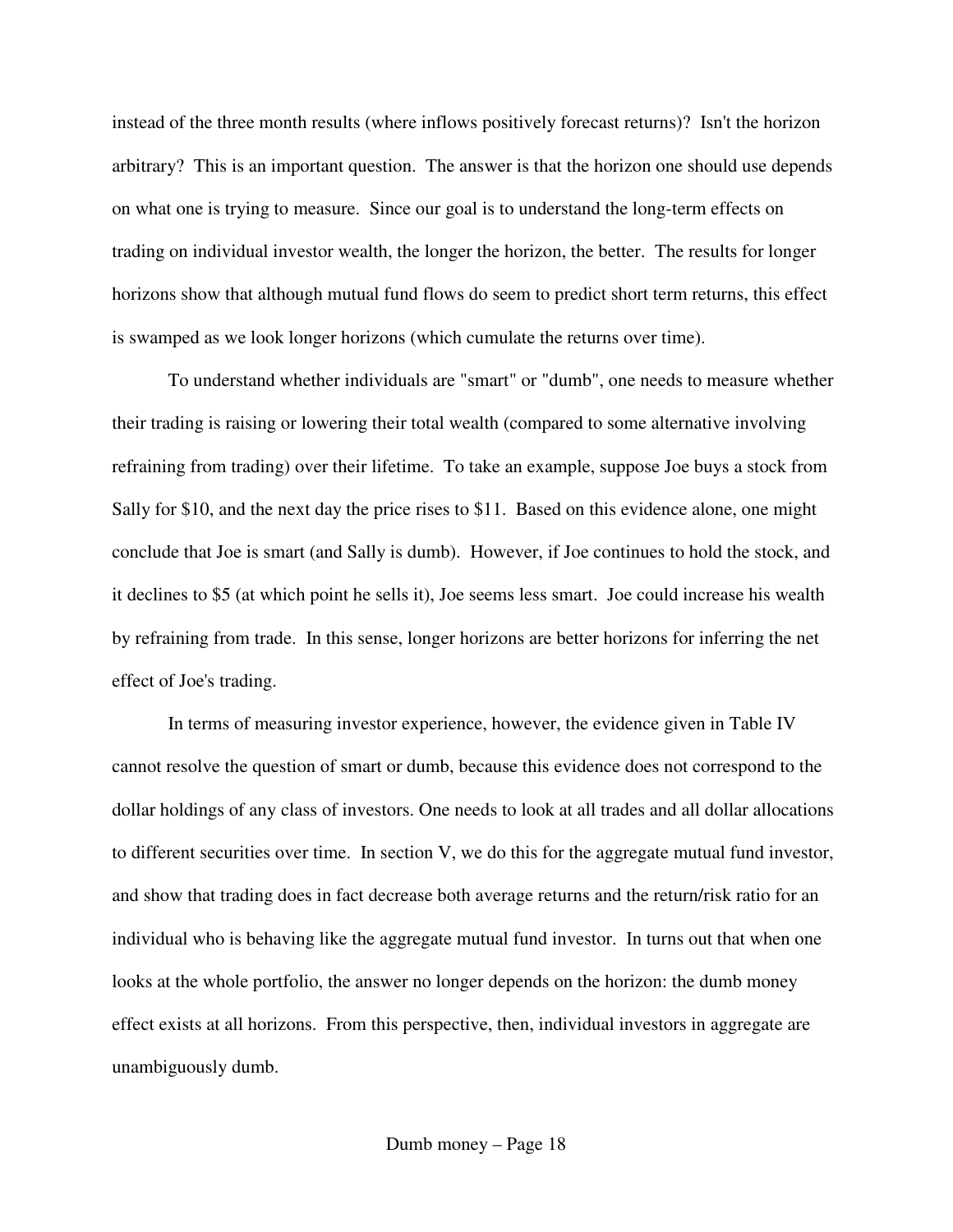#### *B. Robustness tests*

Figure 2 shows evidence on the dumb money effect over time. It shows cumulative returns on the long/short portfolio formed on three year equal weighted flows (we simply sum each monthly return over time). Figure 2 shows that the last few years of the sample are quite influential, with about 100 out of the total of 150 percent coming after 1998. But the dumb money effect is not due only to these years. The differential return is negative for 17 of the 21 calendar years available. One interpretation of the time pattern is that the period around 1999- 2001 was a time of particularly high irrationality, when irrational traders earned particularly low returns.<sup>4</sup> Many anomalies grew larger in this period (see Ofek and Richardson (2003)). Indeed, one might propose that if a return pattern does not grow stronger in this period, then it is probably not attributable to irrational behavior.

Table V shows robustness tests. First, to address the evidence in Figure 2, we split the sample into pre-1998 and post-1998 periods. Although the magnitude of the dumb money effect is much larger in the post-1998 period, it has the same sign in both subperiods. For equal weighted portfolios, the three year dumb money effect remains statistically significant in both subperiods, while for value weighted portfolios (although the magnitudes are similar to equal weighted) the effect is not significantly different from zero in the first part of the sample. Table V also shows results for the sample of stocks which have market cap above and below the CRSP median market cap. Again, over the full sample the dumb money effect remains quite strong among large cap stocks.

One might ask whether the dumb money effect is an implementable strategy for outside investors using information available in real time. Our methodology involves substantial built-in staleness of flows, largely reflecting the way that Thomson Financial has structured the data.<sup>5</sup> So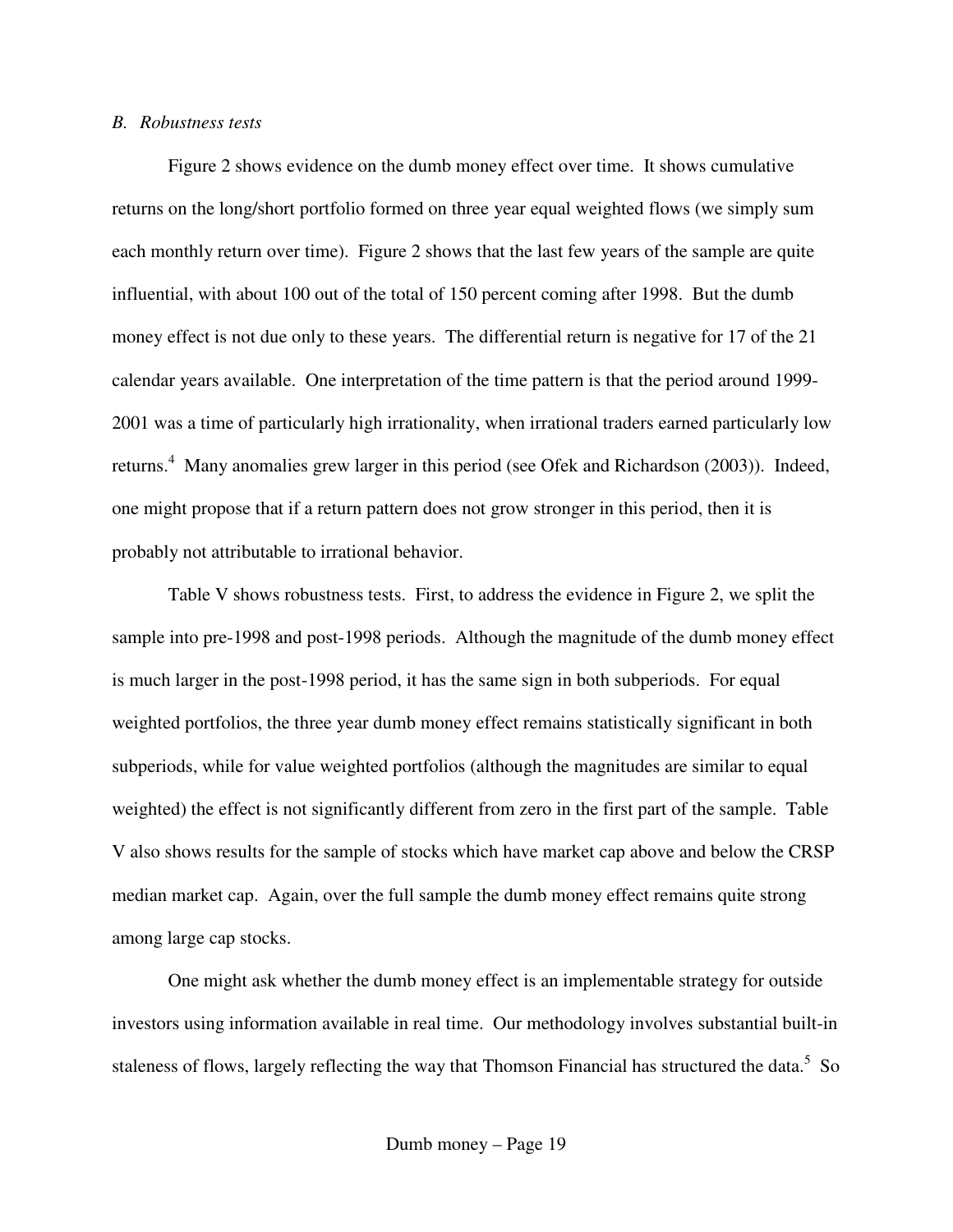the variables in Table IV are certainly in the information set of any investor who has access to all the regulatory filings and reports from mutual funds, as they are filed. Currently, holdings data appear on the SEC EDGAR system on the next business days following a filing, but information lags were probably longer at the beginning of the sample period.

To address this issue, Table V shows results with the flow variables generously lagged an additional twelve months. Even lagged a full year, the three year flow variable remains a statistically significant predictor of equal weight returns and close to significant for value weight returns (the additional lagging decreases the number of available observations, making inference more difficult). As one might expect given Figure 1, the lagging produces a substantial and significant dumb money effect at the short horizons as well. Thus the dumb money effect is not primarily about short-term information contained in flows, it is about long-term mispricing.

In summary, three year mutual fund flows strongly negatively predict future stock returns, and there is no horizon at which flows reliable positively predict excess returns. The dumb money effect is present in both large and small cap stocks, and present in different time periods.

## *C. Controlling for size, momentum, and value*

Table VI shows results for returns controlling for size, value, and price momentum. These variables are known to predict returns and likely to be correlated with flows. Sapp and Tiwari (2004), for example, argue that the short-horizon smart money effect merely reflects the price momentum effect of Jegadeesh and Titman (1993). If an individual follows a strategy of sending money to funds with past high returns in the last year and withdrawing money from funds with low returns, then he will end up with a portfolio that overweights high momentum stocks and underweights low momentum stocks. This strategy might be a smart (although high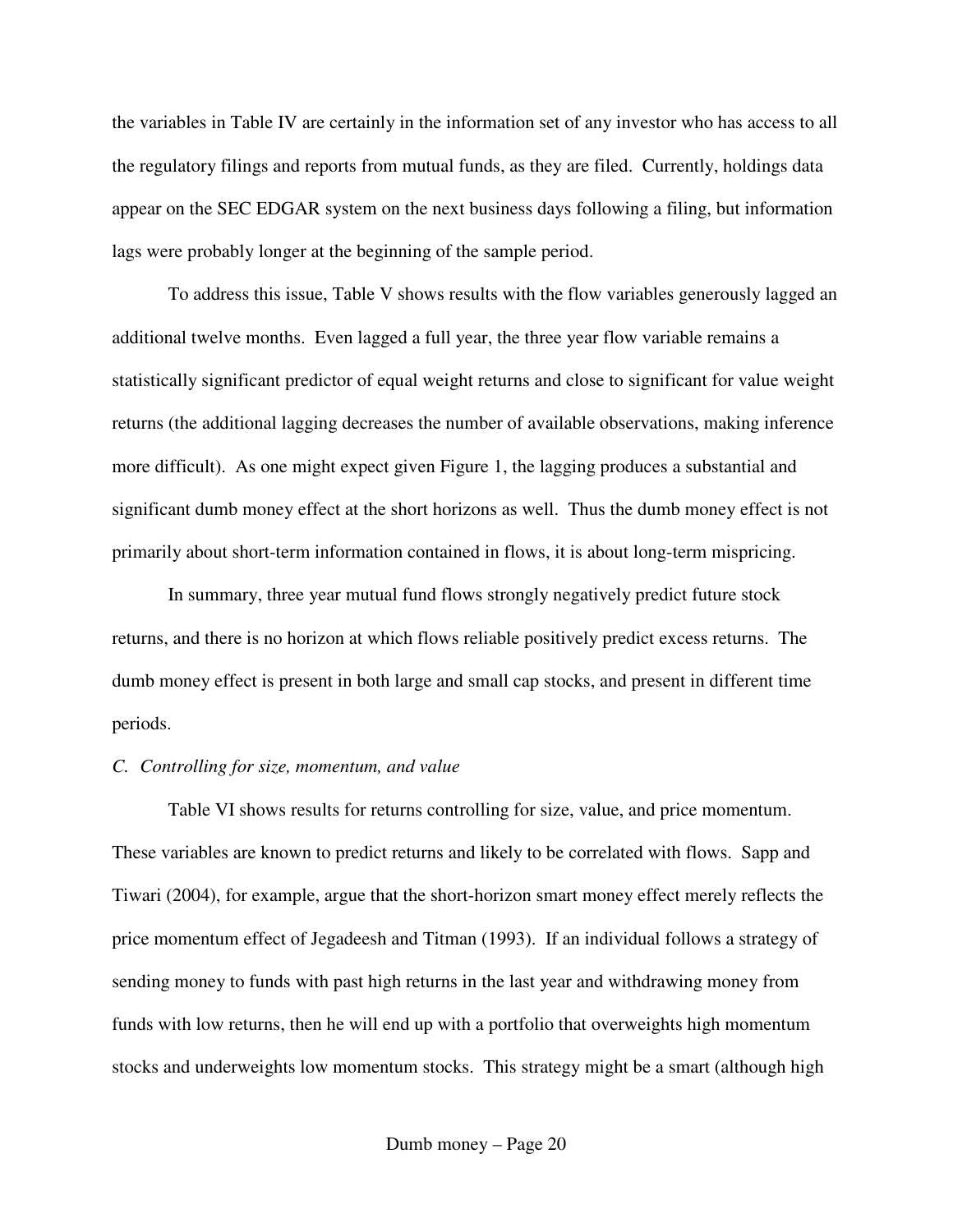turnover) strategy to follow, as long as he keeps rebalancing the strategy. However, if the individual fails to rebalance promptly, eventually he will be holding a portfolio with a strong growth tilt. Thus over long horizons, stocks with high inflows are likely to be stocks with high past returns and are therefore likely to be growth stocks. So it is useful to know whether flows have incremental forecasting power for returns or just reflect known patterns of short horizon momentum and long horizon value/reversals in stock returns.

The left hand side of Table VI shows results where returns have been adjusted to control for value, size, and momentum. Following Daniel, Grinblatt, Titman, and Wermers (1997), it subtracts from each stock return the return on a portfolio of firms matched on market equity, market-book, and prior one-year return quintiles (a total of 125 matching portfolios).<sup>6</sup> Here the dumb money effect is substantially reduced, with the coefficient falling from -0.61 to -0.22 for three year equal weighted flows, still significantly negative but less than half as large. This reduction largely reflects the fact that (as we shall see) high sentiment stocks tend to be stocks with high market-book.

The right-hand side of Table VI shows alphas from a Fama and French (1993) three factor regression. Here the reduction of the long-horizon dumb money effect is not as substantial, as the three-year equal weighted differential return falls from -0.61 to -0.45. Both methods cause the smart money effect to rise for equal weight returns, although it is still below conventional significance levels.

In Table VII, we take a closer look at the relation between the dumb money effect and the value effect by independently sorting all stocks into five flow categories and five market-book categories, with a resulting 25 portfolios. We sort on three year flows, and on market-book ratio following the definition of Fama and French (1993). The right-most column in each panel shows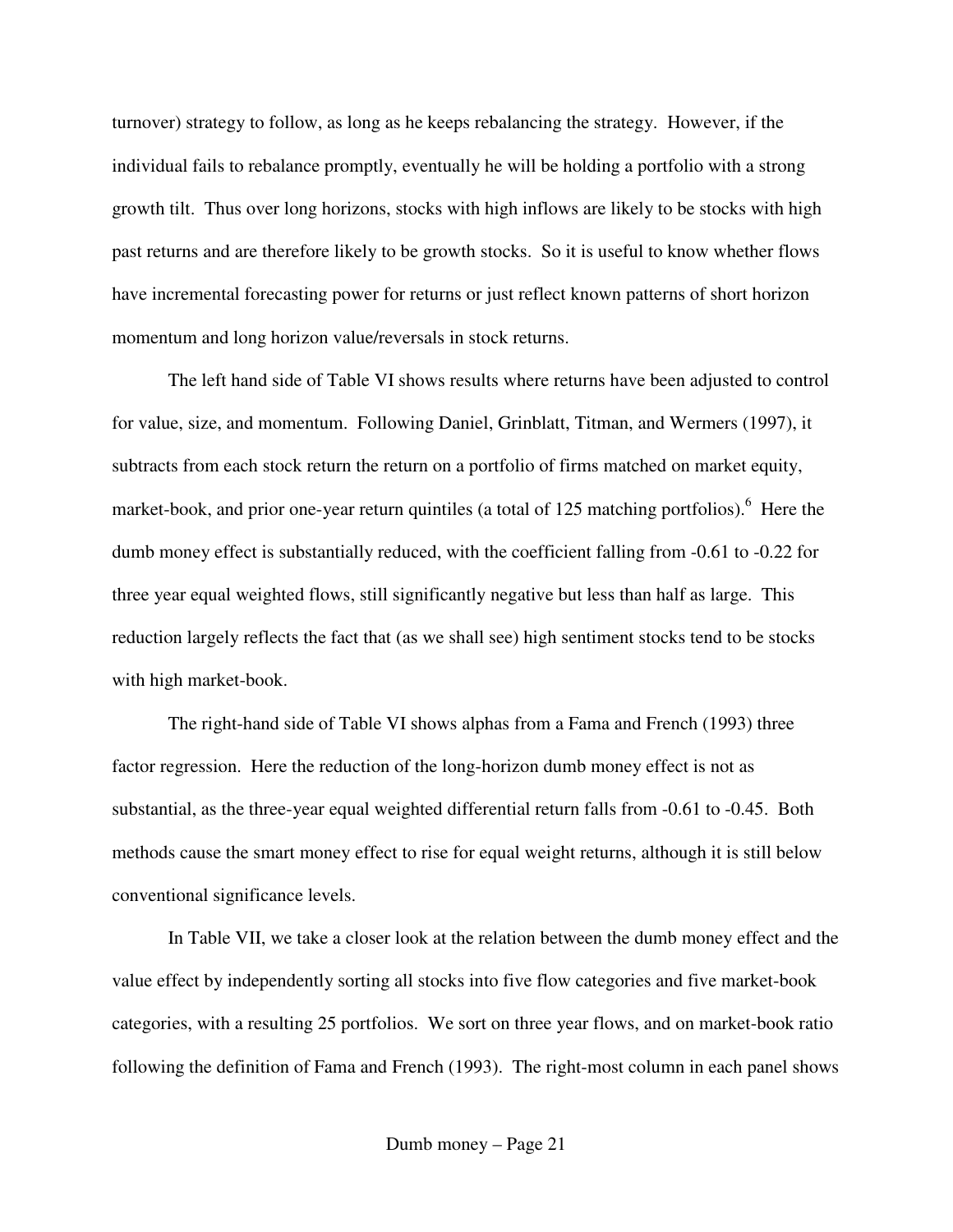whether there is a flow effect within market-to-book quintiles. Thus if the value effect subsumes the dumb money effect, this column should be all zeros. The bottom row in each panel shows whether there is a value effect controlling for flows. If the dumb money effect subsumes the value effect, this row should be all zeros. If the two effects are statistically indistinguishable, then both the row and the column should be all zeros.

Table VII shows that, generally, neither effect dominates the other. Looking at equal weighted returns, the value effect appears to be much larger than the dumb money effect, with magnitudes of approximately one percent per month and high t-statistics. As before, the dumb money effect survives the correction for market-book. However, looking at value weighted returns, the dumb money effect looks stronger than value effect, with similar magnitudes and generally higher t-statistics.

Table VIII shows double sort portfolios for three year past stock returns instead of market-book, to explore the reversal effect of De Bondt and Thaler (1985). In order to make the reversal effect as powerful as possible, we sort on past returns lagged one year (in other words, we sort on stock returns from month t-48 to t-12). Here, looking at equal weighted returns, the results are similar to Table VII, with the dumb money effect looking slightly weaker. Looking at value weighted returns, the dumb money effect and the reversal effect have similar magnitudes and levels of significance.

To summarize, using standard adjustment techniques, the dumb money effect is not completely explained by the value effect. Neither the dumb money effect nor the value/reversal effect dominates the other. However, the dumb money and value/reversal effect are clearly quite related, and perhaps reflect the same underlying phenomenon.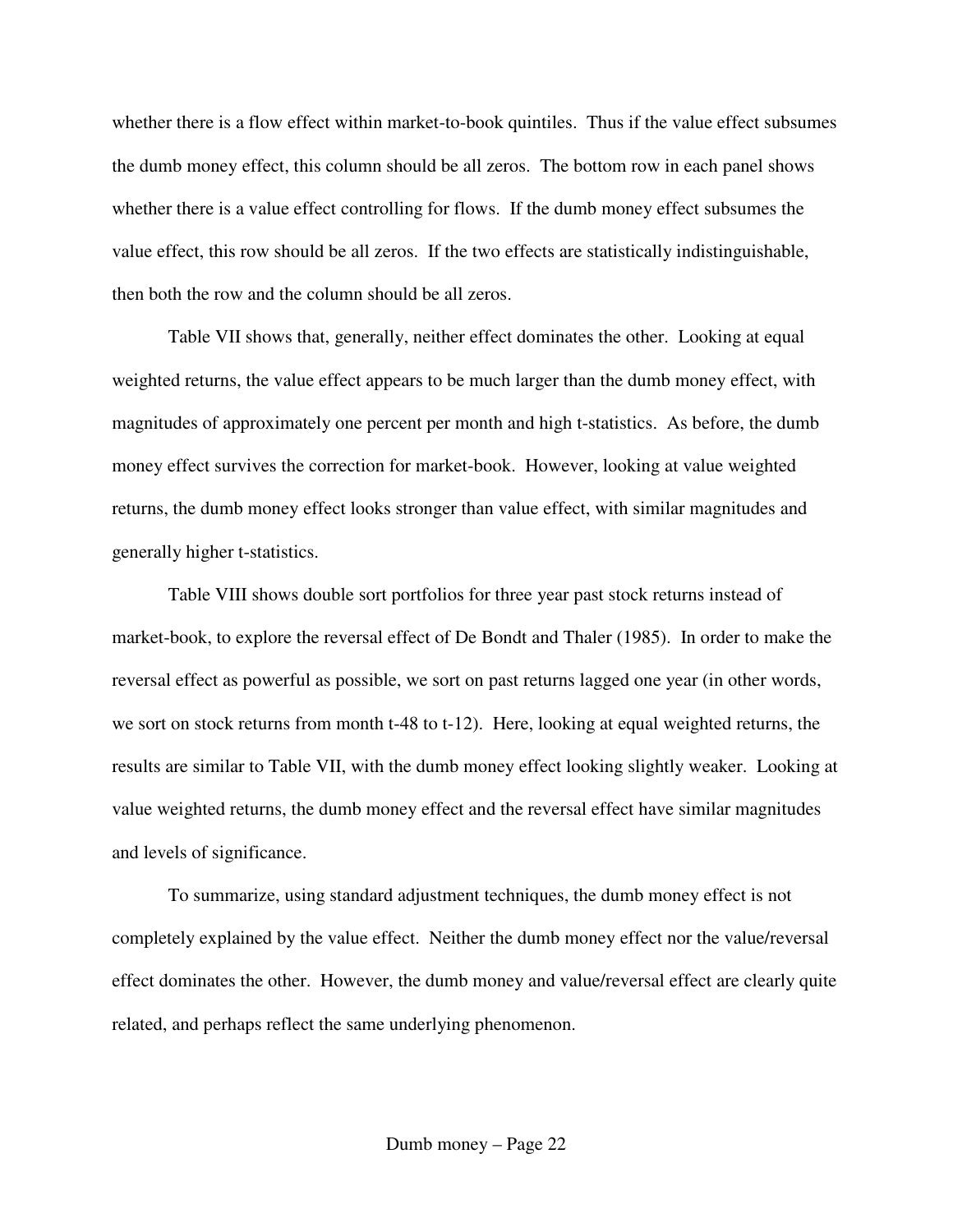#### **IV. Flows and mutual fund returns**

In this section, we set aside our main focus on stock returns, and examine the relation between mutual fund flows and mutual fund returns. This evidence is useful for two purposes. First, it shows how our results relate to the previous work of Zheng (1999) and Gruber (1996). Second, it shows whether our results are driven by problems in matching the CRSP mutual fund database with the holdings database. Table IX shows results using monthly mutual fund returns (instead of stock returns) and sorting on flows into funds instead of flows into stocks. The mutual fund returns reflect, in addition to the returns of the stocks held by the fund, the expenses and trading costs of each fund. The universe of funds includes all domestic equity funds in the CRSP mutual fund database. We show returns for both equally weighted and value weighted portfolios of funds (where the value weights reflect the NAV of the fund).

We first sort on actual flows minus counterfactual flows. Table IX shows first, using excess returns, that the dumb money effect comes in fairly strongly at the 3 year horizon, while the smart money effect comes in weakly at the 3 month horizon. Turning next to three-factor alphas, here the smart money effect comes in significant at the three-month and six-month horizon, while the dumb money effect is weaker for equal weighted results, while still strong for value weighted results. As a robustness check, we also sort on actual inflows (dollar inflows divided by assets under management) instead of actual inflows minus counterfactual inflows. This slightly different sorting most closely corresponds to the method of Zheng (1999) and Gruber (1996). The results are about the same using this sorting variable.

How should one interpret these results? Take for example the equal weighted 3-factor alpha results, where three month inflows predict a positive and significant differential of 19 basis points per month, while three year inflows predict a negative but insignificant 10 basis points.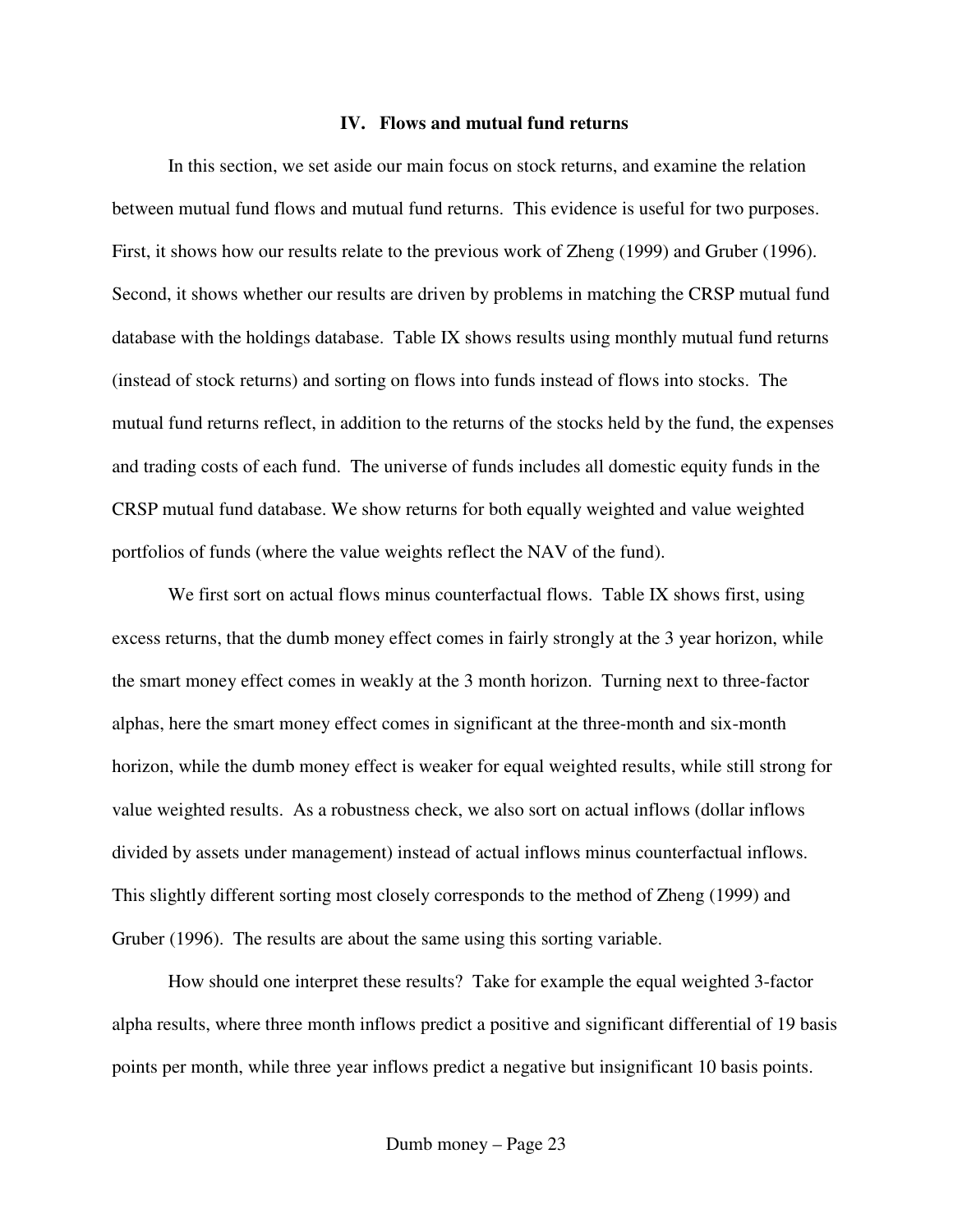Suppose one believes that the Fama-French (1993) model is an appropriate risk adjustment. The fact that the differential is -0.10 percent for three year inflows means that the trading of individuals is not helping them achieve higher risk-adjusted average returns. Despite the fact that individuals earn significant and positive 0.19 percent differential in the first three months, this outperformance is wasted because the individuals are not following a dynamic strategy of buying the best-performing funds, holding them for a quarter, and them selling them. Instead, they are in aggregate following a strategy of buying the best-performing funds, and holding them for a long period of time. So the longer horizon return shows that investors are not actually benefiting from their trading.

To summarize, looking at mutual fund returns, there is a strong dumb money effect among large funds (when value weighting). Looking at smaller funds (equal weighting), the dumb money effect is weaker, especially when correcting for value. Similar to previous results, we find a smart money effect at the quarterly horizon. However, this smart money effect is not enough to boost investor returns over the long term. For a more economically relevant measure of how these two effects balance out, in the next section we look at how the aggregate mutual fund investor is helped or hurt by his trading.

## **V. Economic significance to the aggregate investor**

#### *A. The magnitude of wealth destruction*

So far, we have shown that stocks owned by funds with large inflows have poor subsequent returns. In this section, we measure the wealth consequences of active reallocation across funds, for the average investor. We assess the economic significance by measuring the average return earned by a representative investor, and comparing it to the return he could have earned by simply refraining from engaging in non-proportional flows. We examine both returns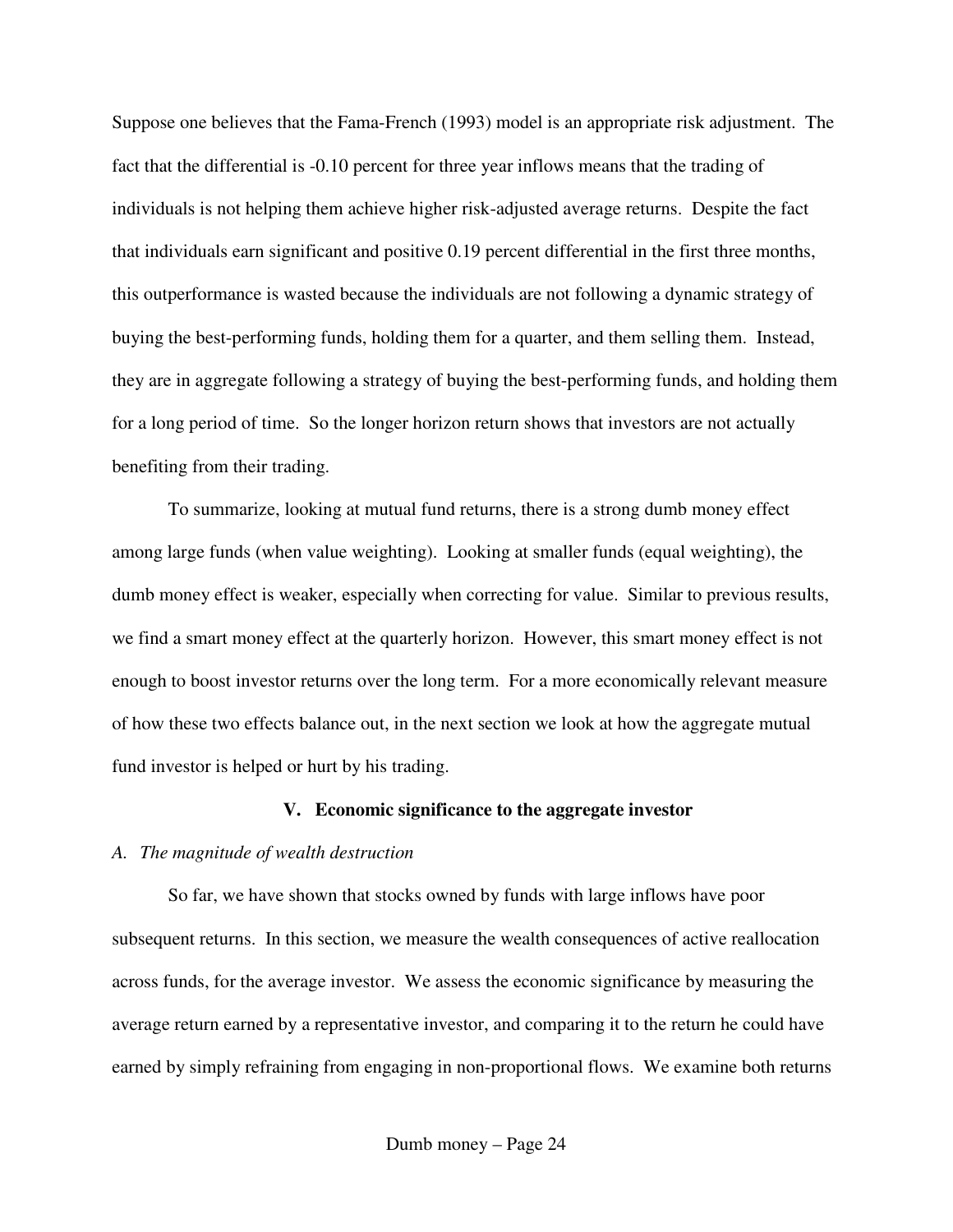on stocks and returns on mutual funds.

Define  $R^{ACTUAL}$  as the return earned by a representative mutual investor who owns a tiny fraction of each existing mutual fund. The returns would reflect a portfolio of stocks where the portfolio weights reflect the portfolio weights of the aggregate mutual fund sector:

$$
R_t^{ACTUAL} = \sum_i x_{i,t} \left[ \sum_j w_{ij,t} R_t^j \right]
$$
 (9)

where  $R<sup>J</sup>$  is the return on stock j. The return from a strategy of refraining from non-proportional flows, R<sup>NOFLOW</sup>, is

$$
R_t^{NOFLOW} = \sum_i \hat{x}_{i,t} \left[ \sum_j w_{ij,t} R_t^j \right] \tag{10}
$$

We use three year flows in these calculations. Table X shows excess returns on these two portfolios, and for comparison shows the value weighted market return as well. Since the two mutual fund portfolios use weights based on dollar holdings, they are of course quite similar to each other and to the market portfolio.

Although very similar, these portfolios are not identical. Table X shows investor flows cause a significant reduction in both average returns and Sharpe ratios earned by mutual fund investors. A representative investor who is currently behaving like the aggregate mutual fund sector could increase his Sharpe ratio 9% (from a monthly Sharpe ratio of 0.137 to 0.149) by refraining from active reallocation and just directing his flows proportionally.<sup>7</sup>

One can assess the significance of this difference in mean returns by looking at the returns on the long-short portfolio R<sup>ACTUAL</sup> - R<sup>NOFLOW</sup>. This return is similar to the long-short portfolio studied in Table IV, except that here all stocks owned by the mutual fund sector are included, and the weights are proportional to the dollar value of the holdings. The differential returns are negative and highly significant. Thus investor flows cause wealth destruction. This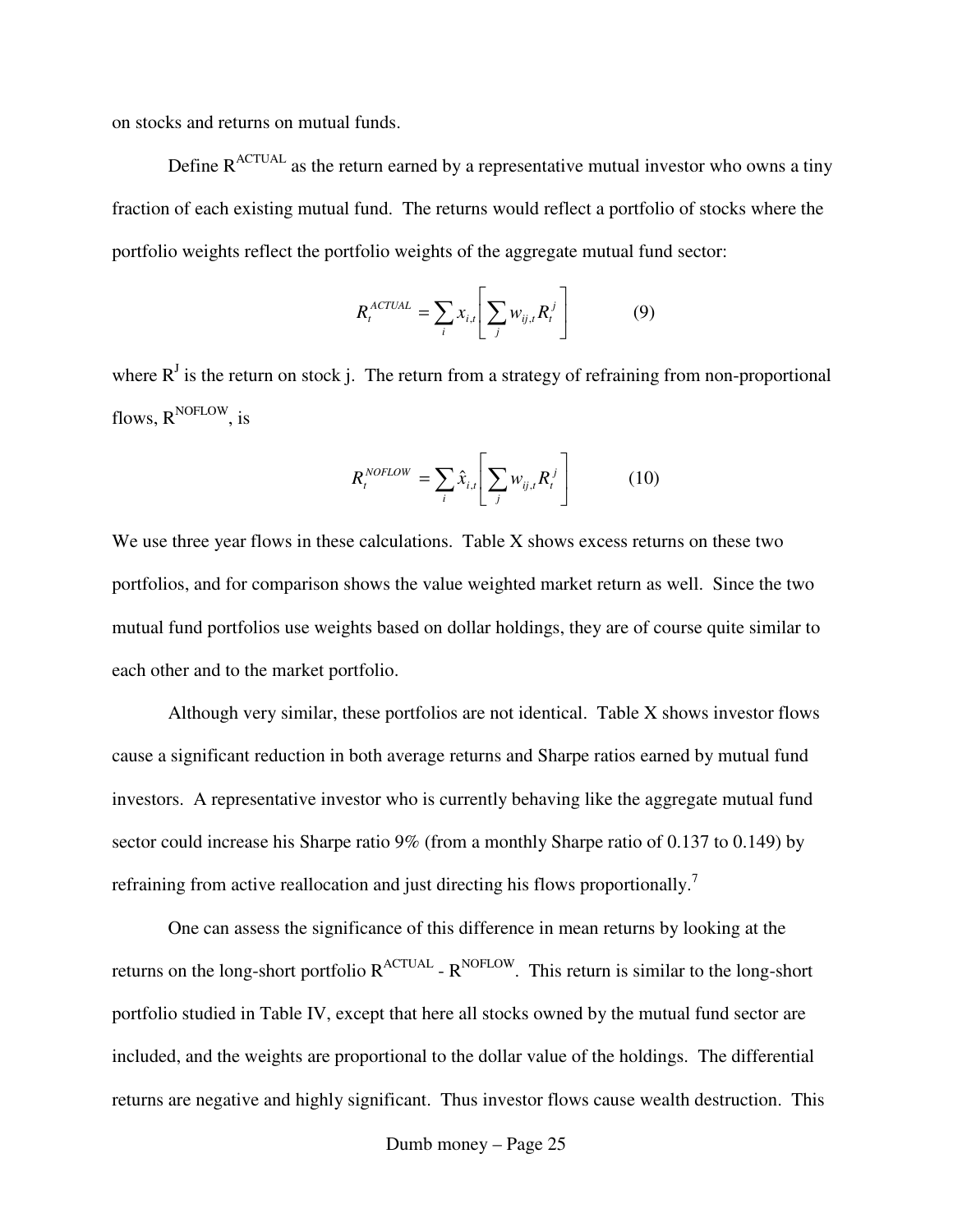conclusion is, of course, a partial equilibrium statement. If all investors switched to proportional flows, presumably stock prices would change to reflect that. But for one individual investor, it appears that fund flows are harmful to wealth.

## *B. Better identification of mutual fund manager skill*

Table X also helps disentangle the effect of flows from the effect of manager stock picking. We start by considering the average of  $R^{ACTUAL} - R^M$ , which measures the net return benefit of owning the aggregate fund holdings instead of holding the market (ignoring trading costs and expenses).  $R^{M}$  is the return on the CRSP value weighted market. The average of this difference, 0.03, consists of two components. The first,  $R^{ACTUAL}$  -  $R^{NOFLOW}$ , is the net benefit of reallocations. We already have seen that this dumb money effect is negative. The second,  $R^{NOFLOW} - R^{M}$ , measures the ability of the mutual fund managers to pick stocks which outperform the market (using value weights for managers). As shown in the table, using raw returns, this stock picking effect is 0.08 per month, with a t-statistic of 1.8. Thus there is some modest evidence that mutual fund managers do have the ability to pick stocks that outperform the market, once one controls for their clients' tendencies of switching money from one fund to another. As shown in the table, this modest skill is obscured (when looking only at actual holdings) by their clients anti-skill at picking funds.

## *C. Different measures of economic significance*

We explore the robustness of the economic significance in two ways. First, in the bottom part of Table X, we repeat the basic analysis, again using three year flows but using funds instead of stocks. We define  $R^{ACTUAL}$  and  $R^{NOFLOW}$  using fund returns instead of stock returns (plugging in actual fund returns for the term in brackets in equations (9) and (10)). Again, as in section IV, using mutual fund returns allows us to avoid issues involving matching funds with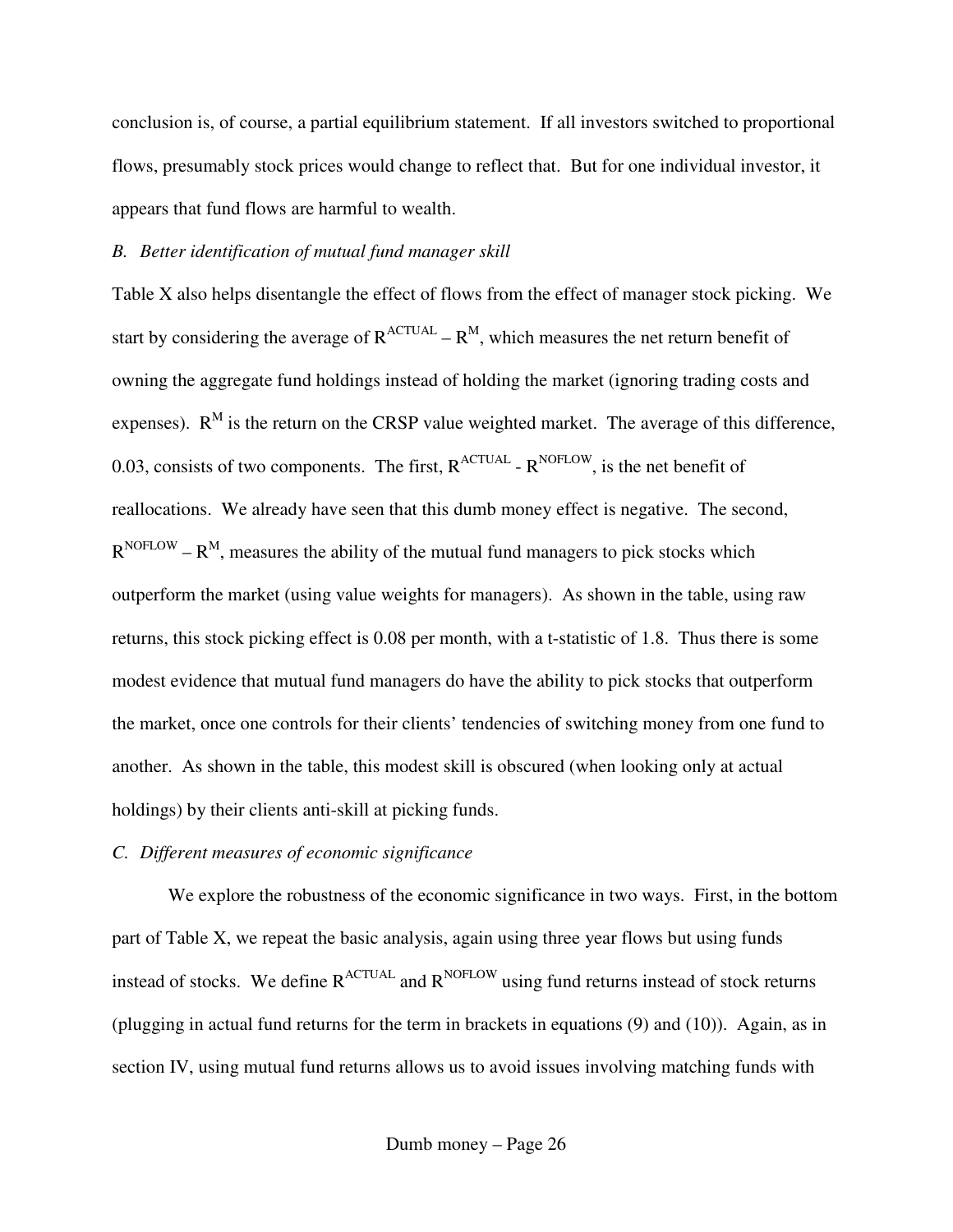holdings. On the other hand, the cost of this specification is that the results now also reflect issues such as fund expenses, fund turnover and trading costs, and fund cash holdings.

Looking at the dumb money effect, the results using mutual funds are nearly identical to the results using stocks: -0.05 percent per month. So, measured using either mutual fund returns or stock returns, investors are lowering their wealth and their Sharpe ratios by engaging in disproportionate fund flows. A simple passive strategy would dominate the actual strategy of the aggregate mutual fund investors.

The results for mutual funds also give us some context for the economic magnitude of the wealth destruction due to fund flows. The total net benefit of mutual funds,  $R^{ACTUAL} - R^M$ , is -0.12 percent per month, or about 1.4 percent cost per year. Of this -0.12, almost half, -0.05, is explained by dumb money effect. Of course, this calculation may be misleading because the return earned by the CRSP value weight portfolio is not a viable free alternative. We have redone the calculation, substituting the return on the Vanguard index fund for  $R<sup>M</sup>$  (these returns includes fees and costs). In this case, the total wealth destruction is -0.16 instead of -0.12 (reflecting the fact the Vanguard fund outperformed the CRSP value weight portfolio during this period), while the dumb money effect remains of course at -0.05. Thus looking at the two measures, fund flows appear to account for between a third and a half of the dismal performance earned by the average mutual fund investor: individual investors have only themselves to blame. Still, mutual managers do not emerge unscathed from Table X. As usual (see for example Malkiel, 1995), costs and expenses eat up any stock picking ability managers have, so that the net benefit of stock picking in Table X is -0.07 per month.

In Table XI, we show the stock return measures of wealth destruction and stock picking for different horizons. It turns out that, although the short horizon smart money effect has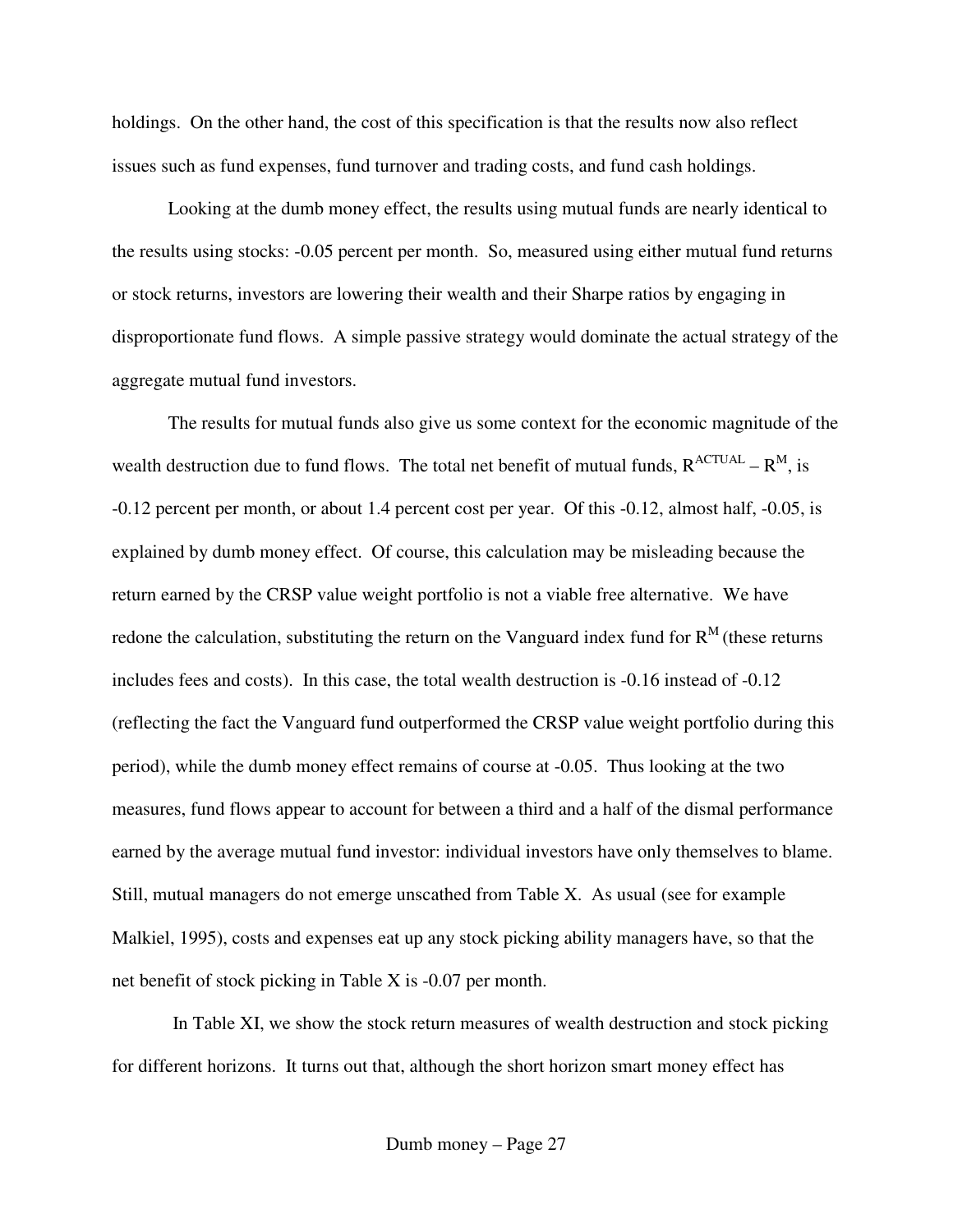showed up in some the specifications, it does not show up here. Even at the three month horizon, we find no evidence that trading helps investors earn higher returns. Thus from an economic perspective, the short term trading done by mutual fund investors does not seem smart.

#### **VI. Issuance**

If individual investors (acting through mutual funds) lose money on their trades, who is making money? Possible candidates include hedge funds, pension funds, other institutions, or individuals trading individual stocks. Here we focus on another class of traders: firms. In contrast to trading by individuals, reflecting uninformed and possibly irrational demand, the actions of firms represents informed and probably more rational supply. A substantial body of research studies whether firms opportunistically take advantage of mispricing by issuing equity when it is overpriced and buying it back when it is underpriced (for example Loughran and Ritter, 1995). Corporate managers certainly say they are trying to time the market (Graham and Harvey, 2001).

We measure firm behavior using the composite share issuance measure of Daniel and Titman (2004), which combines a variety of previously documented effects involving repurchases, mergers, and seasoned equity issues (see also Pontiff and Woodgate, 2005). Our version of their variable is 1 minus the firm's ratio of the number of shares outstanding one year ago to the number of shares outstanding today.<sup>8</sup> For example, if the company has 100 shares and has a seasoned equity issue of an additional 50 shares, the composite issuance measure is 33%, meaning that 33% of the existing shares today were issued in the last year. The measure can be negative (reflecting for example repurchases) or positive (reflecting for example executive stock options, seasoned equity offerings, or stock-financed mergers). Issuance and market-book ratios are strongly related: growth firms tend to issue stock, value firms tend to repurchase stock.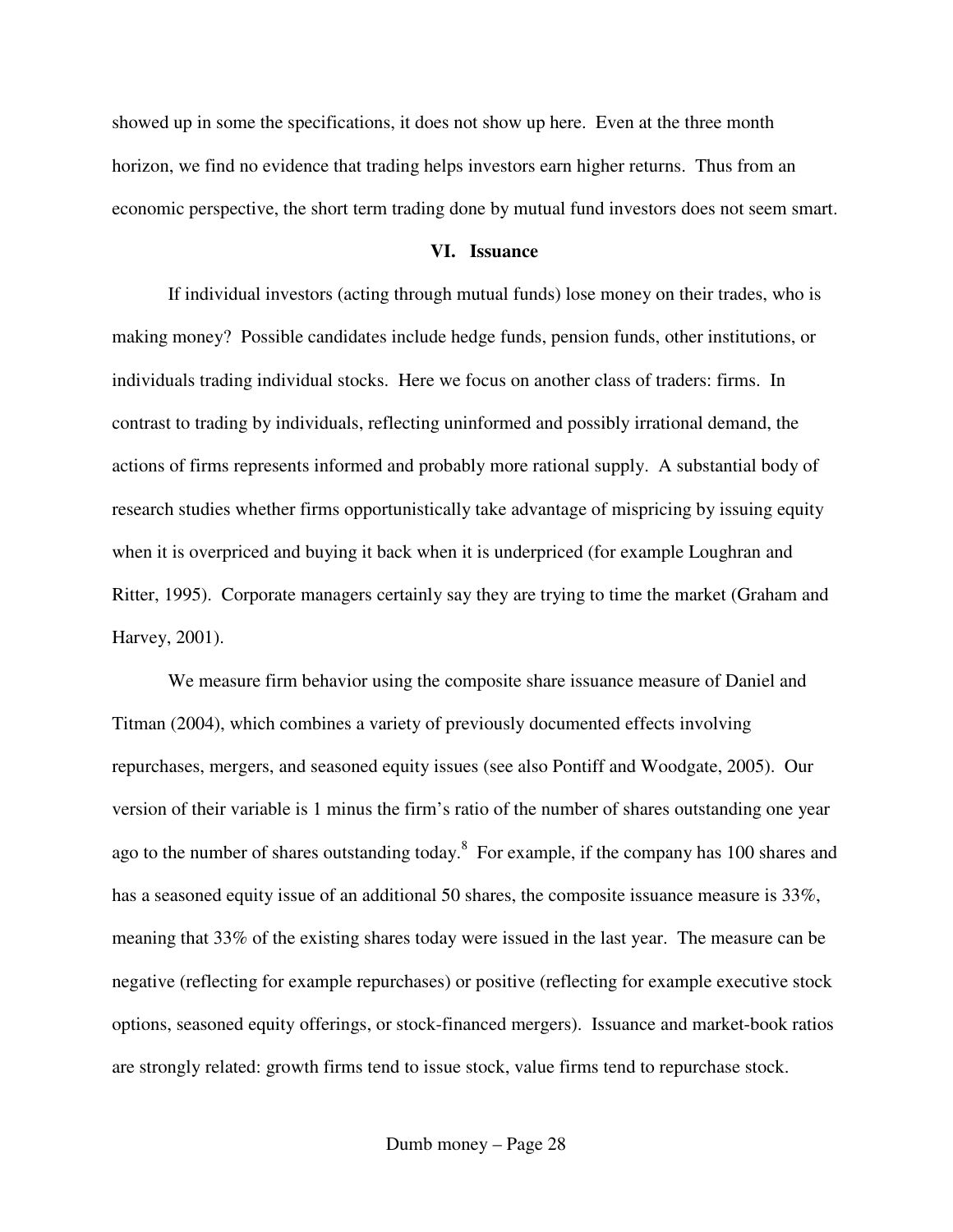Daniel and Titman (2004), show that when issuance is high, returns are low over the next year. This pattern suggests that firms issue and repurchase stock in response to mispricing.

Table XII shows the relation of annual issuance to past three-year flows, using the usual format but studying issuance instead of returns. The table shows issuance between January and December of year t, sorted on 3-year flows as of December in year t-1. The table uses the standard portfolio logic of forming groups, taking the average in each group for each of the 20 years available, and reporting the mean and t-statistic for the resulting 20 time series observations.

The first row shows that firms with the lowest three year inflows issue one percent less stock than firms with the highest inflows. Thus inflows are positively associated with issuance by firms. Firms tend to increase shares outstanding this year when previous year's flows are high. One interpretation of this pattern is that firms are seizing the opportunity to issue stock when sentiment is high, and repurchase stock when sentiment is low. Since the average issuance measure (which is as a fraction of shares outstanding) is around three percent per year in this sample, one percent is a large number.

The rest of the table shows robustness tests for this basic result. The next row shows value weighted results, which (as usual for flows) are somewhat stronger. The next row shows a truncated version of the issuance variable. Since the issuance variable as defined is unbounded below, we define trimmed issuance as max ( -100, issuance). This change has little effect. We also look at the relation in the two different halves of the sample. As before, the relation is stronger in the second half of the sample, but significant always. Lastly, because issuance is known to be correlated with valuation, we create characteristic-adjusted issuance in the same way we create characteristic-adjusted returns in Table VI. The last row of Table XII shows the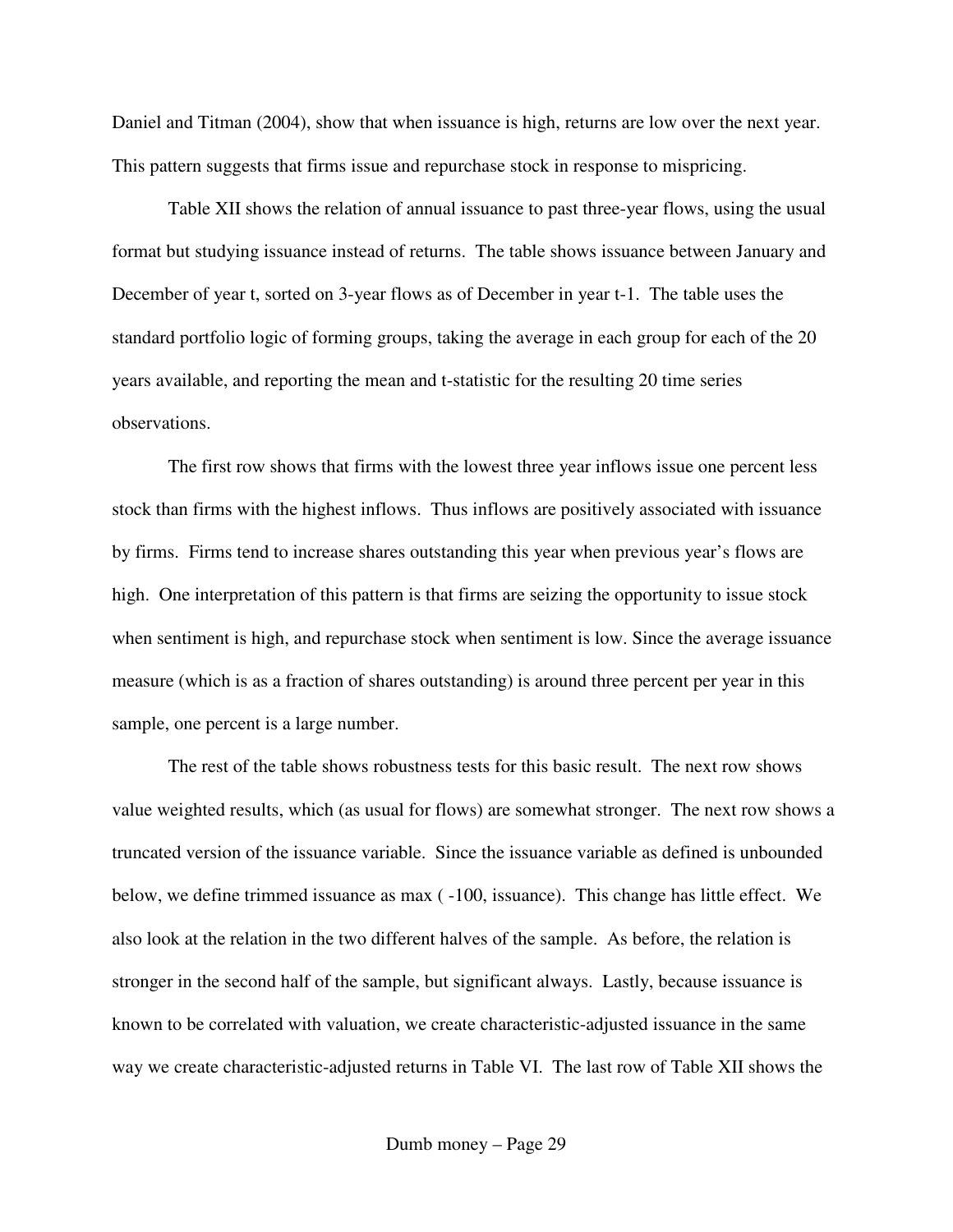average deviations of issuance from a group of matching firms with similar size, valuation, and price momentum as of December. The results are about the same as with raw issuance, so that once again value does not subsume the effect of flows.

To understand the economic magnitudes shown in Table XII, it is useful to know that the difference in the sorting variable (three year flows) is about 12 percent between the top and bottom quintile. That is, the top quintile has had three year flows that are on average 12 percent more as a percent of shares outstanding than the bottom quintile. This number is the same units as the numbers in Table XII since both flows and issuance are expressed as a fraction of current shares outstanding. Thus firms with flows that are 12 percent higher as a fraction of shares outstanding tend to increase shares by 1 percent of shares outstanding. Over three years, the firm would issue shares equivalent to three percent of shares outstanding. Thus over time, one can loosely say that firms respond to \$12 billion in flows by issuing \$3 billion in stock. Supply accommodates approximately one quarter of the increase in demand.

#### **VII. Conclusion**

In this paper, we have shown that individual investors have a striking ability to do the wrong thing. They send their money to mutual funds which own stocks that do poorly over the subsequent years. Individual investors are dumb money, and one can use their mutual fund reallocation decisions to predict future stock returns. The dumb money effect is robust to a variety of different control variables, is not entirely due to one particular time period (although concentrated around the year 2000), and is implementable using real-time information. By doing the opposite of individuals, one can construct a portfolio with high returns. Individuals hurt themselves by their decisions, and we calculate that aggregate mutual fund investor could raise his Sharpe ratio by 9% simply by refraining from destructive behavior. These facts pose a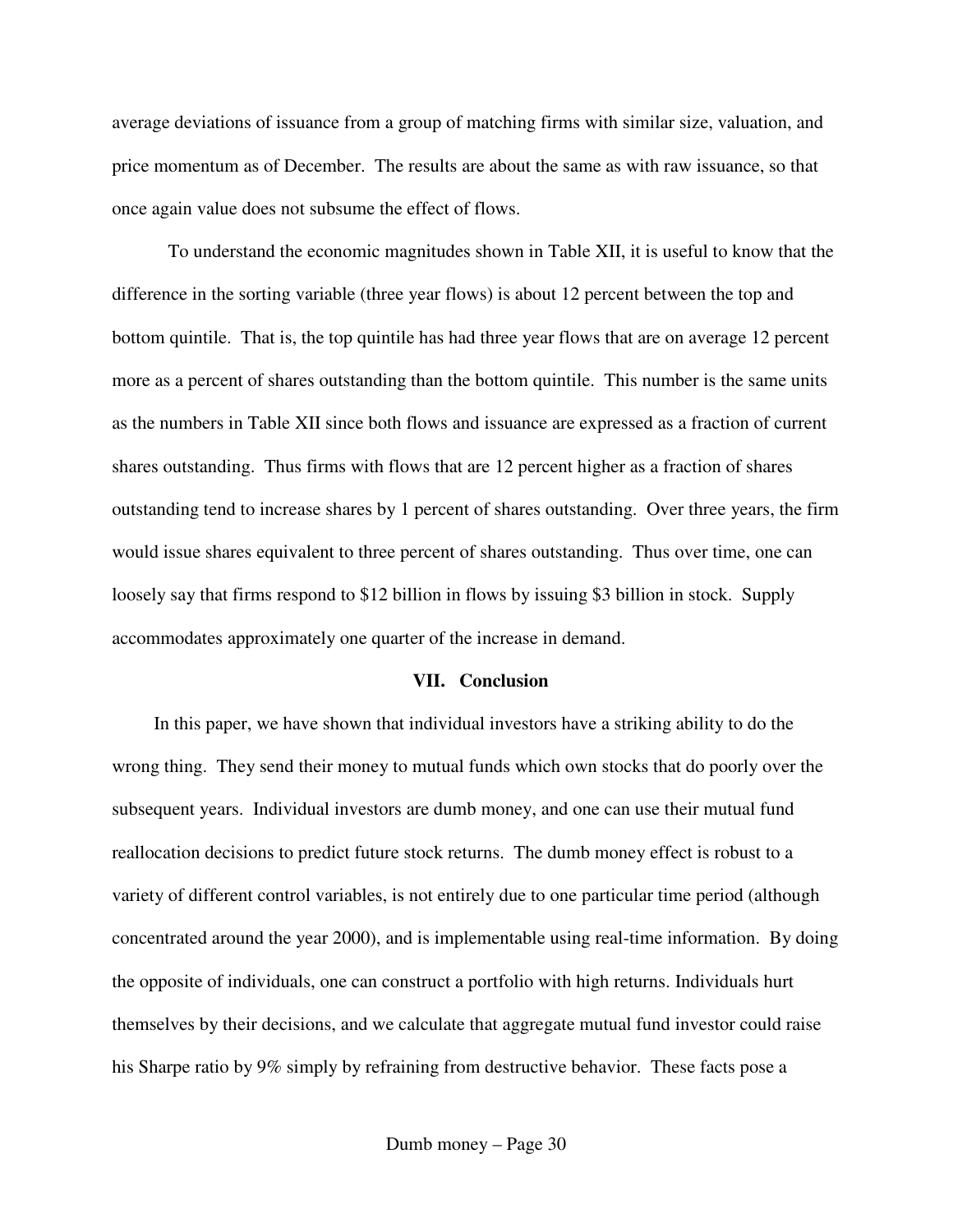challenge to rational theories of fund flows. Of course, rational theories of mutual fund investor behavior already face many formidable challenges, such as explaining why investors consistently invest in active managers when lower cost, better performing index funds are available.

We have found mixed evidence on a smart money effect of short-term flows positively predicting short-term returns. One interpretation of this effect is that there is some short-term manager skill which is detected by investors. Another hypothesis, explored by Wermers (2004) and Coval and Stafford (2005), is that mutual fund inflows actually push prices higher. Another possibility, explored by Sapp and Tiwari (2004) is that by chasing past returns, investors are stumbling into a valuable momentum strategy. Whatever the explanation, it is clear that the higher returns earned at the short horizon are not effectively captured by individual investors. Of course, it could be that some subset of individuals benefit from trading, but looking at the aggregate holdings of mutual funds by all individuals, we show that individuals as a whole are hurt in the long run by their reallocations.

Although the dumb money effect is statistically distinct from the value/reversal effect, it is clear these two effects are highly related. It is remarkable that one is able to recover many features of the value effect without actually looking at prices or returns for individual stocks. In our sample, the value effect is generally bigger than the dumb money effect among small cap stocks, but the dumb money effect looks at least as big among large cap stocks.

The evidence on issuers and flows presents a somewhat nonstandard portrait of capital markets. Past papers have looked at institutions vs. individuals, and tried to test if institutions take advantage of individuals. Here, the story is different. Individuals do trade poorly, but these trades are executed through their dynamic allocation across mutual funds, that is, via financial institutions. As far as we can tell, it is not financial institutions that exploit the individuals, but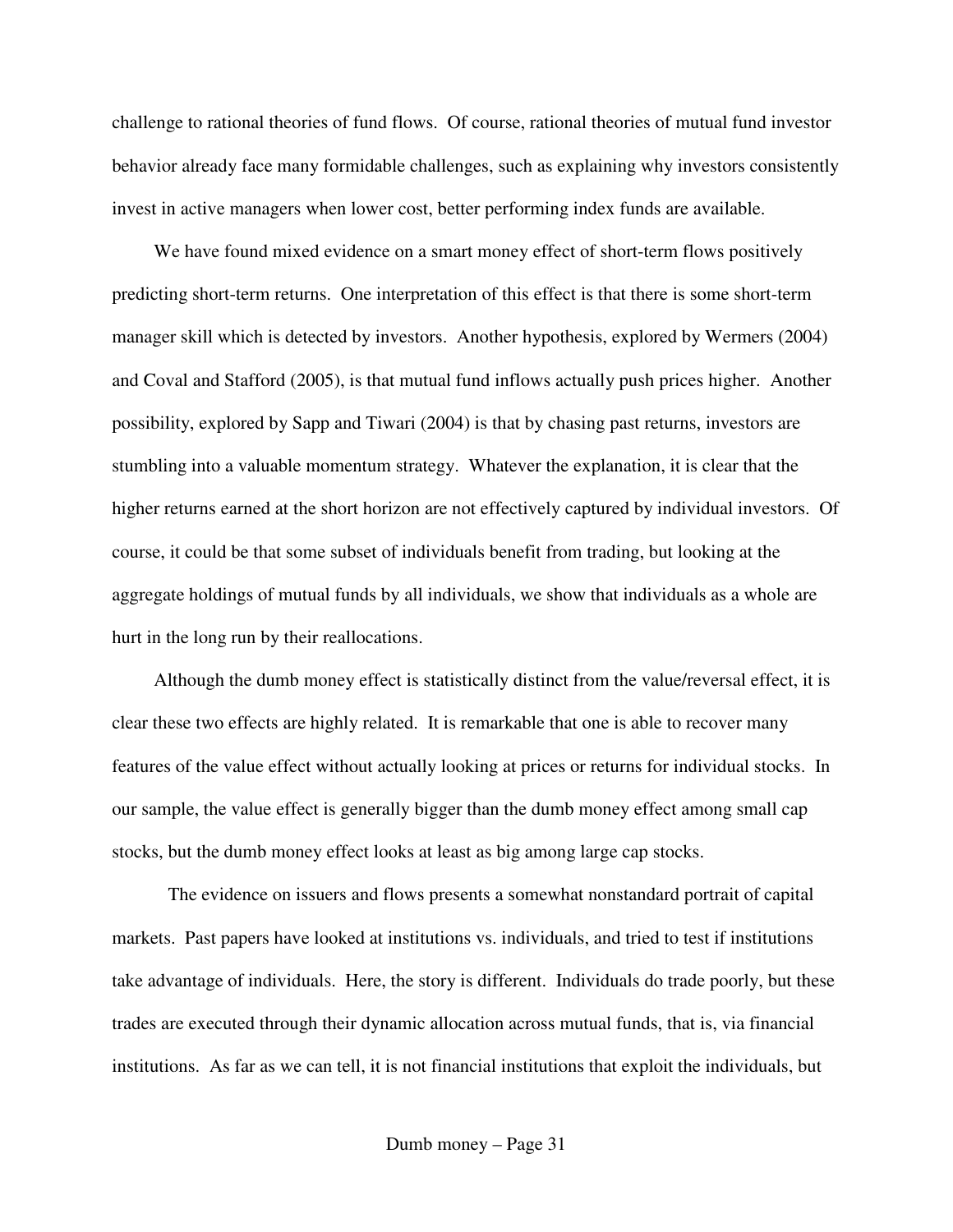rather the non-financial institutions that issue stock and repurchase stock. Stocks go in and out of favor with individual investors, and firms exploit this sentiment by trading in the opposite direction of individuals, selling stock when individuals want to buy it. We find some modest evidence that mutual fund managers have stock picking skill, but that any skill is swamped by other effects including the actions of retail investors in switching their money across funds. In our data, financial institutions seem more like passive intermediaries who facilitate trade between the dumb money, individuals, and the smart money, firms.

It is clear that any satisfactory theory of the value effect will need to explain three facts. First, value stocks have higher average returns than growth stocks. Second, using various issuance mechanisms, the corporate sector tends to sell growth stocks and buy value stocks. Third, individuals, using mutual funds, tend to buy growth stocks and sell value stocks. One coherent explanation of these three facts is that individual investor sentiment causes some stocks to be misvalued relative to other stocks, and that firms exploit this mispricing.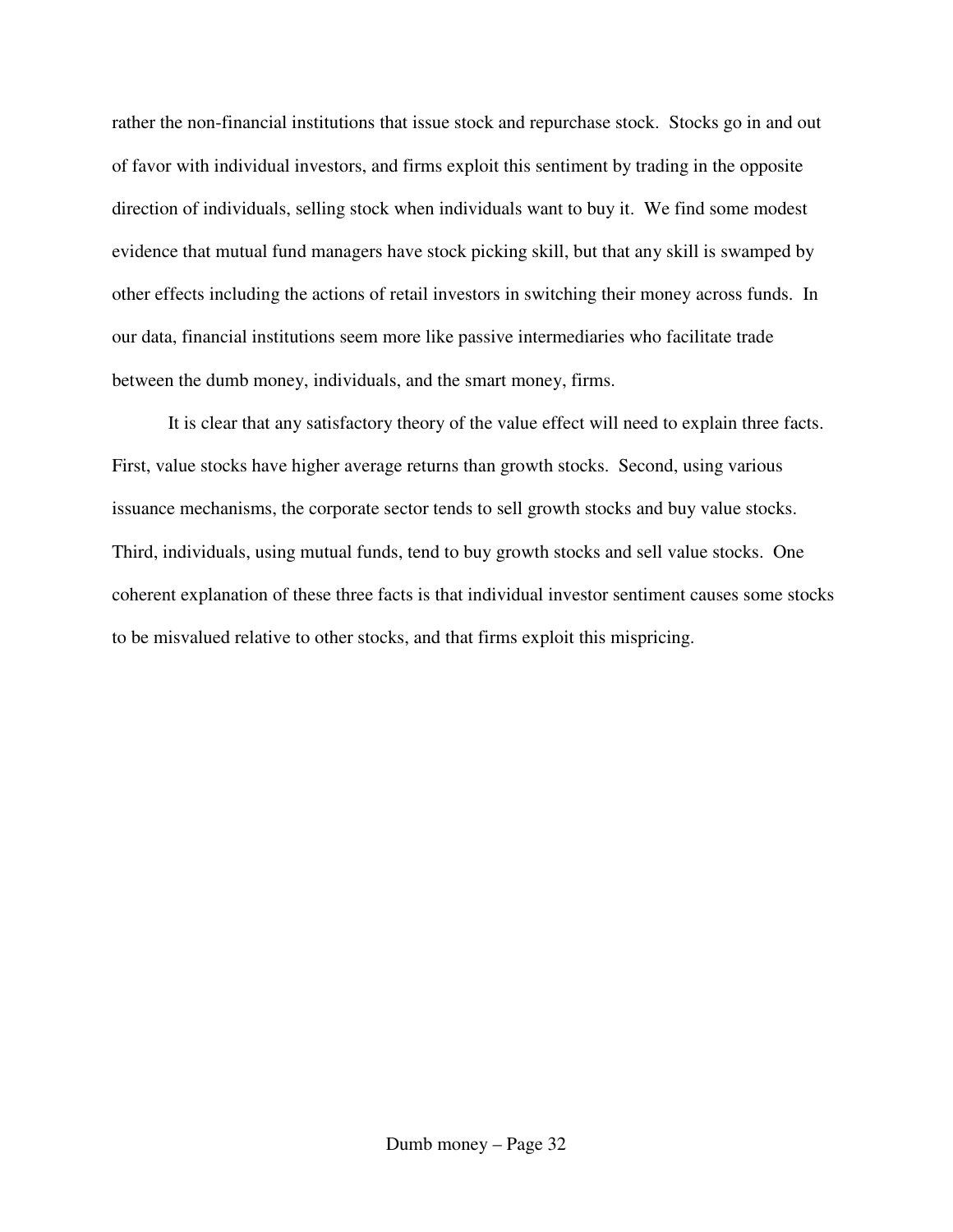## ENDNOTES

<sup>1</sup> We handle missing reports as follows: whenever a fund has a missing report between two valid report dates, we assume that the fund did not change its holdings with respect to the previous report.

 $2$  As shown in Table III, we are only able to match 70% of the funds in the CRSP mutual fund database to the holdings data base in 1983; this number rises over time but is never 100%. In addition to this pure data problem, mutual funds as a whole grew larger as a fraction of the entire stock market. Thus our coverage of individual stocks rises over time for these two reasons.  $3$  Zheng (1999), for example, shows the smart money effect is concentrated in small cap stocks.  $4$  Another possible explanation is that the pattern in Figure 2 is somehow due to our ability to match funds with stocks, which improves over the sample period. To address this, we have calculated a version of Figure 2 based only on the mutual fund returns and flows used in section IV, and found very similar results. Thus the pattern in Figure 2 is not an artifact of our data matching process.

 $<sup>5</sup>$  The data shows holdings for points in time that reflect both a "vintage" file date (FDATE) and</sup> a report date. Neither of the two dates corresponds to the actual filing date with the SEC. The report date is the calendar day when a snapshot of the portfolio is recorded, while Thomson Financial always assigns file dates to the corresponding quarter ends of the filings. The report date coincides with the file date about 60% of the time, but in some cases dates back as much as 6 months prior to the file date, as fund manager have discretion about when to take a snapshot of their portfolio to be filed at a subsequent date. These holdings eventually become public information. For accuracy, we always use the end of quarter file date assigned by Thomson Financial. This quarterly interval introduces a source of staleness into the holdings data.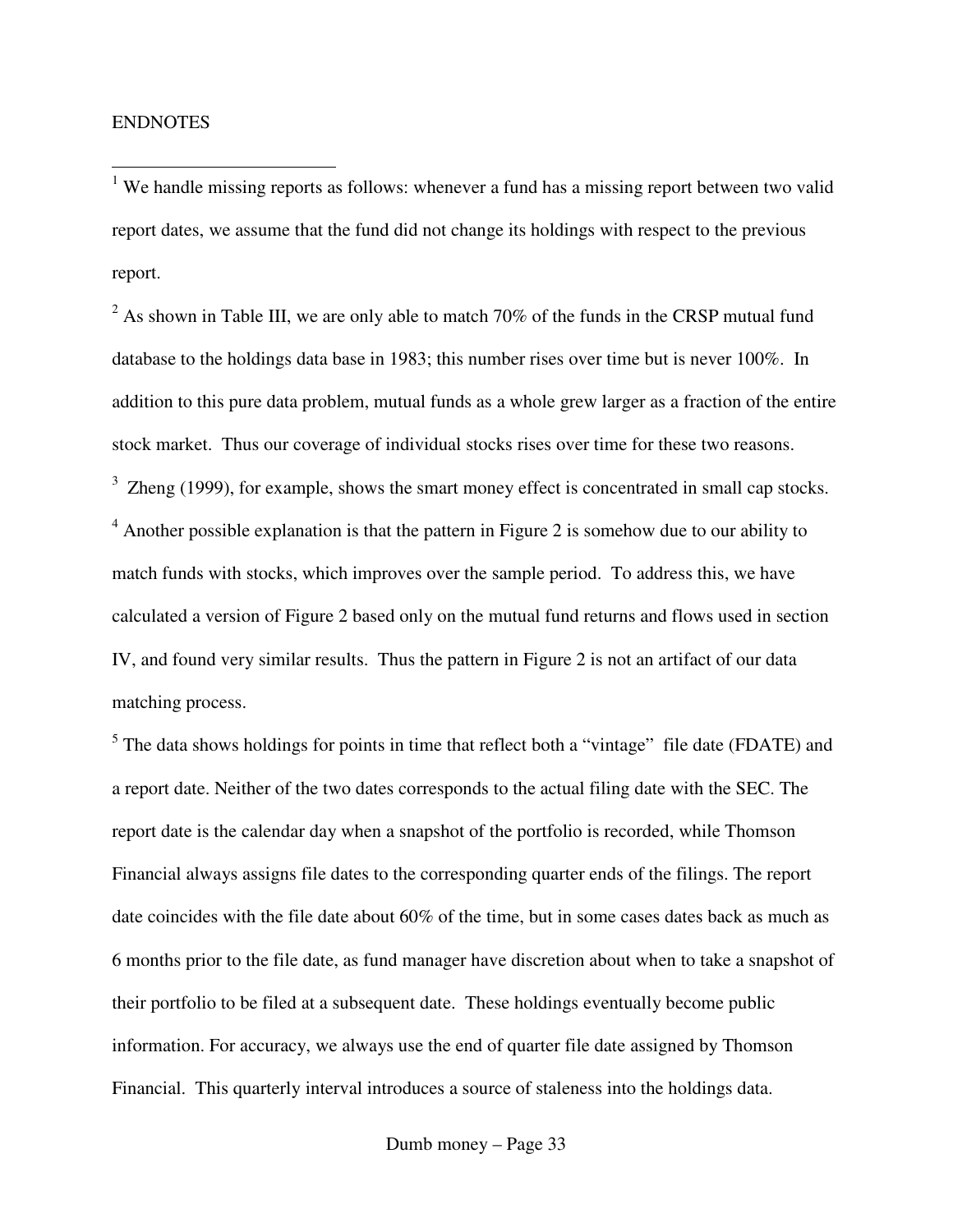<sup>6</sup> These 125 portfolios are reformed every month based on the market equity, M/B ratio, and prior year return from the previous month. The portfolios are equal weighted and the quintiles are defined with respect to the entire universe in that month.

 $<sup>7</sup>$  Lamont (2002) finds similar results for the policy of refraining from buying new issues.</sup>

<sup>8</sup> We split-adjust the number of shares using CRSP "factor to adjust shares"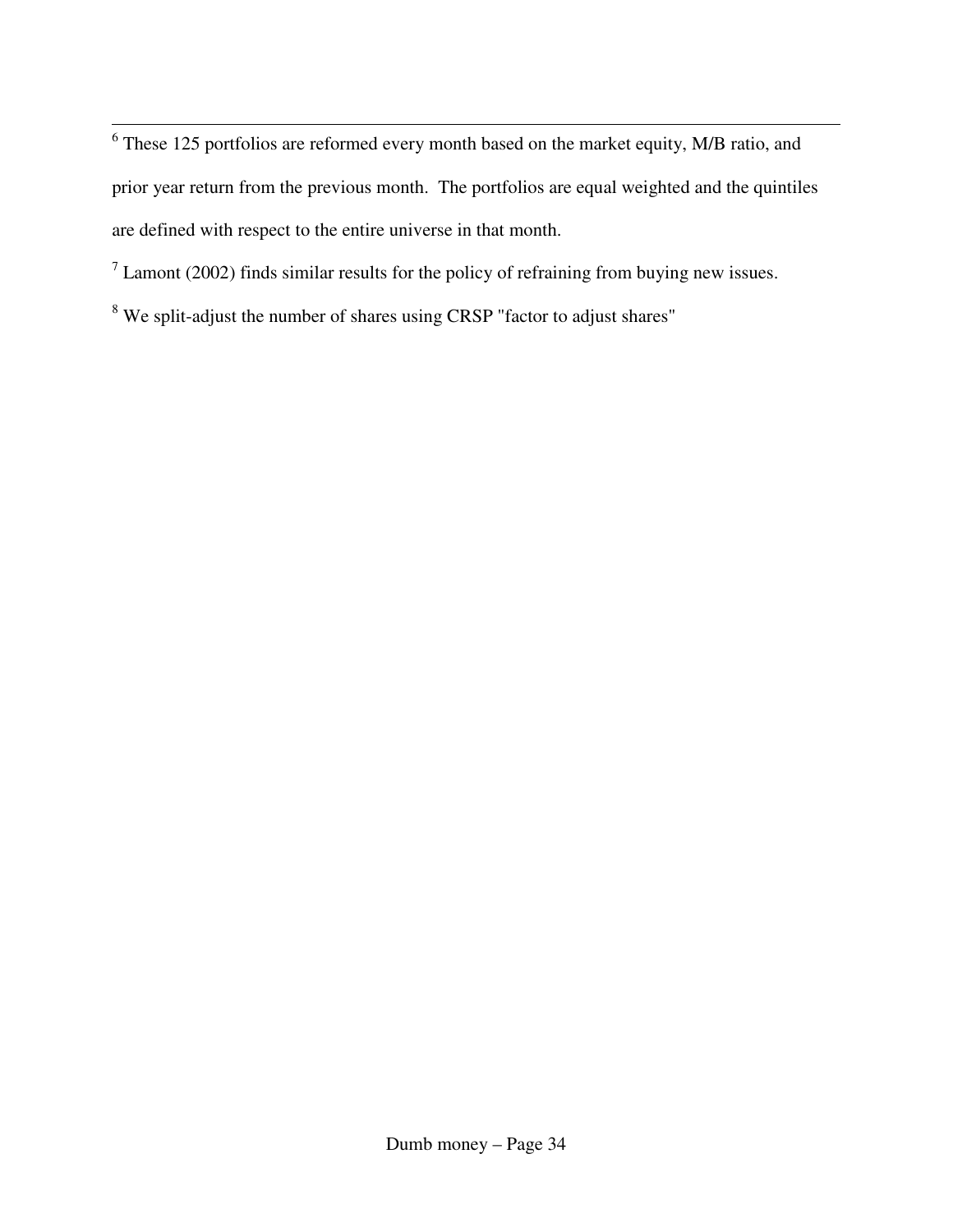## **References**

Baker, Malcolm, and Jeffrey Wurgler, 2005, Investor sentiment and the cross-section of stock returns, *Journal of Finance*, forthcoming

Barber, B. and Odean T., 2000, Trading is Hazardous to Your Wealth: The Common Stock Investment Performance of Individual Investors with Brad Barber, *Journal of Finance*, Vol. LV, No. 2, 773-806.

Barber, B. and Odean T., 2001, Boys will be Boys: Gender, Overconfidence, and Common Stock Investment, *Quarterly Journal of Economics*, February 2001, Vol. 116, No. 1, 261-292

Barber, B. and Odean T., 2004, All that Glitters: The Effect of Attention and News on the Buying Behavior of Individual and Institutional Investors, working paper

Barber, B., Odean T. and Zheng L. (2004) Out of Sight, Out of Mind: The Effects of Expenses on Mutual Fund Flows, *Journal of Business*, forthcoming

Barberis, N, and Shleifer, A., 2004, Style investing, *Journal of Financial Economics*, Volume 68, Issue 2, May 2003, Pages 161-199

Brown, Stephen J., Goetzmann, William N., Hiraki, Takato, Shiraishi, Noriyoshi and Watanabe, Masahiro, 2002, Investor Sentiment in Japanese and U.S. Daily Mutual Fund Flows (September 2002). Yale ICF Working Paper No. 02-09

Chen, H., Jegadeesh, N., Wermers, R., 2000. The value of active mutual fund management: an examination of the stockholdings and trades of fund managers. Journal of Financial and Quantitative Analysis 35, 343–368.

Chevalier, Judith, and Glenn Ellison, 1997, Risk taking by mutual funds as a response to incentives*, Journal of Political Economy* 105, 1167-1200.

Cohen, Randolph B., Coval, Joshua and Pástor, Lubos, 2003 Judging fund managers by the company they keep; Working paper 04-023.; Boston: Division of Research Harvard Business School, 2003.

Cooper, Michael, Huseyin Gulen, and P. Raghavendra Rau, 2005, Changing Names With Style: Mutual Fund Name Changes And Their Effects On Fund Flows, Working Paper

Coval, Joshua and Stafford E., 2005, Asset Fire Sales in Equity Markets, Working paper

Daniel, K., Grinblatt, M., Titman, S., Wermers, R., 1997. Measuring mutual fund performance with characteristic-based benchmarks*. Journal of Finance* 52, 1035-1058.

Daniel, Kent, and Sheridan Titman, 2004, Market reaction to tangible and intangible

Dumb money – Page 35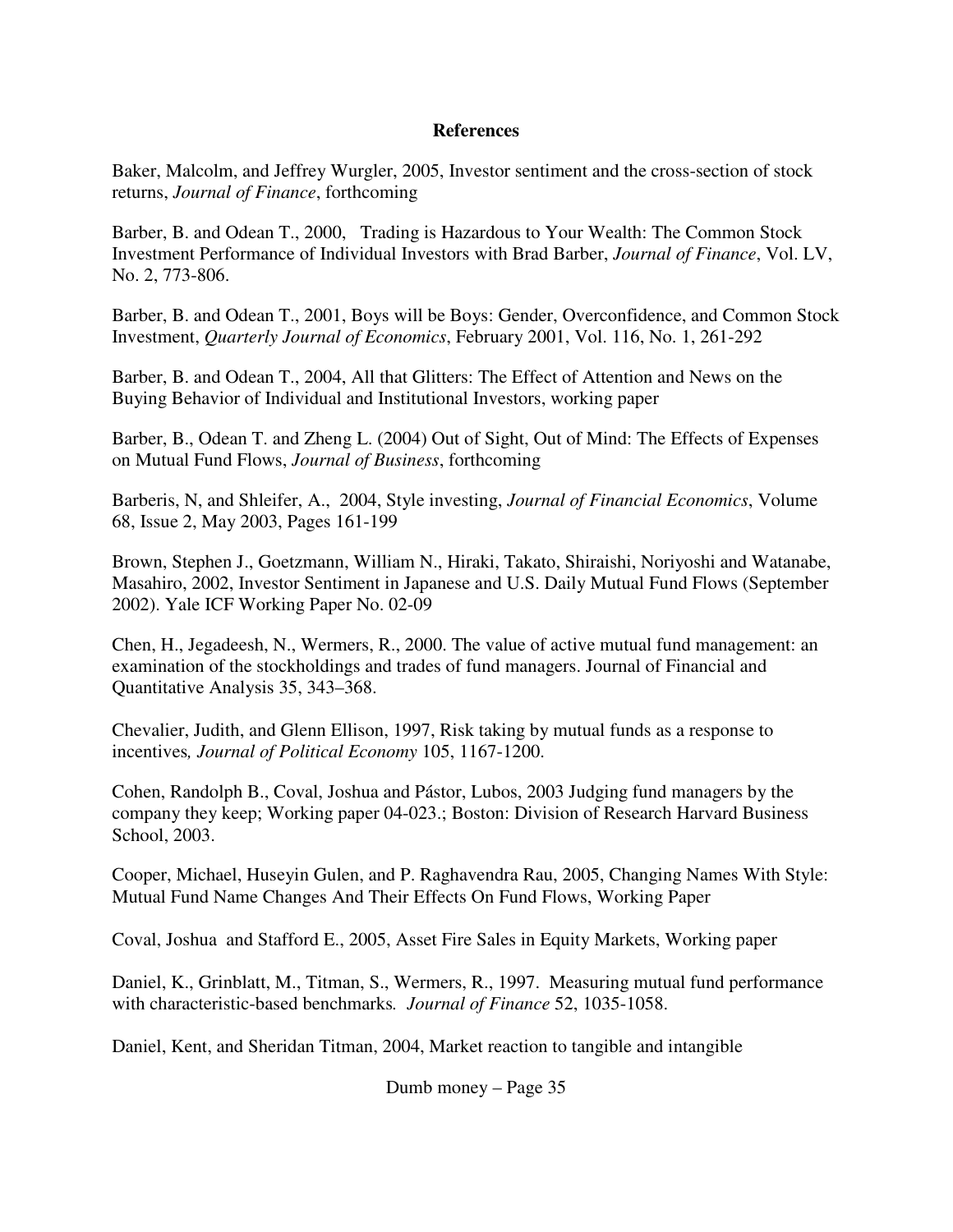information, working paper

De Bondt, W.F.M., and Thaler, R. (1985). Does the stock market overreact?, *Journal of Finance*, 40, 793-805.

Fama, Eugene F., and Kenneth R. French, 1993, Common Risk Factors in the Returns on Stocks and Bonds, *Journal of Financial Economics* 33, 3—56.

Goetzmann, W., and Massa, M., 2002. Daily momentum and contrarian behavior of index fund investors. *Journal of Financial and Quantitative Analysis* 37, 375-390.

Graham, John R., and Campbell Harvey, 2001, The Theory and Practice of Corporate Finance: Evidence from the Field, *Journal of Financial Economics* 60, 187-243.

Grinblatt, M., and S. Titman, and R. Wermers, 1995, Momentum Investment Strategies, Portfolio Performance and Herding, A Study of Mutual Fund Behavior, *American Economic Review*, 85, 1088-1105

Grinblatt, M., and Keloharju, M., 2000. The investment behavior and performance of various investor types: A study of Finland's unique data set. *Journal of Financial Economics* 55, 43-67.

Gruber, Martin, 1996, Another puzzle: The growth in actively managed mutual funds, *Journal of Finance* 51, 783-810

Ippolito, Richard A., 1992, Consumer reaction to measures of poor quality: evidence from the mutual fund industry, *Journal of Law and Economics* 35 (April 1992), 45-70.

Jain, Prem C., and Wu, Joanna Shuang, 2000, Truth in mutual fund advertising: Evidence on future performance and fund flows, *Journal of Finance* 55, 937-958.

Jegadeesh, N. and S. Titman, 1993. Returns to Buying Winners and Selling Losers: Implications for Stock Market Efficiency*, Journal of Finance*, 48, 65-91.

Kacperczyk E. , Marcin T., Clemens Sialm, and Lu Zheng (2005): On the Industry Concentration of Actively Managed Equity Mutual Funds, Forthcoming: *Journal of Finance*, 2005.

Lamont, Owen A., 2002, Evaluating value weighting: Corporate events and market timing, NBER Working Paper No. 9049.

Loughran, Tim, and Jay R. Ritter, 1995, The New Issues Puzzle, *Journal of Finance* 50, 23-51.

Malkiel, Burton G., 1995, Returns from Investing in Equity Mutual Funds 1971 to 1991, *Journal of Finance* 50, 549-572.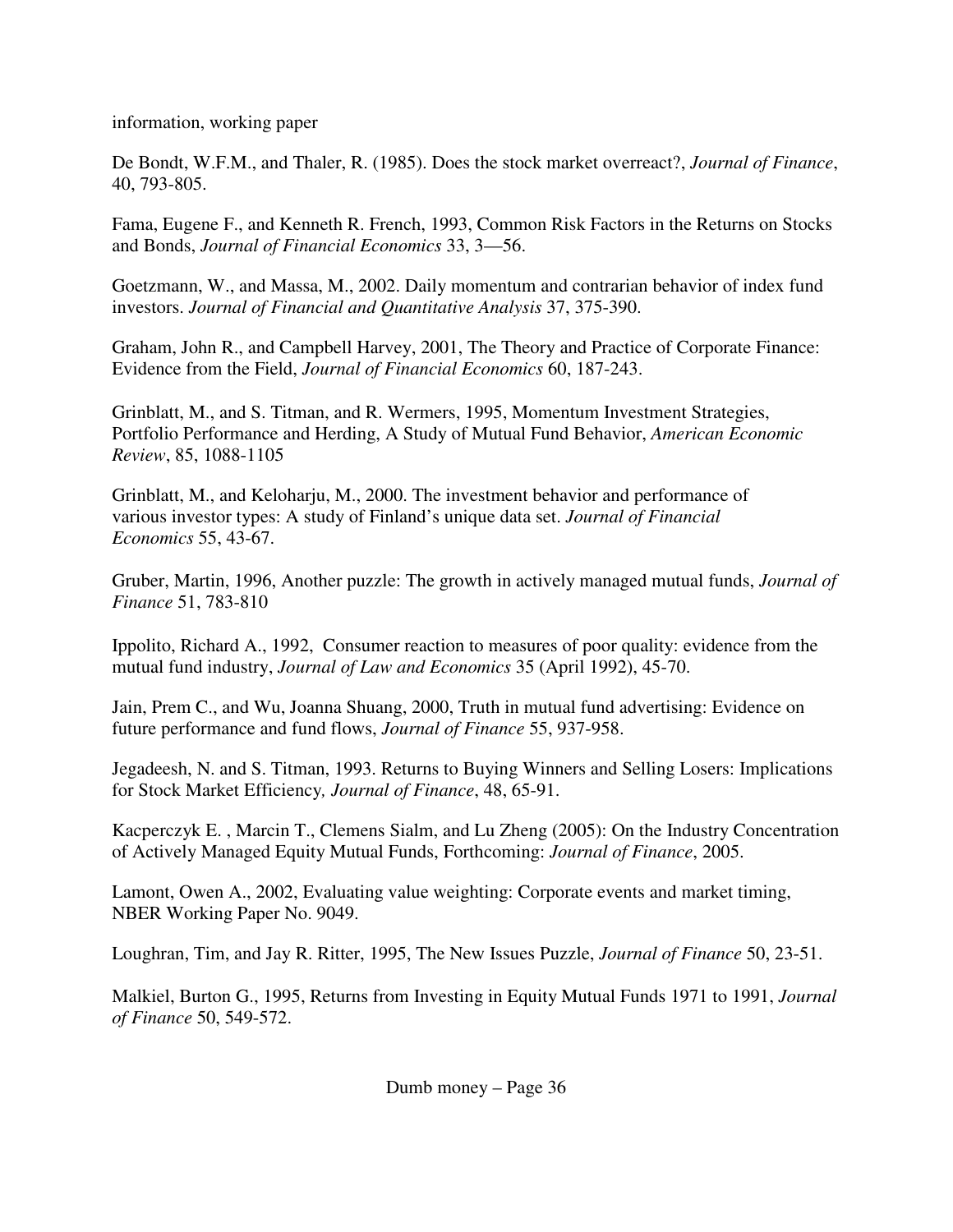Odean T., 1999, Do Investors Trade Too Much?, *American Economic Review*, Vol. 89, 1279- 1298.

Ofek, Eli and Matthew Richardson, 2003, DotCom mania: The rise and fall of Internet stock prices, *Journal of Finance* 58, 1113-1137.

Pontiff, Jeffrey, and Artemiza Woodgate, 2005, Shares outstanding and cross-sectional returns, working paper

Polk, Christopher and Paola Sapienza, 2004, The Real Effects of Investor Sentiment, NBER working paper 10563

Sirri, Erik R. and Peter Tufano, 1998, .Costly Search And Mutual Fund Flows,. *Journal of Finance*, 53, pp. 1589-1622

Teo, Melvyn and Sung-Jun Woo, 2004, Style effects in the cross-section of stock returns , *Journal of Financial Economics*,7, 367-398

Travis Sapp and Ashish Tiwari, 2004, Does Stock Return Momentum Explain the Smart Money Effect?, *Journal of Finance*, forthcoming

Wermers, R., 1999, Mutual Fund Trading and the Impact on Stock Prices, *Journal of Finance*, 54, 581-62

Wermers R., 2000, Mutual Fund Performance: An Empirical Decomposition into Stock-Picking Talent, Style, Transactions Costs, and Expenses, *Journal of Finance*, 55, 1655-1695

Wermers, Russell, 2004, Is Money Really Smart? New Evidence on the Relation Between Mutual Fund Flows, Manager Behavior, and Performance Persistence, Working Paper

Zheng, Lu, 1999, Is money smart? A study of mutual fund investors' fund selection ability, *Journal of Finance* 54, 901-933.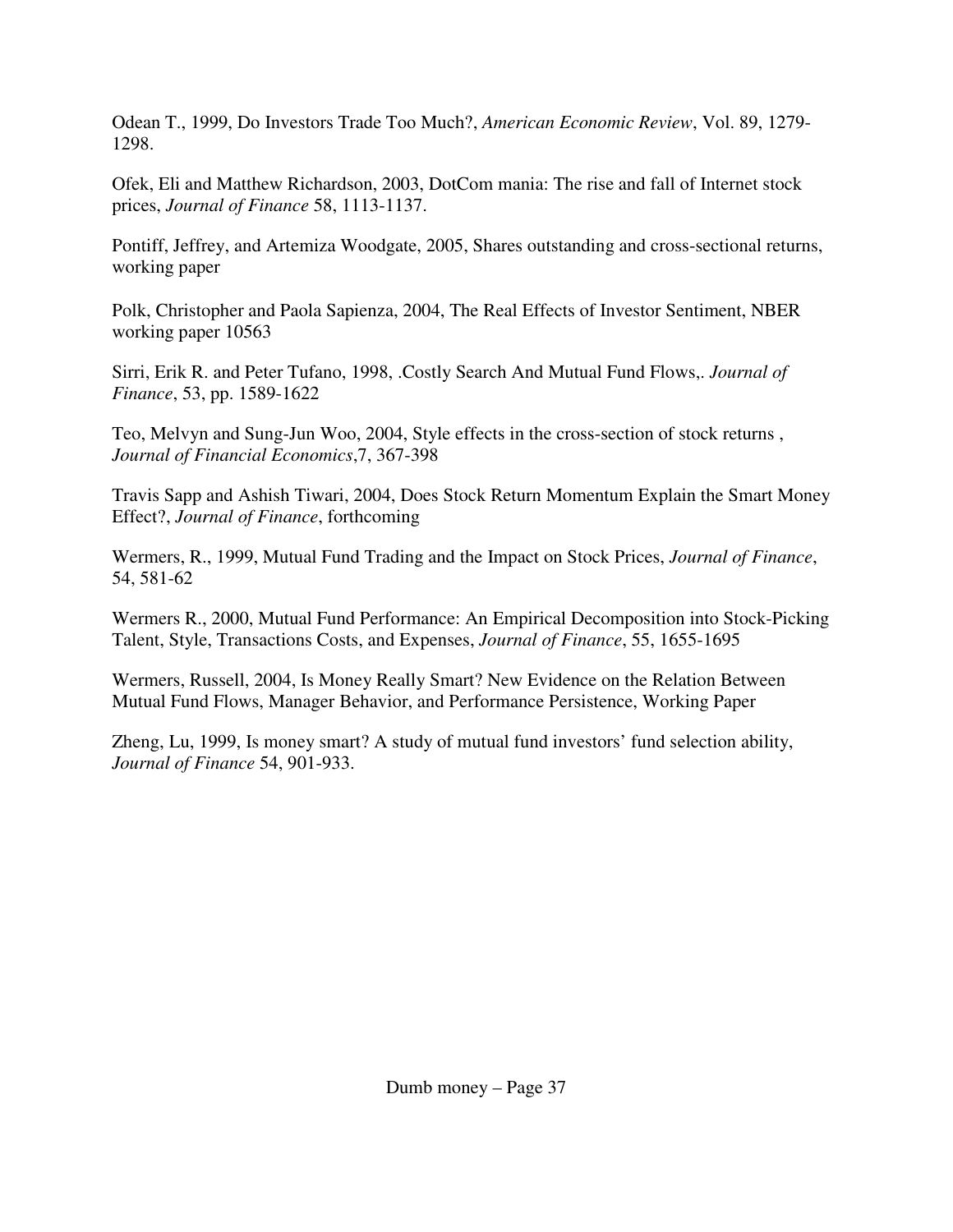## **Data Appendix**

## *A. Holdings data and error screens*

We obtain data on stock holdings from the Thomson Financial CDA/Spectrum Mutual Funds database. Since our focus is on US equity funds, we remove all US-based international funds, fixed-income funds, real estate funds and precious metal funds.

Holdings are identified by CUSIPs, they constitute most of the equities, but are not necessarily the entire equity holdings of the manager or fund. The potential exclusions include: small holdings (typically under 10,000 shares or \$200,000), cases where there may be confidentiality issues, reported holdings that could not be matched to a master security file, and cases where two or more managers share control (since the SEC requires only one manager in such a case to include the holdings information in their report).

Thomson identifies funds using a five-digit number (FUNDNO) but unfortunately numbered identifiers are reused in the data, hence we use a filter to identify new born-funds and generate a unique fund identifier. We start tracking funds as they appear in the database, a fund is then classified as a new-born fund and assigned a new unique identifier whenever there is a gap of more than 1 year between the current report and the last available report. A gap of more than one year between two consecutive reports typically reflects a different and unrelated manager or a major reorganization of the fund.

Holding are adjusted for stock splits, stock distributions, mergers and acquisitions and other corporate events that occur between the report date and the file date. This adjustment relies on the assumption by Thomson that funds report shares held on a pre-adjustment basis.

We merge the holdings with the CRSP/COMPUSTAT data and we use a series of filters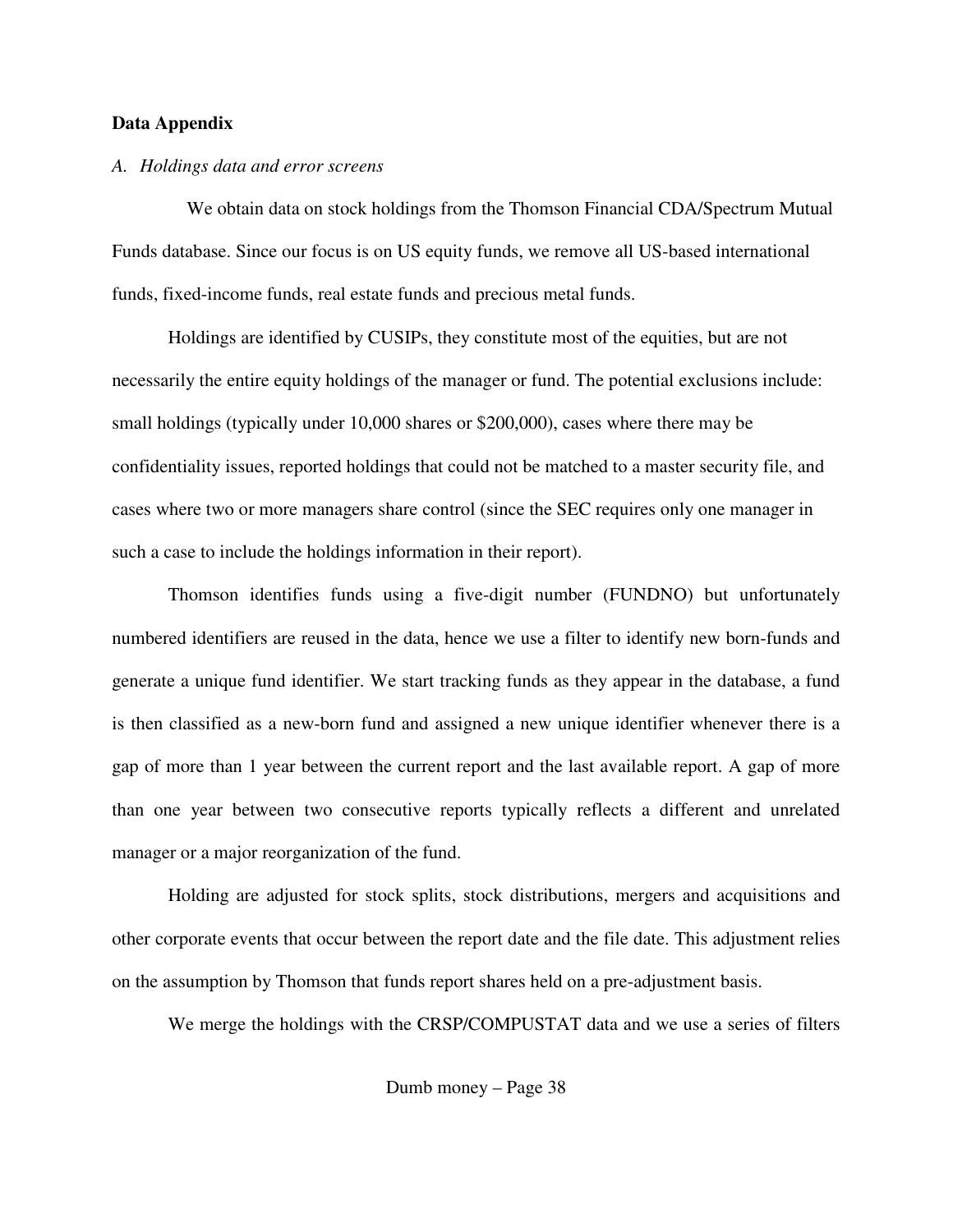to eliminate potential anomalies, probably due to misreporting, errors in data collecting or in computing adjustments. Holdings are set to missing whenever:

- 1. The report date is subsequent to the file date
- 2. The number of shares in a fund portfolio exceeds the total amount of shares outstanding at a particular date
- 3. The total amount of shares outstanding reported by CRSP is zero at a particular date

# *B. Merging Thomson and CRSP data*

The CRSP mutual fund database utilizes a five character alpha-numeric identifier (ICDI). Both database report funds names but they use a different character string with different abbreviations. To match the two datasets we use a matching procedure base on TICKER symbols and fund names, similar in spirit to the technique proposed by Wermers (2000).

Thomson Financial reports fund tickers on a quarterly basis starting from the first quarter of 1999. For fund portfolios offering multiple share classes, multiple ticker symbols are provided. A combination of ticker-date typically uniquely identifies a mutual fund. First, we merge the two databases using a ticker-date match between the first quarter of 1999 and the last quarter of 2003. We generate a list of unique matches between the CRSP fund identifier and the unique identifier in the Thomson data computed above, and extrapolate backwards for the prior years.

After this initial merge, we use a "fuzzy" string matching algorithm to match the remaining funds. We use a "SOUNDEX" algorithm to match funds using their name and the corresponding date. The SOUNDEX algorithms were patented by Margaret I. Odell in 1918 and Robert C. Russell in 1922. They are based on an underlying principle of English and other Indo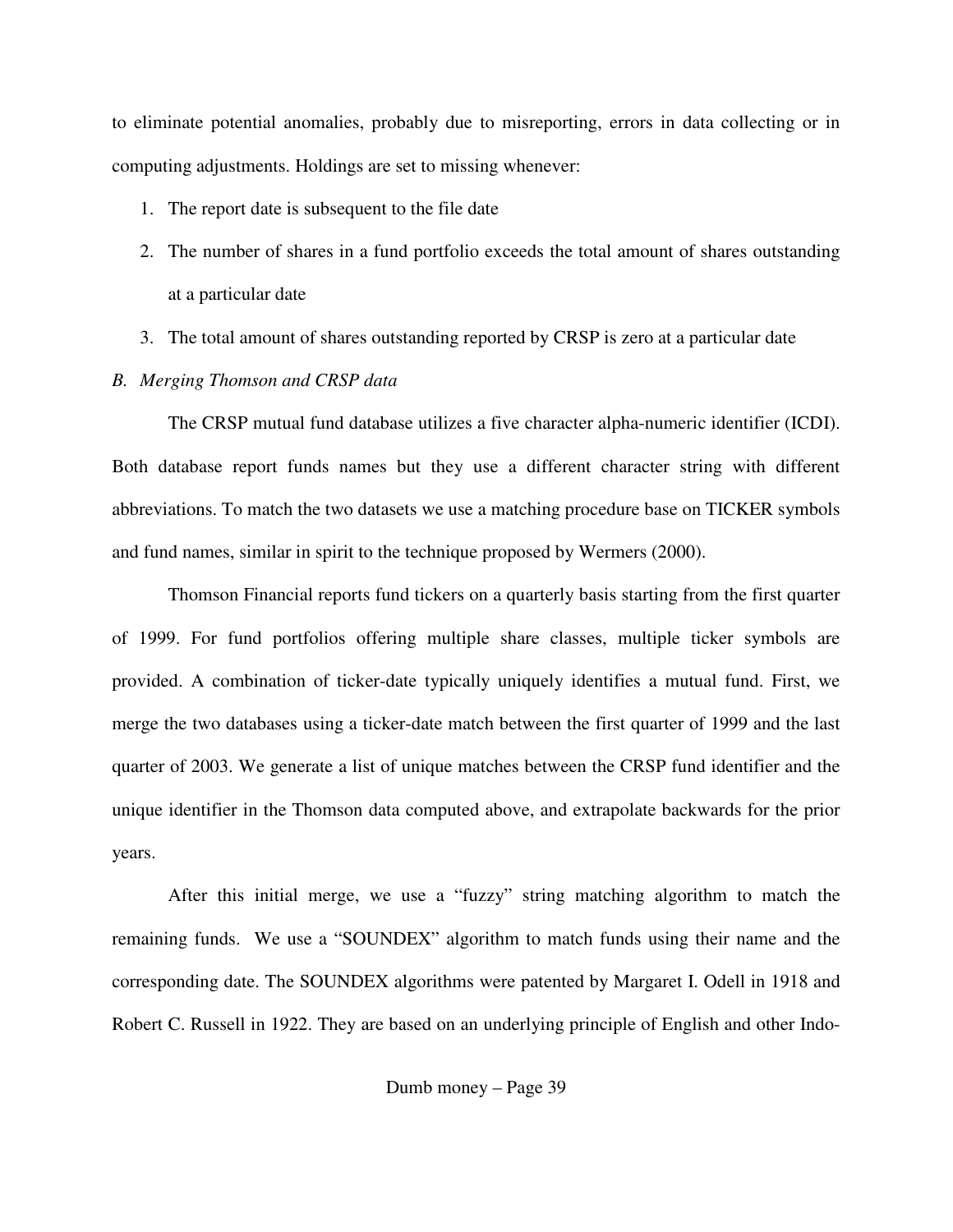European languages. That is, most of the words can be reasonably represented by consonants alone. All the names are reduced to a phonetic equivalent character strings which can later be compared. We transform fund names into an alpha-numeric indicator by using the following steps:

- 1. Retain the first letter of the fund name and discard the letters A E H I O U W Y
- 2. Assign a numeric value to the following consonant:  $1 \rightarrow B \text{ F} \text{ P V}$ ,  $2 \rightarrow C \text{ G J K}$

 $Q S Z$ ,  $3 \rightarrow D T$ ,  $4 \rightarrow L$ ,  $5 \rightarrow M N$ ,  $6 \rightarrow R$ 

3. Discard all duplicate classification values if they are adjacent (that is BB will results in the single value 1)

We use the resulting strings to match the remaining funds at every quarterly date, and we

discard every fund for which we could not find a corresponding match. Below we show a portion

of the matched file:

| date       | <b>CDA</b><br>Fund<br>ID | Thomson name                    | <b>CRSP</b><br>ICDI | CRSP name                                  |
|------------|--------------------------|---------------------------------|---------------------|--------------------------------------------|
| 12/31/2003 | 204                      | LORD ABBETT RES LG CAP S        | 13848               | Lord Abbett Large Cap Research Fund/Y      |
| 03/31/1995 | 205                      | <b>HERITAGE SER TR-VAL EQTY</b> | 13596               | Heritage Series Trust: Value Equity Fund/A |
| 06/30/1995 | 205                      | <b>HERITAGE SER TR-VAL EQTY</b> | 13596               | Heritage Series Trust: Value Equity Fund/A |
| 06/30/1995 | 205                      | HERITAGE SER TR-VAL EQTY        | 13598               | Heritage Series Trust: Value Equity Fund/C |
| 09/30/1995 | 205                      | HERITAGE SER TR-VAL EQTY        | 13596               | Heritage Series Trust: Value Equity Fund/A |
| 09/30/1995 | 205                      | HERITAGE SER TR-VAL EQTY        | 13598               | Heritage Series Trust: Value Equity Fund/C |
| 12/31/1995 | 205                      | <b>HERITAGE SER TR-VAL EQTY</b> | 13596               | Heritage Series Trust: Value Equity Fund/A |
| 12/31/1995 | 205                      | HERITAGE SER TR-VAL EQTY        | 13598               | Heritage Series Trust: Value Equity Fund/C |
| 09/30/2000 | 252                      | LIBERTY STRATEGIC BALANC        | 12722               | Liberty Strategic Balanced Fund/B          |
| 09/30/2000 | 252                      | LIBERTY STRATEGIC BALANC        | 12724               | Liberty Strategic Balanced Fund/C          |
| 01/31/1995 | 253                      | <b>GOLDMAN S BALANCED FD</b>    | 13706               | Goldman Sachs Tr:Balanced Fund             |
| 07/31/1995 | 253                      | GOLDMAN S BALANCED FD           | 13706               | Goldman Sachs Tr:Balanced Fund             |
| 01/31/1996 | 253                      | GOLDMAN S BALANCED FD           | 13706               | Goldman Sachs Tr:Balanced Fund             |
| 07/31/1996 | 253                      | <b>GOLDMAN S BALANCED FD</b>    | 13706               | Goldman Sachs Tr:Balanced Fund             |
| 01/31/1997 | 253                      | <b>GOLDMAN S BALANCED FD</b>    | 13706               | Goldman Sachs Equity Port: Balanced Fund/A |
| 07/31/1997 | 253                      | GOLDMAN S BALANCED FD           | 09039               | Goldman Sachs Equity Port: Balanced Fund/C |

Dumb money – Page 40 In the CRSP database, if a fund has multiple share classes, each share class is classified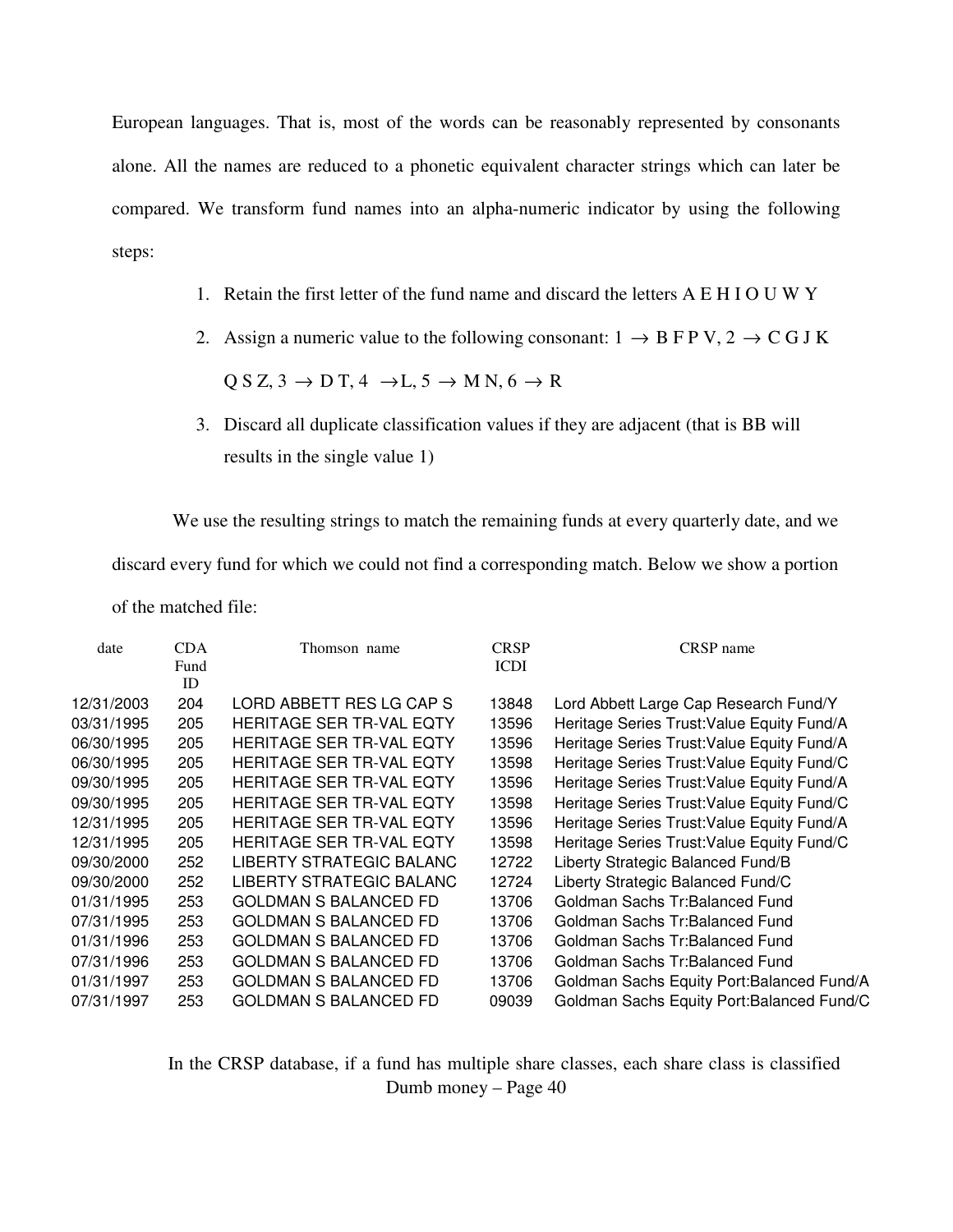as a separate entity. Different share classes have the same portfolio composition and are treated as a single fund in the Thomson database (for example fund # 205 in the table above). Therefore we combine multiple share classes in the CRSP data into a unique "super fund" by aggregating the corresponding net asset values, and computing the weighted average return of the fund using the total net asset value of the different share classes as weights.

As a final step, to ensure matching quality, we compare the net asset values of the matched funds reported by CRSP to the dollar value of their holdings, and discard matches where the total asset value of the fund reported by CRSP differs from the sum of the dollar holdings value by more than 100%.

The universe of mutual funds in our final sample tends to be larger than those in previous studies that use similar string matching algorithms. Wermers (2000) obtain a sample of 1,788 funds matched between 1975 and 1994. Kacperczyk, Sialm and Zheng (2005) use a sample of 1,917 unique equity funds between 1984 and 1999. Cohen, Coval and Pastor (2004) reported 235 funds matched at the end of 1980 and 1,526 matched funds in the second quarter of 2002. Our sample includes 3,221 unique funds between the first quarter of 1980 and the last quarter of 2003, with the number of funds starting from 200 funds in 1980 to 2,297 in 2003. Our matched sample covers on average about  $81\%$  of the dollar assets of the total universe of CRSP equity funds, with the level starting from 70% in 1980 and rising to 95% in 2003. As a final check of matching quality, we randomly extract 100 matched funds from the merged file and we handchecked using both databases. In all 100 cases, we could not find errors in the matching process.

## *C. Construction of the counterfactual flows*

We assign a counterfactual net asset value of zero to funds that were newly created in the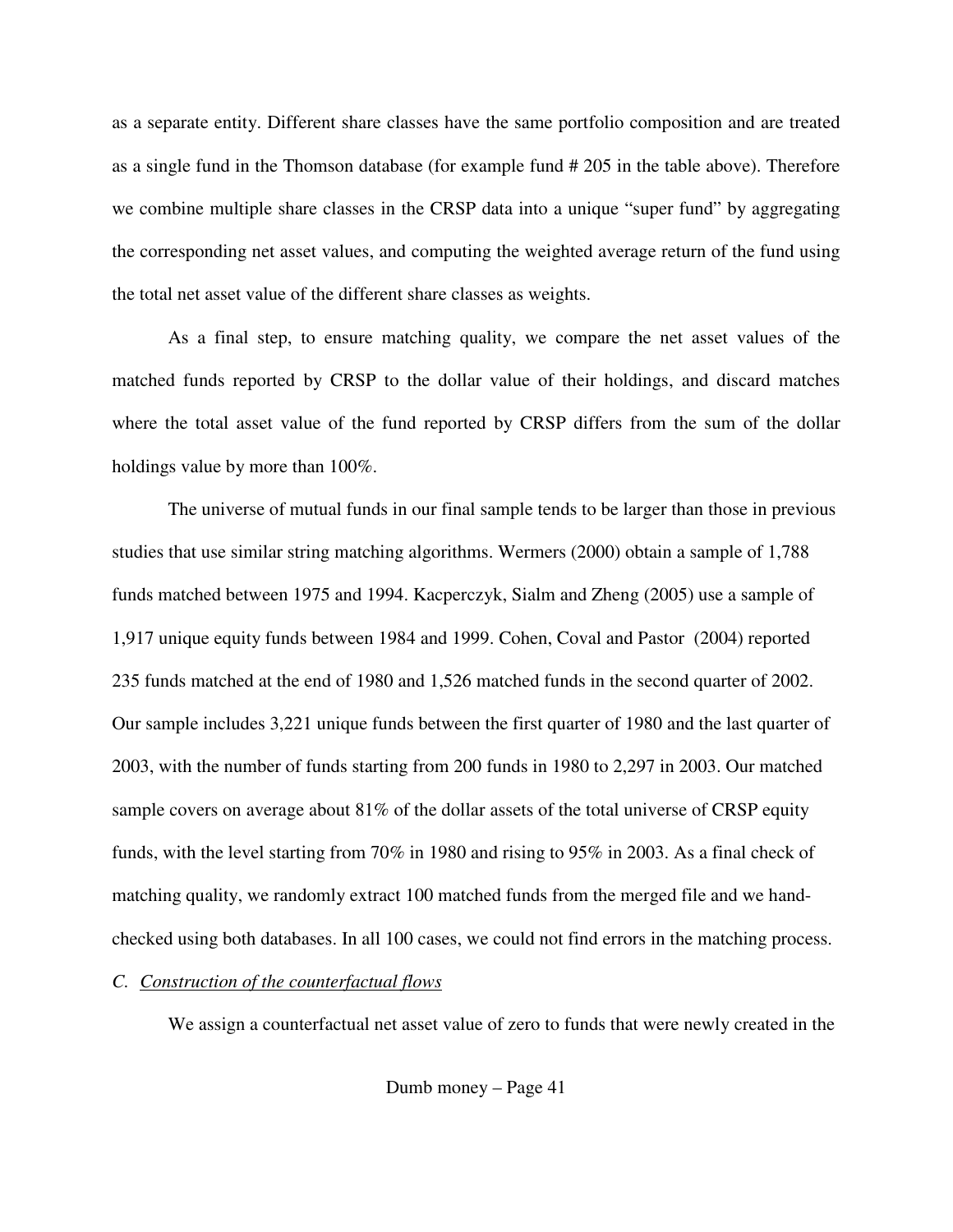past *k* quarters. New funds represent new flows, but in the counterfactual exercise they do not receive assets for the first *k* quarters. The universe of funds we consider when computing the counterfactual flows between date  $t - k$  and date  $t$  is funds there were alive at both date  $t - k$ and *t* .

More specifically, consider at generic date  $t$  and let  $F_s^{\text{Agg}}$  be the actual aggregate flows for all funds alive in quarter *t* (including funds who were recently born, but excluding funds that die in month t), for  $t - k \le s \le t$ . Let  $N_{t-k}^{Agg}$  be the lagged actual aggregate NAV aggregating only over those funds that exist in both month *t* − *k* and in month *t* . We compute the counterfactual flows by assigning to each fund a share of total as follows:

$$
\hat{\mathbf{F}}_{\mathbf{s}}^{\mathbf{i}} = \frac{N_{t-k}^{i}}{N_{t-k}^{Agg}} \mathbf{F}_{\mathbf{s}}^{Agg}
$$
\n
$$
t - k \le s \le t
$$
\n(1)

For funds that die in quarter  $s + 1$  (so that their last NAV is quarter *s*), we set  $\hat{F}^i_{s+1} =$  $-\hat{N}_s^i$  and  $\hat{N}_{s+h}^i = 0$  for all  $h > 0$ .

Dumb money – Page 42 Table A shows a simplified example where we set  $k = 1$  year. Fund # 3 is born in 1981, therefore in 1981 we register a net inflow equal to its initial NAV and set the counterfactual NAV to zero. In 1981 two funds are alive, fund #1 and fund #2, and in 1980 they represented 2/3 and 1/3 of the total fund sector. Aggregate flows in 1981 were equal to \$150, hence in the counterfactual exercise we assign a flow of \$100 to fund # 1 (as opposed to the actual realized flow of \$50) and a flow of \$50 to fund # 2. Given the return of the two funds between 1980 and 1981, we can compute the counterfactual net asset value of fund # 1 and # 2 in 1981. Proceeding in the same manner whenever a fund is alive at date *t* − *k* and *t* , we track the evolution of the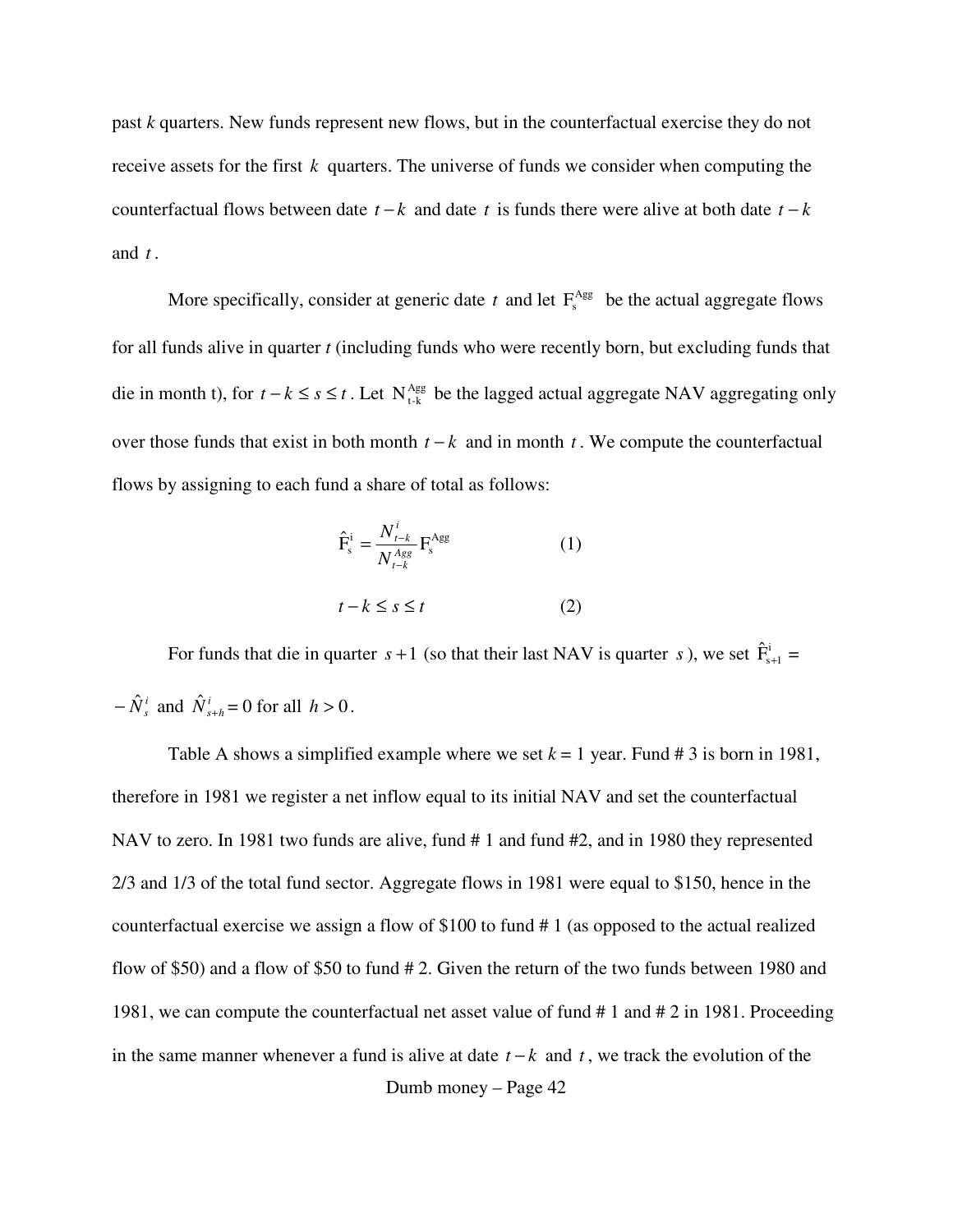fund's counterfactual NAV using the recursion:

$$
\hat{N}_{t}^{i} = (1 + R_{t}^{i})\hat{N}_{t-1}^{i} + \hat{F}_{t}^{i}
$$
 (3)

Between 1982 and 1993 fund # 2 dies, hence in the counterfactual world we assign an outflow in 1983 equal to the NAV in 1982 and set the counterfactual NAV to zero thereafter. Note that (2) does not guarantee that counterfactual net asset values are always non-negative in quarters where we have aggregate outflows ( $F_t^{\text{Agg}} < 0$ ). In this case we override (2), set  $\hat{N}_t^i = 0$  and redistribute the corresponding counterfactual flows to the remaining funds, to keep the total aggregate dollar outflow the same in both the counterfactual and actual case. Measuring FLOW over 12 quarters, negative counterfactual NAVs occur for only 0.12% of the sample.

Finally, we handle mergers as follows: we assume that investors keep earning returns on the existing assets of the surviving fund. For consistency, when constructing the counterfactual NAV, we also merge the lagged NAV of the two funds when we compute the ratio  $\frac{N_{t-k}}{M_{\text{Agg}}}$ *t k i t k N N* −  $\frac{-k}{\log a}$  used to determine the pro-rata share of the total flows.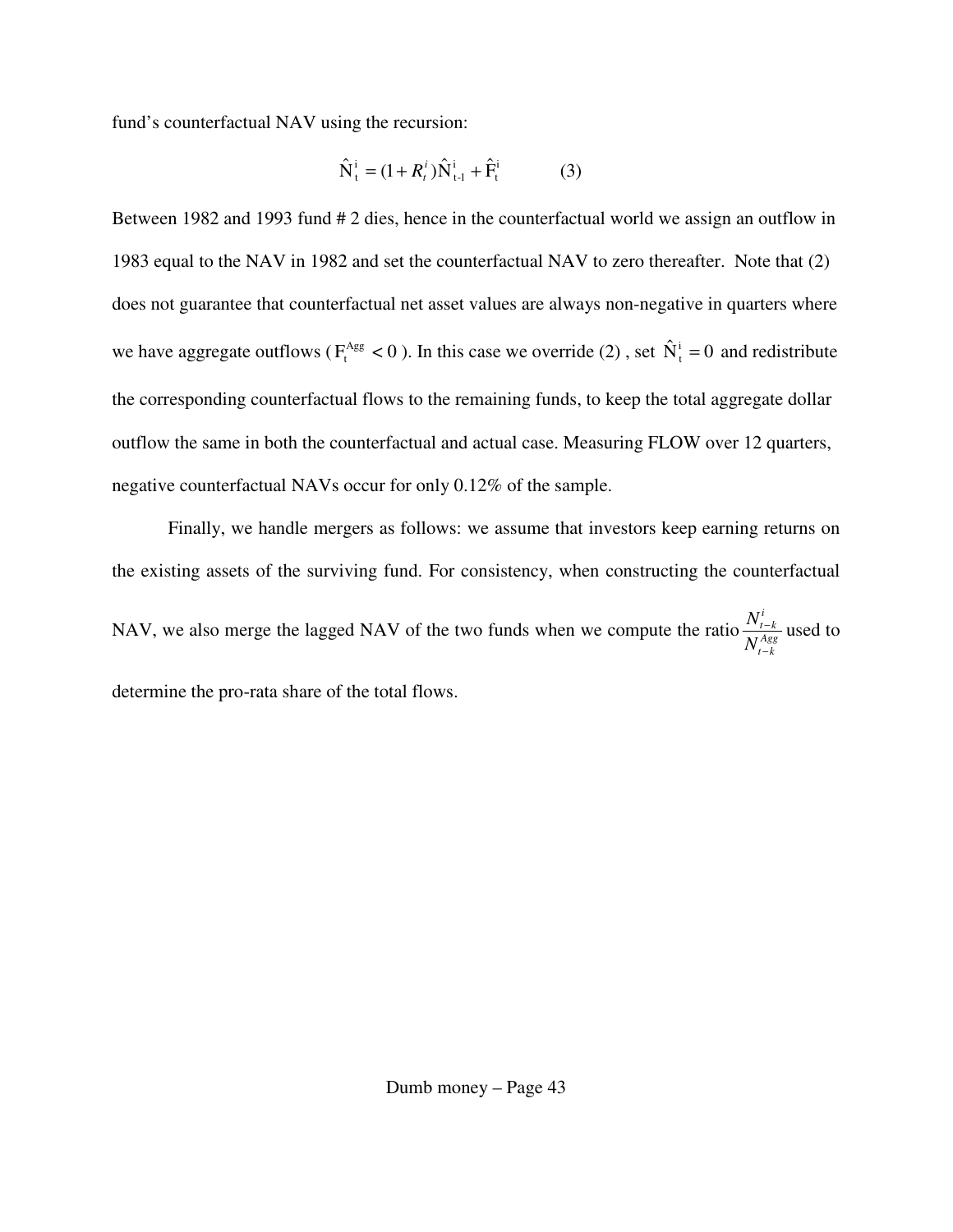# **Figure 1**

This figure shows the average returns in month t+k on a long/short portfolios formed on three month flows in month t. The figure shows average returns over time of a zero cost portfolio that holds the top 20% stocks and sells short the bottom 20% stocks and the accompanying 95% confidence interval.

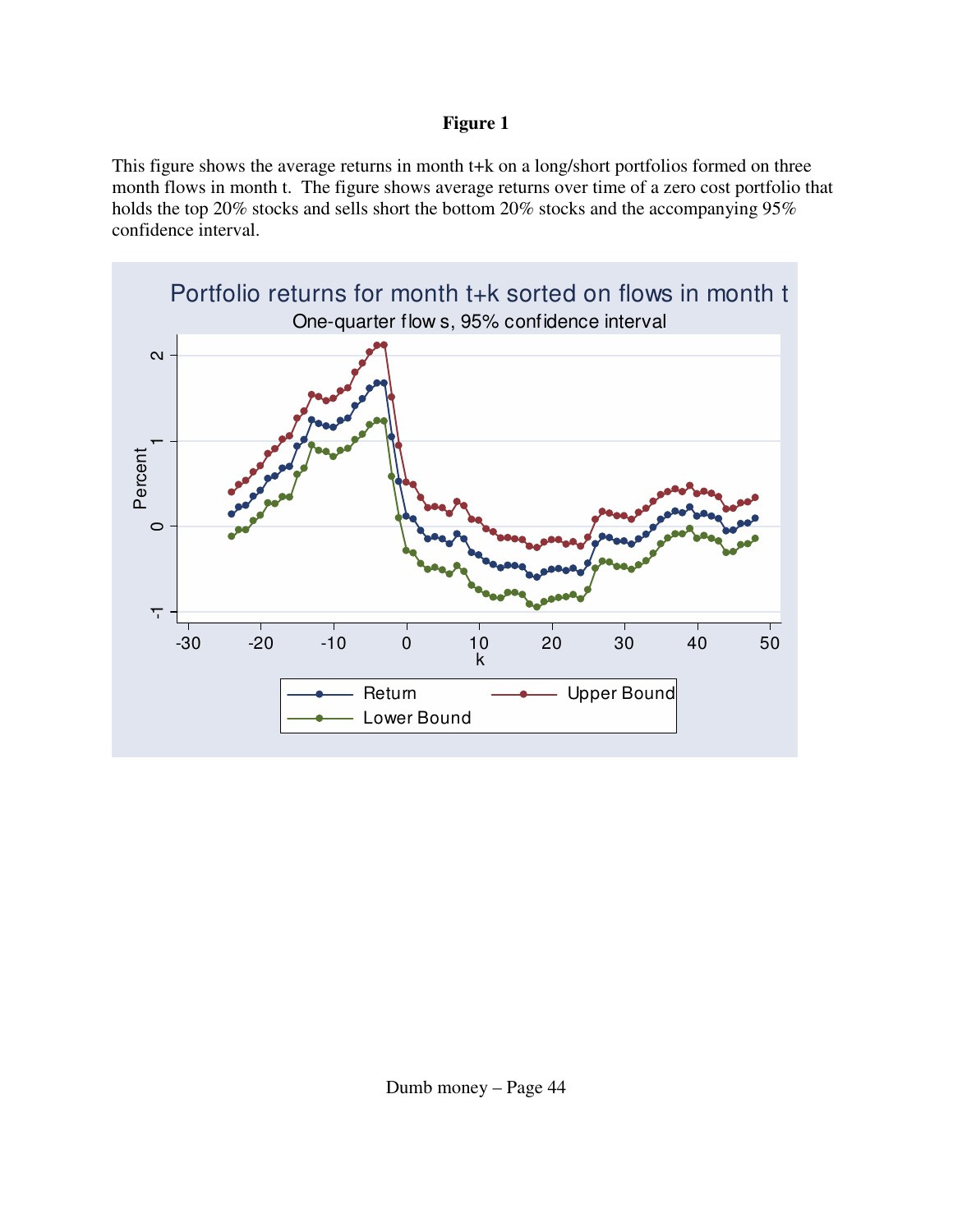# **Figure 2**

This figure shows cumulative returns on a long/short portfolios formed on three year flows in month t. At the beginning of every calendar month stocks are ranked in ascending order based on the last available flow. The figure shows the cumulative sum of monthly returns over time of a zero cost portfolio that holds the top 20% stocks and sells short the bottom 20% stocks.

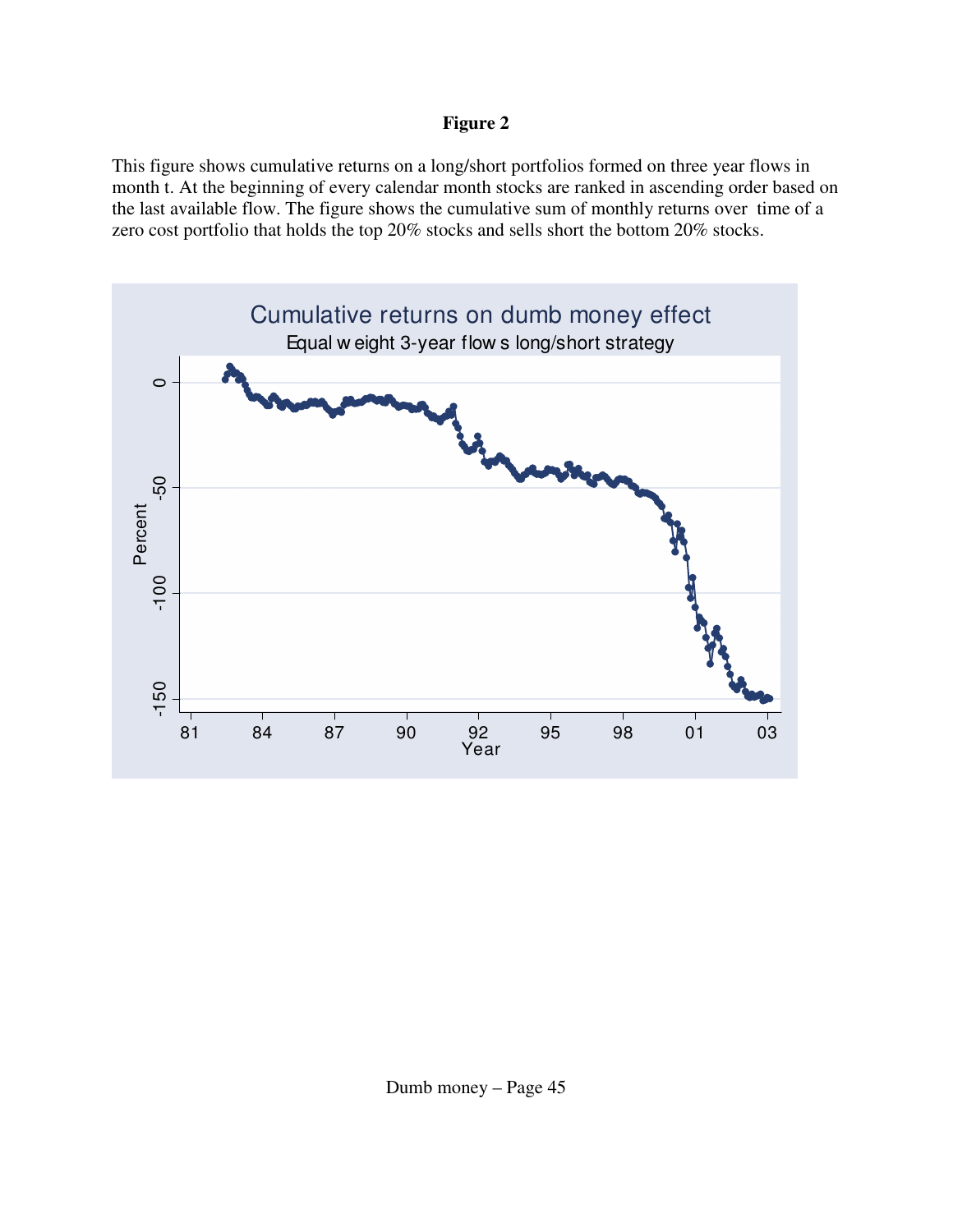# **Table I: Flows by fund, selected dates**

This table shows the top and bottom funds ranked on the difference between then actual and counterfactual weight in the aggregate mutual fund sector.  $x$  is the fund's actual percent of dollar value of the total mutual fund universe in the sample.  $\hat{x}$  is counterfactual percent, using a horizon of three years.

|                                | Percent of fund | Percent of fund |            |
|--------------------------------|-----------------|-----------------|------------|
|                                | universe,       | universe,       | Difference |
|                                | actual          | counterfactual  |            |
|                                | $\chi$          | $\hat{x}$       |            |
|                                | December 1999   |                 |            |
| <b>Bottom 5 funds</b>          |                 |                 |            |
| FIDELITY MAGELLAN FUND         | 3.75            | 5.35            | $-1.60$    |
| <b>INVEST. CO. OF AMERICA</b>  | 1.99            | 2.73            | $-0.74$    |
| VANGUARD WINDSOR FUND          | 1.55            | 2.20            | $-0.65$    |
| <b>FIDELITY CONTRAFUND</b>     | 1.71            | 2.30            | $-0.59$    |
| <b>TWENTIETH CENTURY ULTRA</b> | 1.55            | 2.04            | $-0.49$    |
| <b>Top 5 funds</b>             |                 |                 |            |
| VANGUARD INDEX - GROWTH        | 0.56            | 0.09            | 0.47       |
| <b>ALLIANCE PRMIER GROWTH</b>  | 0.63            | 0.07            | 0.56       |
| <b>JANUS WORLDWIDE FUND</b>    | 1.20            | 0.60            | 0.60       |
| <b>JANUS VALUE FUND</b>        | 1.31            | 0.69            | 0.62       |
| VANGUARD INDEX TRUST           | 3.71            | 2.96            | 0.75       |
|                                |                 |                 |            |
|                                | December 1988   |                 |            |
| <b>Bottom 5 funds</b>          |                 |                 |            |
| <b>WINDSOR FUND</b>            | 4.60            | 5.82            | $-1.22$    |
| <b>DREYFUS FUND</b>            | 1.78            | 2.71            | $-0.93$    |
| PRICE (ROWE) GROWTH STK.       | 1.02            | 1.91            | $-0.88$    |
| <b>IDS STOCK FUND</b>          | 0.96            | 1.79            | $-0.83$    |
| <b>INVEST. CO. OF AMERICA</b>  | 3.25            | 4.04            | $-0.78$    |
| <b>Top 5 funds</b>             |                 |                 |            |
| FIDELITY OTC PORTFOLIO         | 0.57            | 0.20            | 0.37       |
| <b>FRANKLIN UTILITIES</b>      | 0.48            | 0.10            | 0.38       |
| <b>EVERGREEN TOTAL RETURN</b>  | 1.02            | 0.27            | 0.75       |
| <b>WASH. MUTUAL INVESTORS</b>  | 2.18            | 1.27            | 0.91       |
| FIDELITY MAGELLAN FUND         | 7.08            | 5.66            | 1.42       |
|                                |                 |                 |            |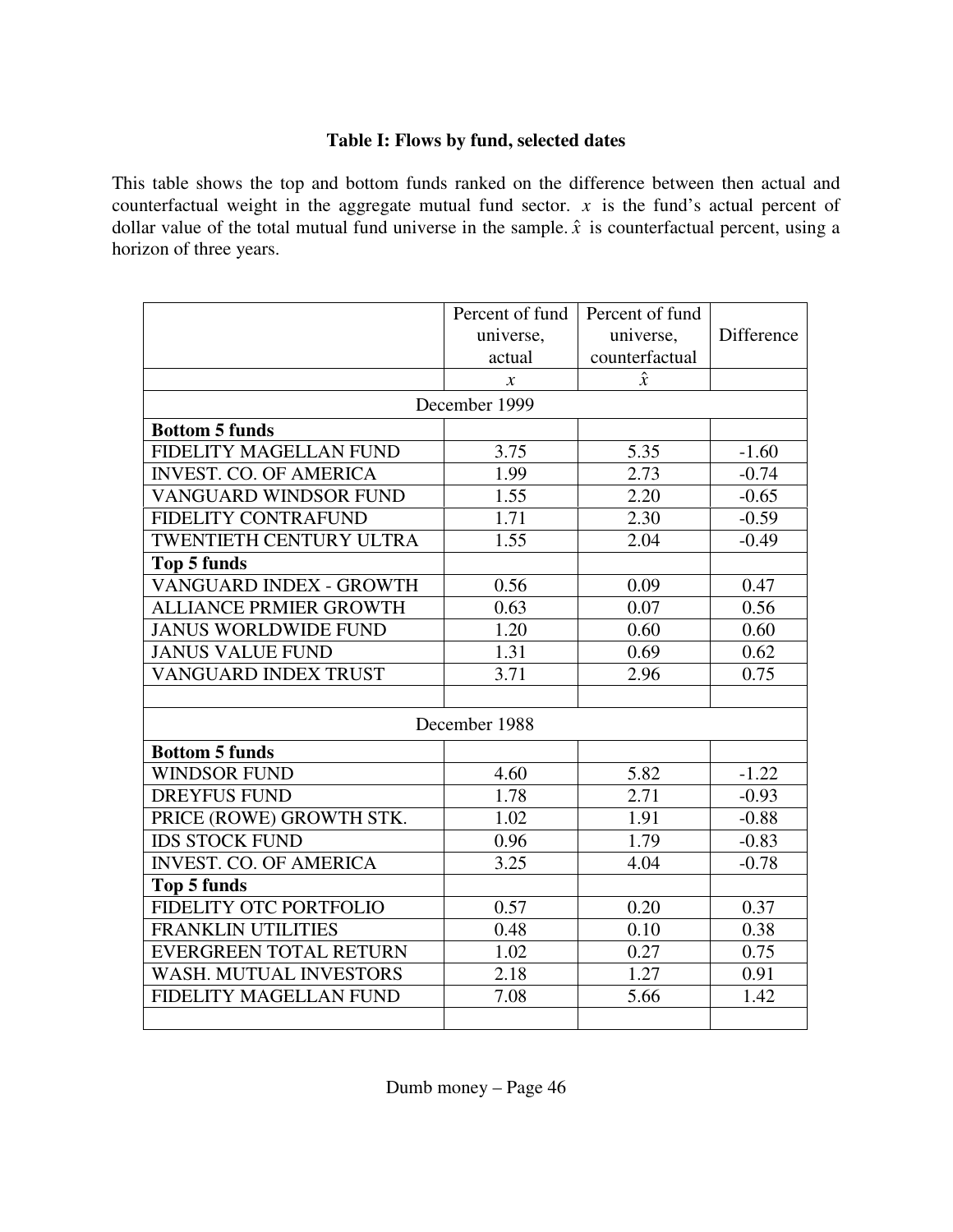# **Table II: Flows by stock, selected dates**

This table shows the top and bottom stocks ranked on dollar FLOW, using three year flows. *z* is the stock's actual percent of the total dollar value of mutual fund holdings divided by the stock's market capitalization.  $\hat{z}$  is counterfactual percent, using a horizon of three years. Flow is the three year FLOW, defined as the stock's actual percent of the total dollar value of mutual fund holdings divided by the stock's market capitalization minus the counterfactual percent, using a horizon of three years.

|                                         |               | Percent owned by mutual funds |             |  |
|-----------------------------------------|---------------|-------------------------------|-------------|--|
|                                         | Actual        | Counterfactual                |             |  |
|                                         | $\mathcal{Z}$ | $\hat{z}$                     | <b>FLOW</b> |  |
| December 1999                           |               |                               |             |  |
| <b>BOTTOM FIVE STOCKS</b>               |               |                               |             |  |
| <b>CENDANT CORP</b>                     | 35.6          | 46.5                          | $-10.9$     |  |
| <b>VIACOM INC</b>                       | 42.8          | 48.3                          | $-5.5$      |  |
| FEDERATED DEPT STORES INC DEL           | 34.2          | 45.0                          | $-10.8$     |  |
| <b>ALCOA INC</b>                        | 26.9          | 31.2                          | $-4.3$      |  |
| <b>ASSOCIATES FIRST CAPITAL CORP</b>    | 37.5          | 43.6                          | $-6.0$      |  |
|                                         |               |                               |             |  |
| <b>TOP FIVE STOCKS</b>                  |               |                               |             |  |
| <b>CISCO SYSTEMS INC</b>                | 17.8          | 15.2                          | 2.6         |  |
| MICROSOFT CORP                          | 12.6          | 11.6                          | 1.0         |  |
| SUN MICROSYSTEMS INC                    | 20.5          | 16.6                          | 3.9         |  |
| <b>DELL INC</b>                         | 12.3          | 9.0                           | 3.2         |  |
| <b>INTEL CORP</b>                       | 11.4          | 10.2                          | 1.2         |  |
| December 1988                           |               |                               |             |  |
| <b>BOTTOM FIVE STOCKS</b>               |               |                               |             |  |
| DIGITAL EQUIPMENT CORP                  | 7.6           | 9.1                           | $-1.6$      |  |
| <b>CITICORP</b>                         | 16.7          | 18.9                          | $-2.2$      |  |
| AMERICAN INTERNATIONAL GROUP INC        | 7.1           | 8.6                           | $-1.5$      |  |
| FORD MOTOR CO DEL                       | 10.4          | 11.0                          | $-0.6$      |  |
| <b>INTERNATIONAL BUSINESS MACHS COR</b> | 3.0           | 3.2                           | $-0.2$      |  |
|                                         |               |                               |             |  |
| <b>TOP FIVE STOCKS</b>                  |               |                               |             |  |
| REYNOLDS R J INDUSTRIES INC             | 2.7           | 1.7                           | 1.0         |  |
| PILLSBURY COMPANY                       | 4.0           | 0.4                           | 3.6         |  |
| PLACER DOME INC                         | 8.7           | 2.3                           | 6.4         |  |
| <b>DISNEY WALT CO</b>                   | 5.4           | 3.4                           | 2.0         |  |
| <b>BRISTOL MYERS SQUIBB CO</b>          | 3.9           | 2.8                           | 1.1         |  |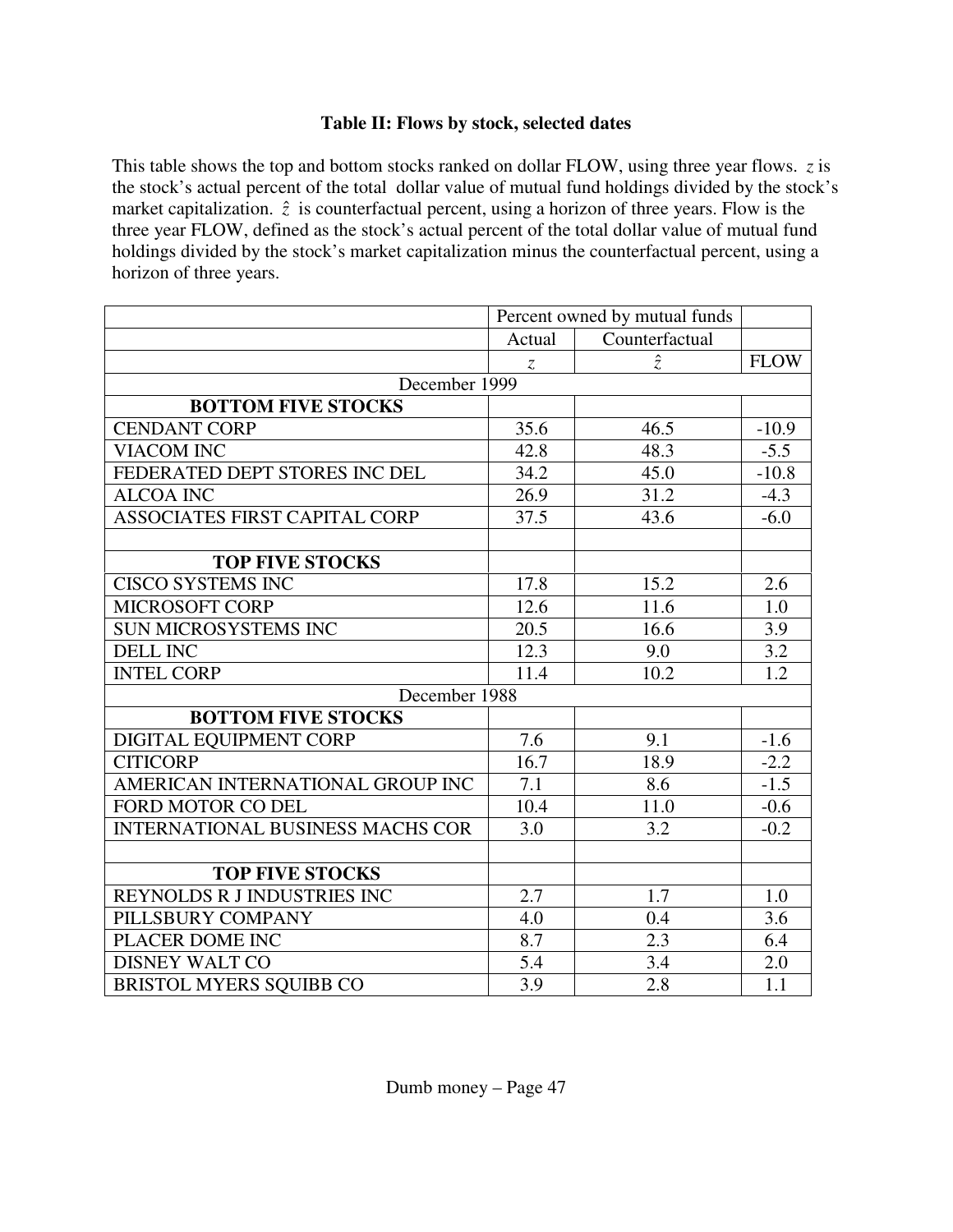# **Table III: Summary statistics for three year flows, 1983-2003**

This table shows summary statistics as of December of each year. Percent coverage of stock universe (EW) is the number of stocks with a valid three year FLOW, divided by total number of CRSP stocks. Percent coverage of stock universe (VW) is the total market capitalization of stocks with a valid three year FLOW, divided by the total market value of the CRSP stock universe. Percent coverage of fund universe (EW) is the total number of funds in the sample divided by the total number of equity funds in the CRSP mutual fund universe. Percent coverage of fund universe (VW) is the total net asset value of funds in the sample divided by the total net asset value of equity funds in the CRSP mutual fund universe. NAV is the total net asset value of a fund, in millions. *x* is the fund's actual percent of dollar value of the total mutual fund universe in the sample.  $\hat{x}$  is counterfactual percent, using a horizon of three years. *z* is the stock's actual percent of the total dollar value of mutual fund holdings divided by the stock's market capitalization.  $\hat{z}$  is counterfactual percent, using a horizon of three years. Flow is the three year FLOW, defined as the stock's actual percent of the total dollar value of mutual fund holdings divided by the stock's market capitalization minus the counterfactual percent, using a horizon of three years.

|                                                                 | Min            | Max<br>Mean            |       | Std<br>Dev |      | Mean  |
|-----------------------------------------------------------------|----------------|------------------------|-------|------------|------|-------|
|                                                                 |                | Full sample, 1983-2003 |       |            | 1983 | 2003  |
| Time-series (21 annual observations, 1983-2003)                 |                |                        |       |            |      |       |
| Number of funds in the sample per year                          | 253            | 2439                   | 1110  | 811        | 253  | 2297  |
| Number of stocks in the sample per year                         | 2875           | 6763                   | 4822  | 1349       | 2875 | 4907  |
| Percent coverage of stock universe (EW)                         | 48.5           | 91.7                   | 71.2  | 15.8       | 48.5 | 91.7  |
| Percent coverage of stock universe (VW)                         | 84.5           | 99.7                   | 97.0  | 4.0        | 91.6 | 99.6  |
| Percent coverage of fund universe (EW)                          | 51.1           | 85.9                   | 68.3  | 11.6       | 70.2 | 85.9  |
| Percent coverage of fund universe (VW)                          | 75.6           | 97.3                   | 86.8  | 7.5        | 79.6 | 95.1  |
| Funds (23 thousand pooled year-fund observations, 1983-2003)    |                |                        |       |            |      |       |
| NAV, millions of dollars                                        | $\overline{0}$ | 109073                 | 819   | 3355       | 210  | 811   |
| Number of holdings per fund                                     |                | 4162                   | 149   | 253        | 70   | 183   |
| (Percent of fund universe, actual)<br>$\mathcal{X}$             | 0.00           | 7.97                   | 0.13  | 0.38       | 0.49 | 0.05  |
| (Percent of fund universe, counterfactual)<br>$\hat{x}$         | 0.00           | 9.69                   | 0.15  | 0.47       | 0.67 | 0.06  |
| Stocks (333 thousand pooled stock-fund observations, 1983-2003) |                |                        |       |            |      |       |
| Number of funds per stock                                       | 1              | 1001                   | 26    | 54         | 5    | 50    |
| $\zeta$ (Percent owned by funds, actual)                        | 0.00           | 99.75                  | 10.10 | 10.23      | 6.07 | 10.60 |
| $\hat{z}$<br>(Percent owned by funds, counterfactual)           | 0.00           | 563.77                 | 9.82  | 11.27      | 4.57 | 9.41  |
| <b>Flow</b>                                                     | $-497.01$      | 84.35                  | 0.36  | 5.93       | 1.21 | 2.16  |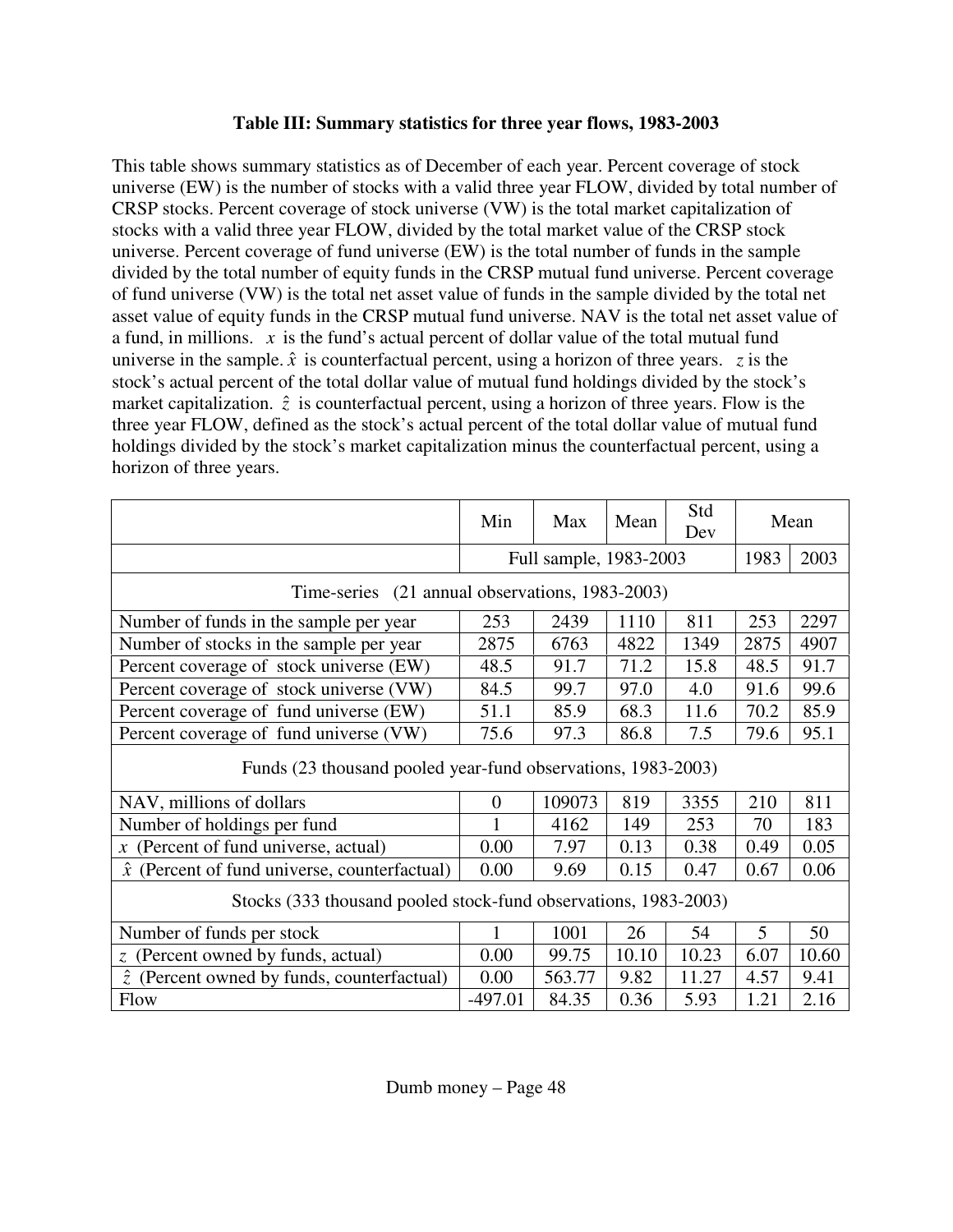## **Table IV : Calendar time portfolio, excess returns 1980 – 2003**

This table shows calendar time portfolio returns. At the beginning of every calendar month stocks are ranked in ascending order based on the last available flow. Stocks are assigned to one of five portfolios. L/S is a zero cost portfolio that holds the top 20% stocks and sells short the bottom 20% stocks. Portfolios are rebalanced monthly to maintain equal or value weights. We report average returns in excess of the Treasury bill rate. Returns are in monthly percent, tstatistics are shown below the coefficient estimates.

|                  | Low    |        |                |        | High           | High flow minus |  |  |  |
|------------------|--------|--------|----------------|--------|----------------|-----------------|--|--|--|
|                  | flow   |        |                |        | flow           | low flow        |  |  |  |
|                  | Q1     | Q2     | Q <sub>3</sub> | Q4     | Q <sub>5</sub> | L/S             |  |  |  |
| Equal weight     |        |        |                |        |                |                 |  |  |  |
| Three month flow | 0.73   | 0.80   | 0.80           | 0.71   | 0.84           | 0.11            |  |  |  |
|                  | (2.05) | (2.34) | (2.13)         | (1.91) | (2.15)         | (0.57)          |  |  |  |
|                  |        |        |                |        |                |                 |  |  |  |
| Six month flow   | 0.77   | 0.84   | 0.83           | 0.73   | 0.74           | $-0.03$         |  |  |  |
|                  | (2.16) | (2.43) | (2.20)         | (1.95) | (1.87)         | (0.15)          |  |  |  |
|                  |        |        |                |        |                |                 |  |  |  |
| One year flow    | 0.79   | 0.95   | 0.83           | 0.67   | 0.67           | $-0.12$         |  |  |  |
|                  | (2.29) | (2.79) | (2.16)         | (1.78) | (1.67)         | (0.56)          |  |  |  |
|                  |        |        |                |        |                |                 |  |  |  |
| Three year flow  | 1.03   | 1.07   | 0.83           | 0.66   | 0.42           | $-0.61$         |  |  |  |
|                  | (2.98) | (3.01) | (2.16)         | (1.65) | (1.02)         | (3.37)          |  |  |  |
|                  |        |        |                |        |                |                 |  |  |  |
| Five year flow   | 0.99   | 0.99   | 0.97           | 0.79   | 0.67           | $-0.32$         |  |  |  |
|                  | (2.72) | (2.56) | (2.25)         | (1.96) | (1.58)         | (2.37)          |  |  |  |
|                  |        |        | Value weight   |        |                |                 |  |  |  |
| Three month flow | 0.67   | 0.69   | 0.34           | 0.58   | 0.71           | 0.04            |  |  |  |
|                  | (2.10) | (2.40) | (1.12)         | (1.96) | (1.91)         | (0.17)          |  |  |  |
|                  |        |        |                |        |                |                 |  |  |  |
| Six month flow   | 0.73   | 0.67   | 0.61           | 0.54   | 0.53           | $-0.19$         |  |  |  |
|                  | (2.29) | (2.31) | (2.17)         | (1.77) | (1.44)         | (0.73)          |  |  |  |
|                  |        |        |                |        |                |                 |  |  |  |
| One year flow    | 0.74   | 0.87   | 0.59           | 0.45   | 0.46           | $-0.27$         |  |  |  |
|                  | (2.41) | (3.01) | (2.14)         | (1.43) | (1.24)         | (1.09)          |  |  |  |
|                  |        |        |                |        |                |                 |  |  |  |
| Three year flow  | 0.96   | 0.93   | 0.79           | 0.52   | 0.29           | $-0.67$         |  |  |  |
|                  | (3.07) | (3.35) | (2.77)         | (1.64) | (0.73)         | (2.79)          |  |  |  |
|                  |        |        |                |        |                |                 |  |  |  |
| Five year flow   | 0.95   | 0.76   | 0.69           | 0.54   | 0.45           | $-0.50$         |  |  |  |
|                  | (3.00) | (2.53) | (2.14)         | (1.47) | (1.05)         | (1.92)          |  |  |  |

Dumb money – Page 49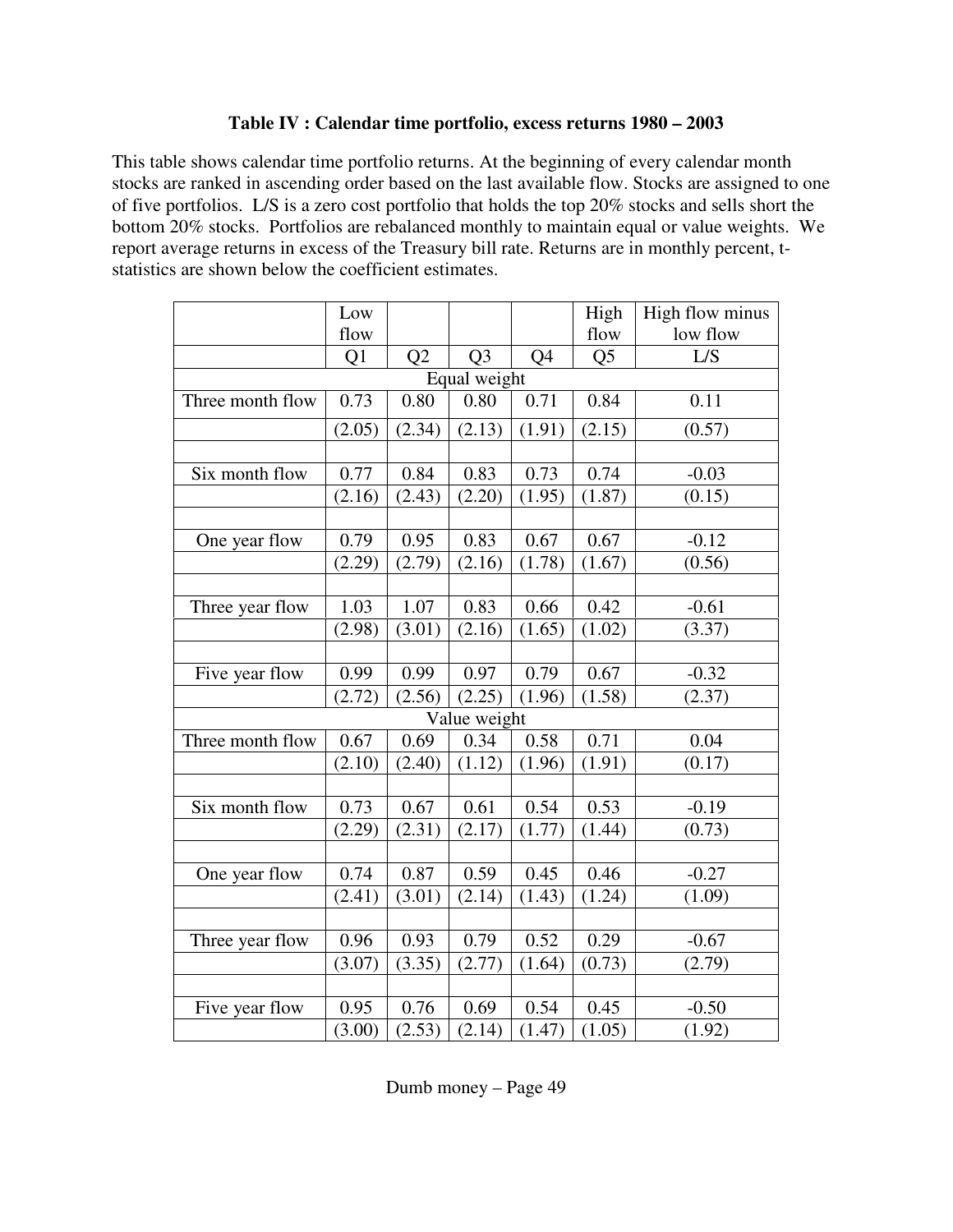## **Table V: Robustness tests**

This table shows returns on high flow stocks minus returns on low flow stocks, using calendar time portfolio returns. "Larger cap stocks" are all stocks with market capitalization above the median of the CRSP universe that month, smaller stocks are below median. Returns are in monthly percent, t-statistics are shown below the coefficient estimates

|                  | 1981-1997 | 1998-2003    | Larger  | Smaller | Flows            |  |  |  |  |  |
|------------------|-----------|--------------|---------|---------|------------------|--|--|--|--|--|
|                  |           |              | cap     | Cap     | Lagged 12 months |  |  |  |  |  |
| Equal weight     |           |              |         |         |                  |  |  |  |  |  |
| Three month flow | 0.01      | 0.41         | 0.18    | 0.20    | $-0.45$          |  |  |  |  |  |
|                  | (0.06)    | (0.60)       | (0.80)  | (1.18)  | (2.37)           |  |  |  |  |  |
|                  |           |              |         |         |                  |  |  |  |  |  |
| Six month flow   | $-0.10$   | 0.15         | $-0.03$ | 0.05    | $-0.49$          |  |  |  |  |  |
|                  | (0.81)    | (0.22)       | (0.13)  | (0.28)  | (2.62)           |  |  |  |  |  |
|                  |           |              |         |         |                  |  |  |  |  |  |
| One year flow    | 0.03      | $-0.53$      | $-0.07$ | $-0.13$ | $-0.59$          |  |  |  |  |  |
|                  | (0.26)    | (0.76)       | (0.28)  | (0.69)  | (3.01)           |  |  |  |  |  |
|                  |           |              |         |         |                  |  |  |  |  |  |
| Three year flow  | $-0.28$   | $-1.41$      | $-0.52$ | $-0.56$ | $-0.38$          |  |  |  |  |  |
|                  | (2.19)    | (2.67)       | (2.66)  | (2.57)  | (2.59)           |  |  |  |  |  |
|                  |           |              |         |         |                  |  |  |  |  |  |
| Five year flow   | $-0.30$   | $-0.38$      | $-0.23$ | $-0.41$ | $-0.24$          |  |  |  |  |  |
|                  | (2.45)    | (1.11)       | (1.50)  | (2.14)  | (2.08)           |  |  |  |  |  |
|                  |           | Value weight |         |         |                  |  |  |  |  |  |
| Three month flow | $-0.12$   | 0.48         | 0.03    | 0.44    | $-0.59$          |  |  |  |  |  |
|                  | (0.75)    | (0.55)       | (0.13)  | (2.57)  | (2.10)           |  |  |  |  |  |
|                  |           |              |         |         |                  |  |  |  |  |  |
| Six month flow   | $-0.33$   | 0.18         | $-0.21$ | 0.24    | $-0.62$          |  |  |  |  |  |
|                  | (1.96)    | (0.20)       | (0.77)  | (1.39)  | (2.17)           |  |  |  |  |  |
|                  |           |              |         |         |                  |  |  |  |  |  |
| One year flow    | $-0.05$   | $-0.89$      | $-0.28$ | 0.07    | $-0.66$          |  |  |  |  |  |
|                  | (0.29)    | (1.08)       | (1.10)  | (0.34)  | (2.54)           |  |  |  |  |  |
|                  |           |              |         |         |                  |  |  |  |  |  |
| Three year flow  | $-0.21$   | $-1.77$      | $-0.66$ | $-0.43$ | $-0.42$          |  |  |  |  |  |
|                  | (1.20)    | (2.59)       | (2.76)  | (2.09)  | (1.85)           |  |  |  |  |  |
|                  |           |              |         |         |                  |  |  |  |  |  |
| Five year flow   | $-0.18$   | $-1.18$      | $-0.50$ | $-0.37$ | $-0.26$          |  |  |  |  |  |
|                  | (0.96)    | (1.67)       | (1.88)  | (1.97)  | (1.02)           |  |  |  |  |  |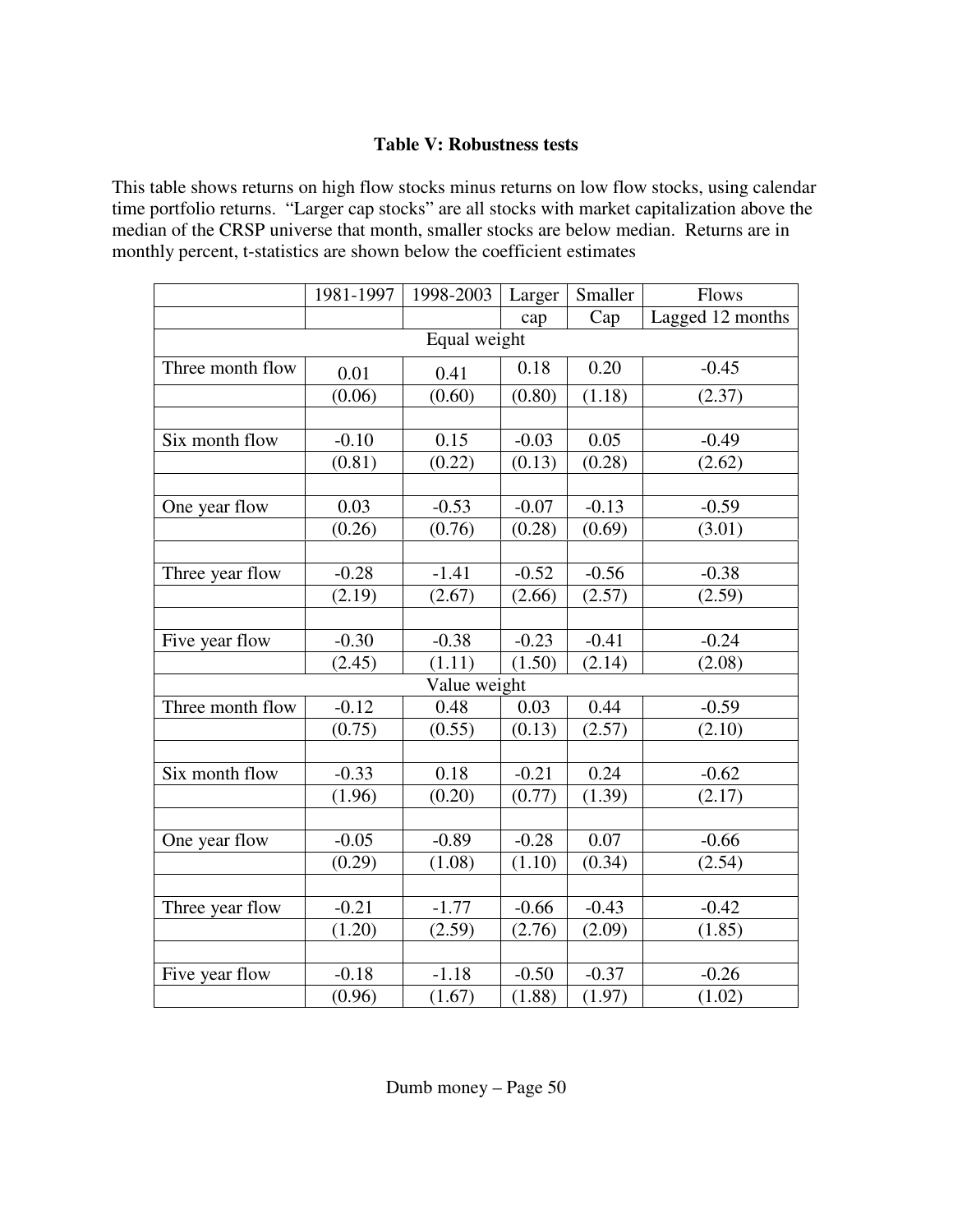## **Table VI: Controlling for value, size, and momentum**

This table shows calendar time portfolio abnormal returns. We report average characteristics adjusted returns and Fama and French (1993) alphas. Characteristic-adjusted returns are defined as raw monthly returns minus the returns on an equally weighted portfolio of all CRSP firms in the same size, market-book, and one year momentum quintile. Three factor alphas are defined as the intercept in a regression of the monthly excess return of the Treasury bill rate on the monthly returns from Fama and French (1993) mimicking portfolios. Returns and alphas are in monthly percent, t-statistics are shown below the coefficient estimates.

|                  | Characteristic   |                |              | Fama-French    |                |         |  |  |  |  |
|------------------|------------------|----------------|--------------|----------------|----------------|---------|--|--|--|--|
|                  | adjusted returns |                |              | 3 factor alpha |                |         |  |  |  |  |
|                  | Q1               | Q <sub>5</sub> | L/S          | Q1             | Q <sub>5</sub> | L/S     |  |  |  |  |
| Equal weight     |                  |                |              |                |                |         |  |  |  |  |
| Three month flow | 0.02             | 0.17           | 0.15         | $-0.18$        | 0.14           | 0.32    |  |  |  |  |
|                  | (0.28)           | (3.07)         | (1.88)       | (1.18)         | (1.67)         | (1.81)  |  |  |  |  |
|                  |                  |                |              |                |                |         |  |  |  |  |
| Six month flow   | 0.05             | 0.08           | 0.03         | $-0.16$        | 0.05           | 0.21    |  |  |  |  |
|                  | (0.91)           | (1.57)         | (0.40)       | (1.13)         | (0.54)         | (1.20)  |  |  |  |  |
|                  |                  |                |              |                |                |         |  |  |  |  |
| One year flow    | 0.03             | 0.07           | 0.04         | $-0.13$        | 0.00           | 0.14    |  |  |  |  |
|                  | (0.54)           | (1.20)         | (0.45)       | (1.01)         | (0.01)         | (0.79)  |  |  |  |  |
|                  |                  |                |              |                |                |         |  |  |  |  |
| Three year flow  | 0.14             | $-0.08$        | $-0.22$      | 0.16           | $-0.29$        | $-0.45$ |  |  |  |  |
|                  | (2.56)           | (1.26)         | (2.49)       | (1.35)         | (2.13)         | (2.95)  |  |  |  |  |
|                  |                  |                |              |                |                |         |  |  |  |  |
| Five year flow   | 0.12             | $-0.03$        | $-0.15$      | 0.10           | $-0.16$        | $-0.26$ |  |  |  |  |
|                  | (2.15)           | (0.49)         | (1.88)       | (0.90)         | (1.25)         | (2.31)  |  |  |  |  |
|                  |                  |                | Value weight |                |                |         |  |  |  |  |
| Three month flow | $-0.02$          | $-0.02$        | 0.01         | $-0.20$        | 0.15           | 0.35    |  |  |  |  |
|                  | (0.33)           | (0.20)         | (0.08)       | (1.64)         | (1.20)         | (1.61)  |  |  |  |  |
|                  |                  |                |              |                |                |         |  |  |  |  |
| Six month flow   | 0.02             | $-0.14$        | $-0.16$      | $-0.16$        | 0.01           | 0.17    |  |  |  |  |
|                  | (0.24)           | (1.82)         | (1.31)       | (1.25)         | (0.09)         | (0.77)  |  |  |  |  |
|                  |                  |                |              |                |                |         |  |  |  |  |
| One year flow    | $-0.01$          | $-0.13$        | $-0.12$      | $-0.10$        | $-0.11$        | $-0.01$ |  |  |  |  |
|                  | (0.10)           | (1.47)         | (0.89)       | (0.82)         | (0.80)         | (0.05)  |  |  |  |  |
|                  |                  |                |              |                |                |         |  |  |  |  |
| Three year flow  | 0.13             | $-0.26$        | $-0.39$      | 0.18           | $-0.35$        | $-0.53$ |  |  |  |  |
|                  | (1.50)           | (2.51)         | (2.76)       | (1.50)         | (2.73)         | (2.59)  |  |  |  |  |
|                  |                  |                |              |                |                |         |  |  |  |  |
| Five year flow   | 0.12             | $-0.18$        | $-0.30$      | 0.14           | $-0.24$        | $-0.38$ |  |  |  |  |
|                  | (1.34)           | (1.99)         | (2.06)       | (1.31)         | (1.79)         | (1.97)  |  |  |  |  |

Dumb money – Page 51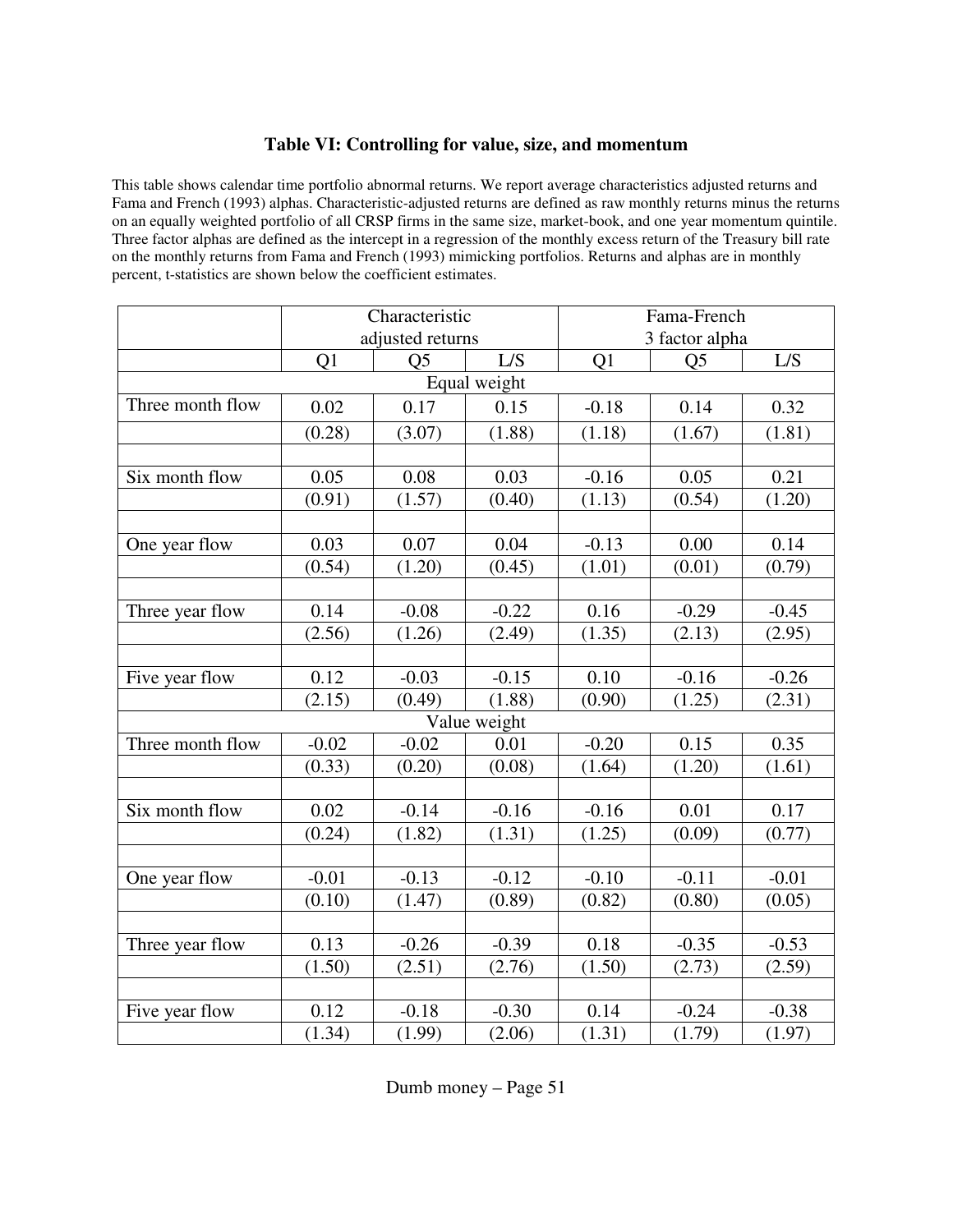## **Table VII: 3 year flows vs. value**

This table shows calendar time portfolio returns. At the beginning of every calendar month stocks are ranked in ascending order based on the last available flow and market-book ratio (M/B). M/B is market-book ratio (market value of equity divided by Compustat book value of equity). The timing of M/B follows Fama and French (1993) and is as of the previous December year-end. Stocks are assigned to one of twenty-five portfolios. L/S is a zero cost portfolio that holds the top 20% stocks and sells short the bottom 20% stocks. Portfolios are rebalanced monthly to maintain equal or value weights. We report average returns in excess of the Treasury bill rate. Returns are in monthly percent, t-statistics are shown below the coefficient estimates.

|              |                | Low     |         |                |                | High           | High flow      |  |  |
|--------------|----------------|---------|---------|----------------|----------------|----------------|----------------|--|--|
|              |                | Flow    |         |                |                | Flow           | Minus Low flow |  |  |
|              |                | Q1      | Q2      | Q <sub>3</sub> | Q <sub>4</sub> | Q <sub>5</sub> | L/S            |  |  |
| Equal weight |                |         |         |                |                |                |                |  |  |
| Value        | Q1             | 1.29    | 1.42    | 1.38           | 1.07           | 1.04           | $-0.25$        |  |  |
|              |                | (3.80)  | (3.84)  | (3.57)         | (2.97)         | (2.99)         | (1.46)         |  |  |
|              | Q2             | 1.17    | 1.17    | 1.20           | 1.05           | 0.85           | $-0.32$        |  |  |
|              |                | (3.82)  | (3.85)  | (3.76)         | (3.36)         | (2.62)         | (2.22)         |  |  |
|              | Q <sub>3</sub> | 1.05    | 1.14    | 0.95           | 0.84           | 0.75           | $-0.30$        |  |  |
|              |                | (3.11)  | (3.54)  | (2.87)         | (2.45)         | (2.00)         | (2.07)         |  |  |
|              | Q4             | 0.77    | 0.84    | 0.57           | 0.61           | 0.47           | $-0.30$        |  |  |
|              |                | (2.06)  | (2.27)  | (1.38)         | (1.51)         | (1.10)         | (1.92)         |  |  |
| Growth       | Q <sub>5</sub> | 0.55    | 0.59    | 0.08           | 0.07           | 0.01           | $-0.54$        |  |  |
|              |                | (1.22)  | (1.25)  | (0.14)         | (0.13)         | (0.03)         | (2.34)         |  |  |
|              |                |         |         |                |                |                |                |  |  |
| Growth minus | L/S            | $-0.68$ | $-0.76$ | $-1.21$        | $-0.91$        | $-0.95$        |                |  |  |
| Value        |                | (2.55)  | (2.70)  | (4.16)         | (2.77)         | (3.08)         |                |  |  |
|              |                |         |         | Value weight   |                |                |                |  |  |
| Value        | Q1             | 0.92    | 1.14    | 0.98           | 0.67           | 0.96           | 0.04           |  |  |
|              |                | (2.77)  | (3.59)  | (2.98)         | (2.13)         | (2.86)         | (0.16)         |  |  |
|              | Q2             | 0.79    | 0.79    | 0.85           | 0.81           | 0.59           | $-0.20$        |  |  |
|              |                | (2.59)  | (2.77)  | (2.76)         | (2.79)         | (1.90)         | (0.99)         |  |  |
|              | Q <sub>3</sub> | 0.98    | 0.89    | 0.92           | 0.64           | 0.61           | $-0.37$        |  |  |
|              |                | (3.00)  | (3.18)  | (3.15)         | (1.98)         | (1.72)         | (1.88)         |  |  |
|              | Q4             | 0.78    | 0.85    | 0.84           | 0.59           | 0.24           | $-0.54$        |  |  |
|              |                | (2.31)  | (2.85)  | (2.68)         | (1.74)         | (0.59)         | (2.36)         |  |  |
| Growth       | Q <sub>5</sub> | 0.91    | 0.87    | 0.58           | 0.23           | 0.16           | $-0.75$        |  |  |
|              |                | (2.37)  | (2.62)  | (1.64)         | (0.57)         | (0.32)         | (2.68)         |  |  |
|              |                |         |         |                |                |                |                |  |  |
| Growth minus | L/S            | $-0.01$ | $-0.25$ | $-0.37$        | $-0.41$        | $-0.74$        |                |  |  |
| Value        |                | (0.02)  | (0.89)  | (1.20)         | (1.44)         | (2.26)         |                |  |  |

Dumb money – Page 52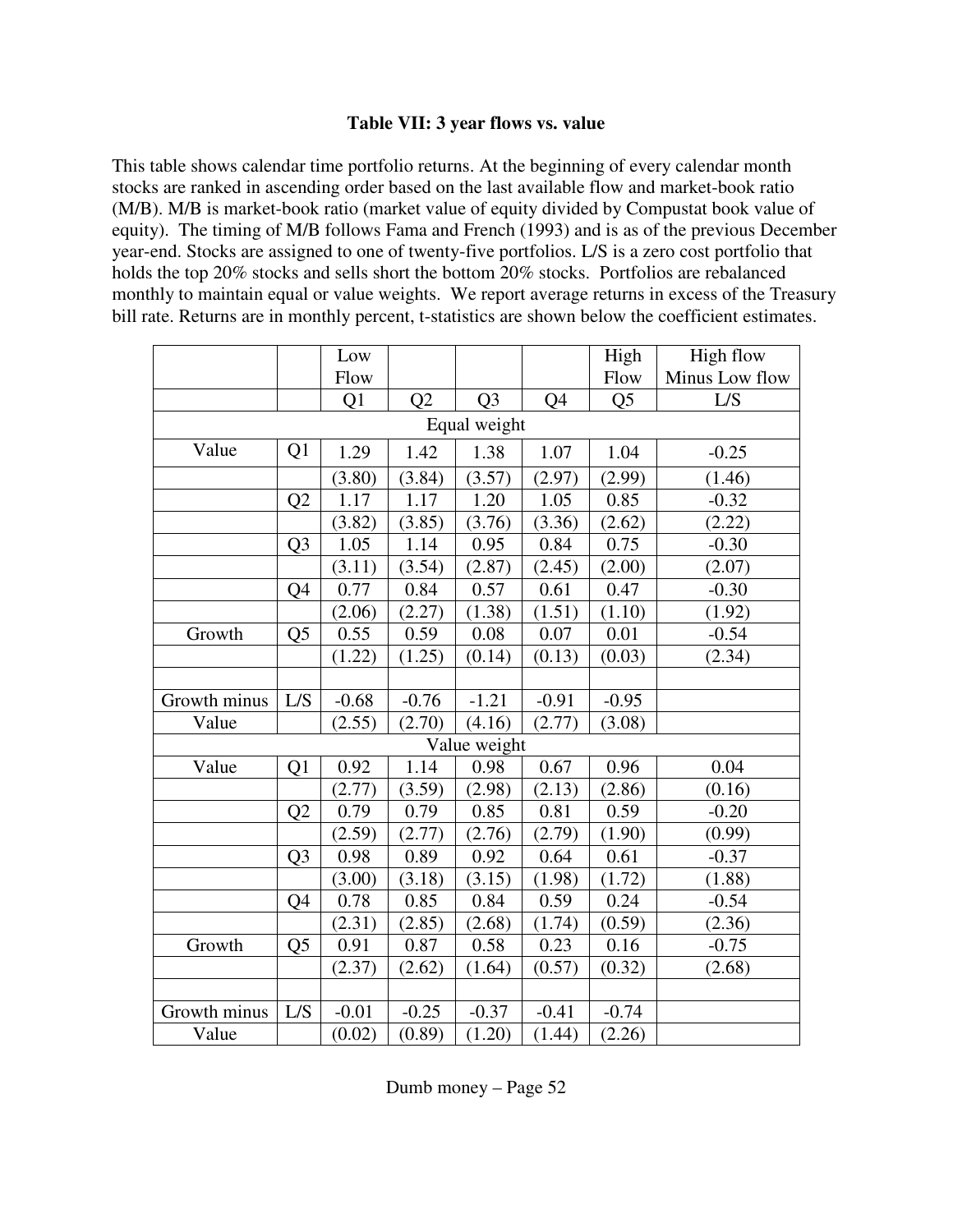## **Table VIII: 3 year flows vs. reversals**

This table shows calendar time portfolio returns. At the beginning of every calendar month stocks are ranked in ascending order based on the last available flow and lagged three year returns. The returns have been lagged 12 months. Stocks are assigned to one of twenty-five portfolios. L/S is a zero cost portfolio that holds the top 20% stocks and sells short the bottom 20% stocks. Portfolios are rebalanced monthly to maintain equal or value weights. We report average returns in excess of the Treasury bill rate. Returns are in monthly percent, t-statistics are shown below the coefficient estimates.

|              |                | Low<br>Flow |                |                |                | High<br>Flow   | High flow<br>minus<br>Low flow |
|--------------|----------------|-------------|----------------|----------------|----------------|----------------|--------------------------------|
|              |                | Q1          | Q <sub>2</sub> | Q <sub>3</sub> | Q <sub>4</sub> | Q <sub>5</sub> | L/S                            |
|              |                |             |                | Equal weight   |                |                |                                |
| Losers       | Q1             | 1.64        | 1.46           | 1.47           | 1.52           | 1.17           | $-0.47$                        |
|              |                | (3.26)      | (2.65)         | (2.30)         | (2.56)         | (2.23)         | (1.55)                         |
|              | Q2             | 1.04        | 1.09           | 0.99           | 0.80           | 0.99           | $-0.05$                        |
|              |                | (2.98)      | (2.99)         | (2.48)         | (2.05)         | (2.60)         | (0.29)                         |
|              | Q <sub>3</sub> | 0.99        | 1.07           | 0.94           | 0.95           | 0.72           | $-0.27$                        |
|              |                | (3.38)      | (3.82)         | (3.30)         | (2.99)         | (2.20)         | (1.89)                         |
|              | Q4             | 0.88        | 1.04           | 0.65           | 0.78           | 0.60           | $-0.28$                        |
|              |                | (2.93)      | (3.72)         | (2.39)         | (2.72)         | (1.85)         | (2.07)                         |
| Winners      | Q <sub>5</sub> | 0.77        | 0.53           | 0.47           | 0.48           | 0.18           | $-0.59$                        |
|              |                | (2.04)      | (1.52)         | (1.23)         | (1.29)         | (0.43)         | (3.23)                         |
|              |                |             |                |                |                |                |                                |
| Losers minus | L/S            | $-0.80$     | $-0.86$        | $-0.93$        | $-0.96$        | $-0.91$        |                                |
| Winners      |                | (2.46)      | (2.29)         | (2.04)         | (2.52)         | (2.94)         |                                |
|              |                |             |                | Value weight   |                |                |                                |
| Losers       | Q1             | 1.53        | 1.25           | 1.06           | 1.19           | 1.18           | $-0.34$                        |
|              |                | (3.52)      | (2.47)         | (1.88)         | (2.26)         | (2.23)         | (0.85)                         |
|              | Q2             | 1.15        | 1.18           | 0.96           | 0.89           | 1.12           | $-0.03$                        |
|              |                | (3.20)      | (3.46)         | (2.53)         | (2.39)         | (2.85)         | (0.10)                         |
|              | Q <sub>3</sub> | 0.99        | 1.15           | 1.14           | 0.68           | 0.74           | $-0.26$                        |
|              |                | (3.22)      | (4.04)         | (3.55)         | (2.20)         | (2.22)         | (1.30)                         |
|              | Q4             | 0.85        | 0.76           | 0.83           | 0.71           | 0.59           | $-0.26$                        |
|              |                | (2.78)      | (2.83)         | (2.99)         | (2.59)         | (1.79)         | (1.33)                         |
| Winners      | Q <sub>5</sub> | 0.81        | 0.80           | 0.66           | 0.53           | 0.23           | $-0.58$                        |
|              |                | (2.26)      | (2.39)         | (1.97)         | (1.42)         | (0.52)         | (2.27)                         |
|              |                |             |                |                |                |                |                                |
| Losers minus | $\mathbf{L/S}$ | $-0.66$     | $-0.41$        | $-0.36$        | $-0.61$        | $-0.88$        |                                |
| Winners      |                | (2.26)      | (1.04)         | (0.74)         | (1.54)         | (2.36)         |                                |

Dumb money – Page 53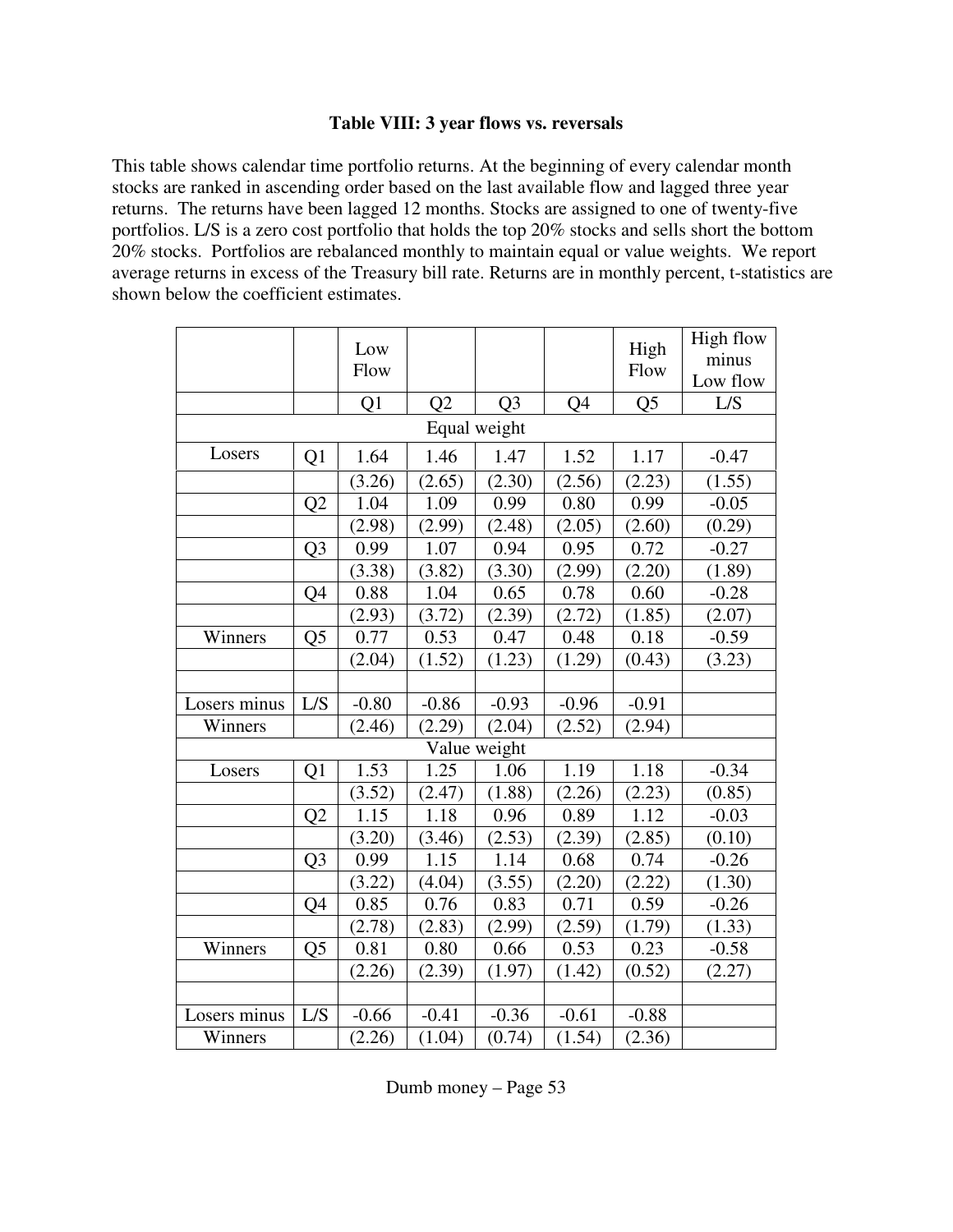# **Table IX: Mutual fund returns**

This table shows calendar time portfolio returns. At the beginning of every calendar month mutual funds are ranked in ascending order based on the last available difference between then actual *x* and counterfactual weight  $\hat{x}$  in the aggregate mutual fund sector.  $x$  is the fund's actual percent of dollar value of the total mutual fund universe in the sample.  $\hat{x}$  is counterfactual percent, using a horizon between three months and five years. Funds are assigned to one of five portfolios. Portfolios are rebalanced monthly to maintain equal or value weights. Value weights are compute using net asset values. When sorting funds on raw flows, we use the total dollar flow over different horizons divided by the net asset value of the fund at the beginning of the period. This table includes all available equity funds in the CRSP mutual fund database over the period 1980 – 2003. We report average returns in excess of the Treasury bill rate and Fama and French (1993) alphas. Alphas are defined as the intercept in a regression of the monthly excess return of the Treasury bill rate on the monthly returns from Fama and French (1993) mimicking portfolio. Returns and alphas are in monthly percent, t-statistics are shown below the coefficient estimates.

|                  |        |                |              |           | Sorted            |           |           |              |
|------------------|--------|----------------|--------------|-----------|-------------------|-----------|-----------|--------------|
|                  |        |                |              |           |                   |           |           | On raw flows |
|                  |        | Excess returns |              |           | Fama-French       |           | Excess    | 3 factor     |
|                  |        |                |              |           | 3 factor $\alpha$ |           | returns   | $\alpha$     |
|                  | Q1     | Q <sub>5</sub> | L/S          | Q1        | Q <sub>5</sub>    | L/S       | L/S       | L/S          |
|                  |        |                | Equal weight |           |                   |           |           |              |
| Three month flow | 0.49   | 0.62           | 0.13         | $-0.16$   | 0.03              | 0.19      | 0.13      | 0.19         |
|                  | (1.52) | (2.32)         | (1.68)       | $(-2.54)$ | (0.65)            | (2.74)    | (1.69)    | (2.85)       |
| Six month flow   | 0.46   | 0.55           | 0.09         | $-0.17$   | $-0.01$           | 0.16      | 0.08      | 0.16         |
|                  | (1.71) | (1.97)         | (1.18)       | $(-2.71)$ | $(-0.16)$         | (2.37)    | (1.14)    | (2.41)       |
| One year flow    | 0.48   | 0.52           | 0.03         | $-0.15$   | $-0.03$           | 0.11      | 0.04      | 0.11         |
|                  | (1.79) | (1.82)         | (0.46)       | $(-2.48)$ | $(-0.69)$         | (1.68)    | (0.49)    | (1.75)       |
| Three year flow  | 0.55   | 0.40           | $-0.15$      | $-0.09$   | $-0.19$           | $-0.10$   | $-0.15$   | $-0.10$      |
|                  | (1.94) | (1.39)         | $(-2.14)$    | $(-1.67)$ | $(-3.69)$         | $(-1.43)$ | $(-2.35)$ | $(-1.62)$    |
| Five year flow   | 0.57   | 0.51           | $-0.06$      | $-0.11$   | $-0.14$           | $-0.03$   | $-0.07$   | $-0.03$      |
|                  | (1.91) | (1.68)         | $(-1.16)$    | $(-2.02)$ | $(-2.81)$         | $(-0.53)$ | $(-1.31)$ | $(-0.54)$    |
|                  |        |                | Value weight |           |                   |           |           |              |
| Three month flow | 0.41   | 0.71           | 0.25         | $-0.20$   | 0.15              | 0.35      | 0.24      | 0.35         |
|                  | (1.52) | (2.32)         | (1.68)       | $(-2.76)$ | (1.79)            | (2.93)    | (1.69)    | (3.00)       |
| Six month flow   | 0.43   | 0.59           | 0.12         | $-0.18$   | 0.09              | 0.26      | 0.13      | 0.27         |
|                  | (1.62) | (1.93)         | (0.87)       | $(-2.66)$ | (1.01)            | (2.34)    | (0.93)    | (2.49)       |
| One year flow    | 0.54   | 0.43           | $-0.11$      | $-0.10$   | $-0.02$           | 0.05      | $-0.17$   | 0.00         |
|                  | (2.01) | (1.42)         | $(-0.78)$    | $(-1.37)$ | $(-0.28)$         | (0.44)    | $(-1.19)$ | (0.02)       |
| Three year flow  | 0.68   | 0.37           | $-0.32$      | 0.05      | $-0.21$           | $-0.30$   | $-0.29$   | $-0.24$      |
|                  | (2.35) | (1.20)         | $(-2.93)$    | (0.63)    | $(-3.26)$         | $(-2.78)$ | $(-2.70)$ | $(-2.39)$    |
| Five year flow   | 0.74   | 0.49           | $-0.19$      | 0.02      | $-0.12$           | $-0.14$   | $-0.18$   | $-0.11$      |
|                  | (2.47) | (1.57)         | $(-2.51)$    | (0.28)    | $(-2.42)$         | $(-1.91)$ | $(-2.22)$ | $(-1.55)$    |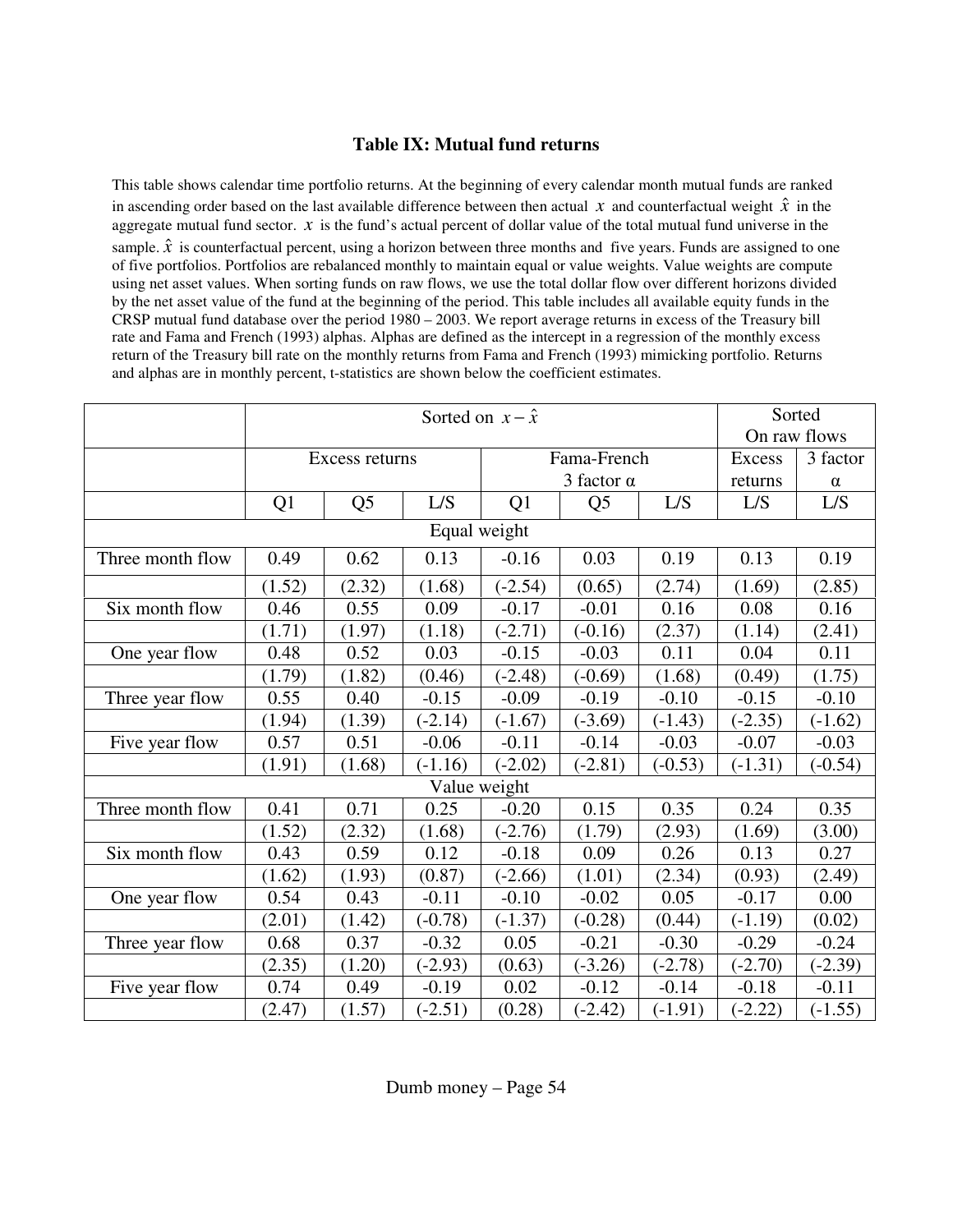# **Table X: Economic significance of three year flows for the aggregate mutual fund investor**

This table shows the property of monthly calendar time portfolio returns. It uses three year flows. R<sup>ACTUAL</sup> is returns on a mimicking portfolio for the entire mutual fund sector, with portfolio weights the same as the actual weights of the aggregate mutual fund sector.  $R^{NOFLOW}$  is returns on a mimicking portfolio for the counterfactual mutual fund sector, with portfolio weights the same as the counterfactual weights of the aggregate mutual fund sector.  $R^M$  is the CRSP value weighted market return.

|                                              |                           | Mean    | t-stat | <b>SR</b> |
|----------------------------------------------|---------------------------|---------|--------|-----------|
| Using stock returns                          |                           |         |        |           |
| Actual excess return on mutual fund holdings | $R^{ACTUAL} - R^{F}$      | 0.68    | 2.16   | 0.137     |
|                                              |                           |         |        |           |
| Counterfactual excess return                 | $R^{NOFLOW} - R^{F}$      | 0.73    | 2.35   | 0.149     |
| on mutual fund holdings                      |                           |         |        |           |
| Market excess returns                        | $R^M - R^F$               | 0.65    | 2.26   | 0.143     |
| Net benefit of mutual funds                  | $R^{ACTUAL} - R^{M}$      | 0.03    | 0.68   | 0.043     |
|                                              |                           |         |        |           |
| Dumb money effect                            | $R^{ACTUAL} - R^{NOFLOW}$ | $-0.05$ | 2.66   | $-0.169$  |
| Stock picking                                | $R^{NOFLOW} - R^{M}$      | 0.08    | 1.80   | 0.114     |
|                                              |                           |         |        |           |
| Using mutual fund returns                    |                           |         |        |           |
| Actual excess return on mutual funds         | $R^{ACTUAL} - R^F$        | 0.51    | 1.83   | 0.116     |
| Counterfactual excess returns                | $R^{NOFLOW} - R^{F}$      | 0.56    | 2.03   | 0.129     |
| on mutual funds                              |                           |         |        |           |
|                                              |                           |         |        |           |
| Net benefit of mutual funds                  | $R^{ACTUAL} - R^{M}$      | $-0.12$ | 3.34   | $-0.213$  |
| Dumb money effect                            | $R^{ACTUAL} - R^{NOFLOW}$ | $-0.05$ | 2.64   | $-0.168$  |
|                                              |                           |         |        |           |
| Stock picking                                | $R^{NOFLOW} - R^{M}$      | $-0.07$ | 2.06   | $-0.132$  |
|                                              |                           |         |        |           |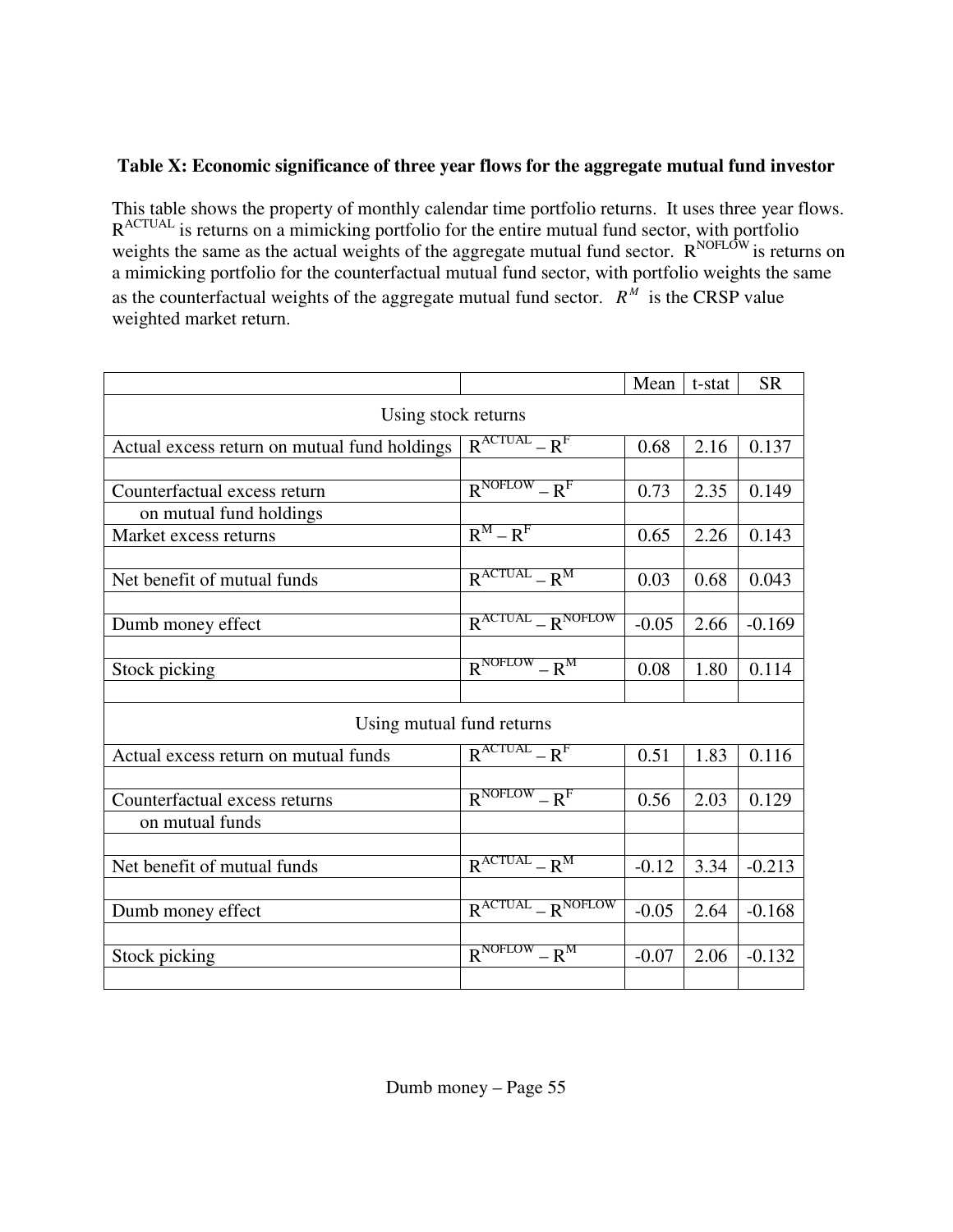# **Table XI: Robustness tests for economic significance of flows**

This table shows the property of monthly calendar time portfolio returns for different horizons, using stock returns.  $R^{ACTUAL}$  is returns on a mimicking portfolio for the entire mutual fund sector, with portfolio weights the same as the actual weights of the aggregate mutual fund sector. R<sup>NOFLOW</sup> is returns on a mimicking portfolio for the counterfactual mutual fund sector, with portfolio weights the same as the counterfactual weights of the aggregate mutual fund sector.  $R<sup>M</sup>$ is the CRSP value weighted market return.

|                  | Dumb money effect         | Stock picking        |
|------------------|---------------------------|----------------------|
|                  | $R^{ACTUAL} - R^{NOFLOW}$ | $R^{NOFLOW} - R^{M}$ |
|                  |                           |                      |
| Three month flow | $-0.11$                   | 0.04                 |
|                  | (1.18)                    | (0.89)               |
|                  |                           |                      |
| Six month flow   | $-0.12$                   | 0.04                 |
|                  | (1.21)                    | (0.96)               |
|                  |                           |                      |
| One year flow    | $-0.13$                   | 0.06                 |
|                  | (1.34)                    | (1.28)               |
|                  |                           |                      |
| Three year flow  | $-0.05$                   | 0.08                 |
|                  | (2.66)                    | (1.80)               |
|                  |                           |                      |
| Five year flow   | $-0.05$                   | 0.10                 |
|                  | (2.21)                    | (2.23)               |
|                  |                           |                      |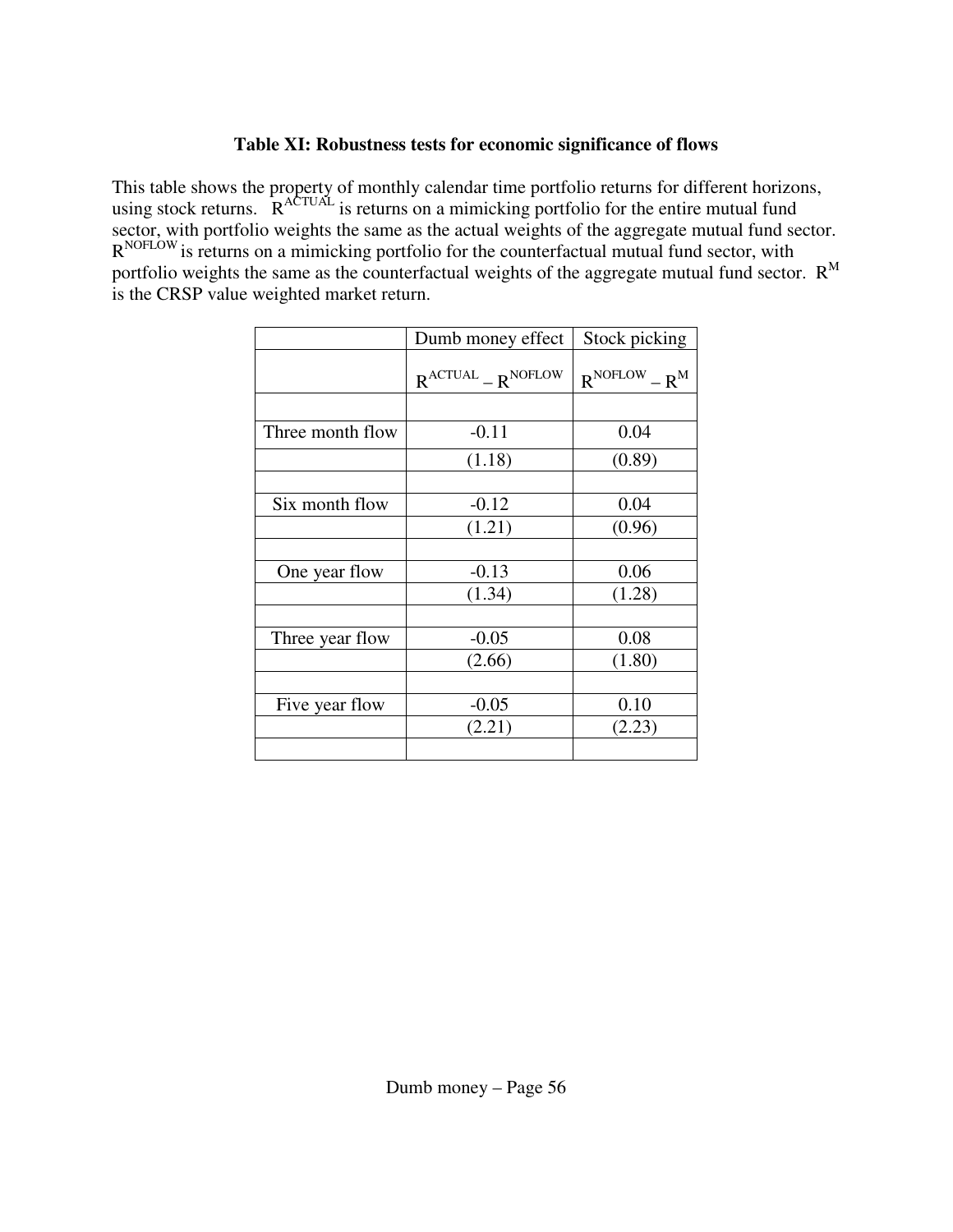# **Table XII: Issuance**

This table shows issuance activity between January and December of year *t* +1, for portfolios of firms sorted on 3-year flows as of December in year t. In December stocks are ranked in ascending order based on the last available 3 year flow. Stocks are assigned to one of five portfolios. Portfolios are rebalanced every year to maintain equal or value weights. Issuance is defined as 1 minus the firm's ratio of the number of shares outstanding one year ago to the number of shares outstanding today. Issuance is in percent, t-statistics are shown below the coefficient estimates. Characteristic-adjusted issuance is defined as raw issuance minus the average issuance on an equally weighted portfolio of all CRSP firms with non-missing flows in the same size, market-book, and one year momentum quintile.

|                                   | Low     |                |                |         | High    | High   |
|-----------------------------------|---------|----------------|----------------|---------|---------|--------|
|                                   | flow    |                |                |         | flow    | minus  |
|                                   |         |                |                |         |         | low    |
|                                   | Q1      | Q <sub>2</sub> | Q <sub>3</sub> | Q4      | Q5      |        |
| Equal weighted                    | 2.66    | 2.95           | 3.15           | 2.83    | 3.64    | 0.98   |
|                                   | (11.21) | (6.85)         | (8.08)         | (8.89)  | (9.88)  | (3.55) |
|                                   |         |                |                |         |         |        |
| Value weighted                    | 3.18    | 1.94           | 2.11           | 2.64    | 4.98    | 1.80   |
|                                   | (6.08)  | (4.11)         | (3.74)         | (8.39)  | (9.70)  | (2.47) |
|                                   |         |                |                |         |         |        |
| Equal weighted, trimmed issuance  | 2.79    | 3.04           | 3.40           | 2.95    | 3.73    | 0.94   |
|                                   | (12.65) | (7.27)         | (8.69)         | (9.46)  | (10.64) | (3.51) |
|                                   |         |                |                |         |         |        |
| Equal weighted, 1981-1993         | 2.38    | 1.55           | 1.87           | 2.07    | 2.85    | 0.47   |
|                                   | (7.24)  | (3.26)         | (4.82)         | (4.22)  | (5.83)  | (2.29) |
|                                   |         |                |                |         |         |        |
| Equal weighted, 1994-2004         | 2.93    | 4.36           | 4.42           | 3.59    | 4.43    | 1.50   |
|                                   | (8.76)  | (12.56)        | (12.26)        | (14.82) | (10.03) | (3.17) |
|                                   |         |                |                |         |         |        |
| Characteristic adjusted issuance, | $-0.33$ | $-0.10$        | 0.07           | $-0.20$ | 0.58    | 0.90   |
| equal weighted                    | (1.97)  | (0.53)         | (0.55)         | (1.80)  | (4.30)  | (4.69) |